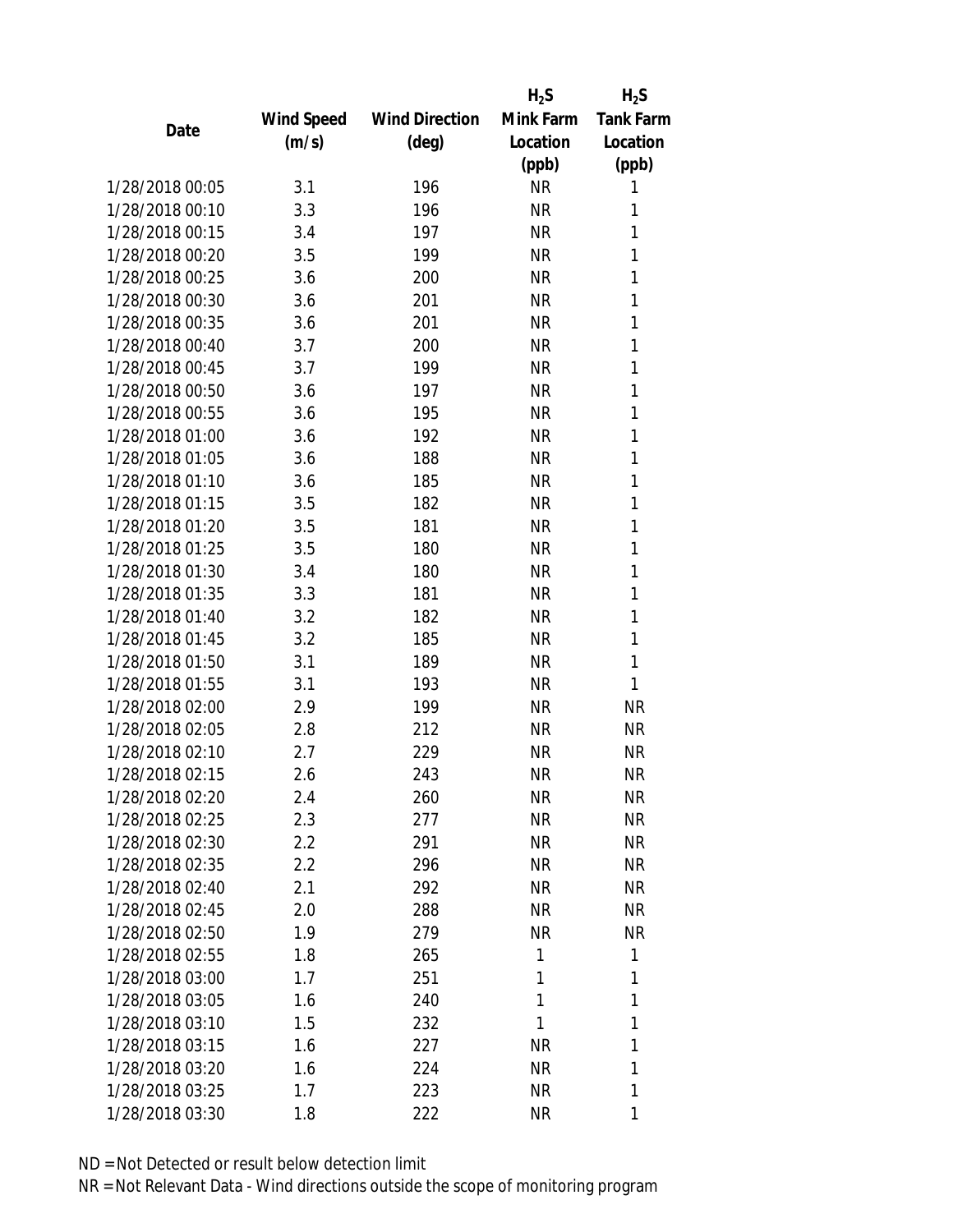|                 |            |                       | $H_2S$         | $H_2S$           |
|-----------------|------------|-----------------------|----------------|------------------|
|                 | Wind Speed | <b>Wind Direction</b> | Mink Farm      | <b>Tank Farm</b> |
| Date            | (m/s)      | $(\text{deg})$        | Location       | Location         |
|                 |            |                       | (ppb)          | (ppb)            |
| 1/28/2018 03:35 | 1.9        | 222                   | <b>NR</b>      | 1                |
| 1/28/2018 03:40 | 2.0        | 220                   | <b>NR</b>      | $\overline{2}$   |
| 1/28/2018 03:45 | 1.9        | 217                   | <b>NR</b>      | $\overline{2}$   |
| 1/28/2018 03:50 | 1.9        | 214                   | <b>NR</b>      | $\overline{2}$   |
| 1/28/2018 03:55 | 1.8        | 209                   | <b>NR</b>      | $\overline{2}$   |
| 1/28/2018 04:00 | 1.8        | 204                   | <b>NR</b>      | 1                |
| 1/28/2018 04:05 | 1.7        | 201                   | <b>NR</b>      | 1                |
| 1/28/2018 04:10 | 1.7        | 199                   | <b>NR</b>      | 1                |
| 1/28/2018 04:15 | 1.7        | 200                   | <b>NR</b>      | 1                |
| 1/28/2018 04:20 | 1.7        | 201                   | <b>NR</b>      | 1                |
| 1/28/2018 04:25 | 1.7        | 207                   | <b>NR</b>      | 1                |
| 1/28/2018 04:30 | 1.7        | 212                   | <b>NR</b>      | 1                |
| 1/28/2018 04:35 | 1.7        | 218                   | <b>NR</b>      | 1                |
| 1/28/2018 04:40 | 1.8        | 223                   | <b>NR</b>      | 1                |
| 1/28/2018 04:45 | 1.8        | 227                   | <b>NR</b>      | 1                |
| 1/28/2018 04:50 | 1.8        | 230                   | <b>ND</b>      | 1                |
| 1/28/2018 04:55 | 1.9        | 231                   | 1              | 1                |
| 1/28/2018 05:00 | 1.9        | 232                   | 1              | 1                |
| 1/28/2018 05:05 | 1.9        | 234                   | 1              | 1                |
| 1/28/2018 05:10 | 1.9        | 236                   | 1              | 1                |
| 1/28/2018 05:15 | 1.8        | 238                   | 1              | 1                |
| 1/28/2018 05:20 | 1.8        | 241                   | <b>ND</b>      | 1                |
| 1/28/2018 05:25 | 1.8        | 245                   | <b>ND</b>      | 1                |
| 1/28/2018 05:30 | 1.8        | 249                   | <b>ND</b>      | 1                |
| 1/28/2018 05:35 | 1.8        | 252                   | <b>ND</b>      | 1                |
| 1/28/2018 05:40 | 1.8        | 256                   | 1              | $\overline{2}$   |
| 1/28/2018 05:45 | 1.8        | 258                   | 1              | $\overline{2}$   |
| 1/28/2018 05:50 | 1.8        | 261                   | 1              | $\overline{c}$   |
| 1/28/2018 05:55 | 1.8        | 262                   | 1              | $\sqrt{2}$       |
| 1/28/2018 06:00 | 1.7        | 264                   | 1              | $\overline{2}$   |
| 1/28/2018 06:05 | 1.6        | 265                   | 1              | $\overline{2}$   |
| 1/28/2018 06:10 | 1.6        | 267                   | 1              | $\overline{2}$   |
| 1/28/2018 06:15 | 1.5        | 269                   | 1              | $\overline{2}$   |
| 1/28/2018 06:20 | 1.4        | 274                   | 1              | $\overline{2}$   |
| 1/28/2018 06:25 | 1.4        | 282                   | 1              | <b>NR</b>        |
| 1/28/2018 06:30 | 1.3        | 292                   | 1              | <b>NR</b>        |
| 1/28/2018 06:35 | 1.3        | 304                   | 2              | <b>NR</b>        |
| 1/28/2018 06:40 | 1.3        | 317                   | $\overline{2}$ | <b>NR</b>        |
| 1/28/2018 06:45 | 1.4        | 329                   | $\overline{2}$ | <b>NR</b>        |
| 1/28/2018 06:50 | 1.5        | 340                   | $\overline{2}$ | <b>NR</b>        |
| 1/28/2018 06:55 | 1.6        | 288                   | $\overline{2}$ | <b>NR</b>        |
| 1/28/2018 07:00 | 1.7        | 233                   | $\overline{2}$ | $\overline{2}$   |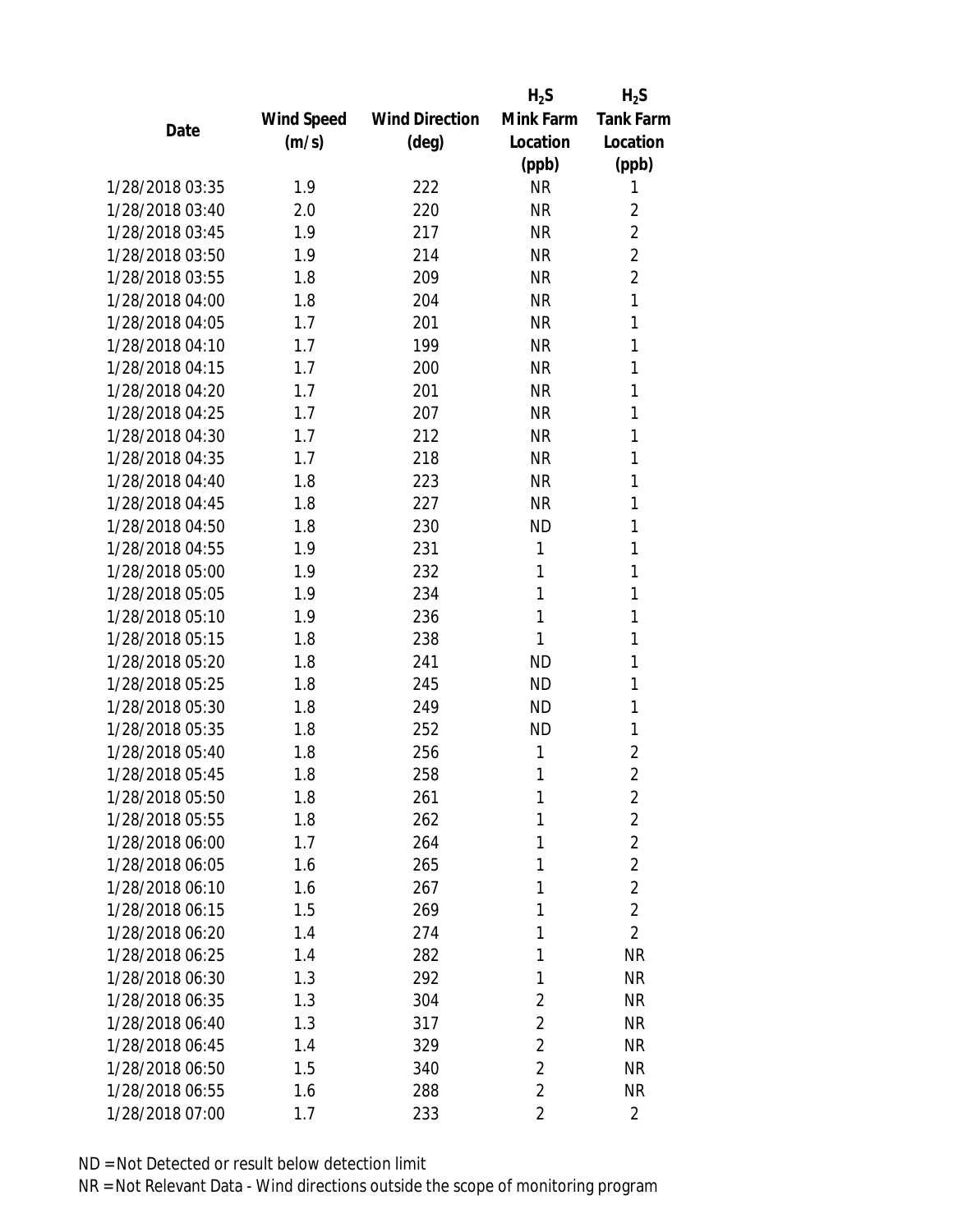|                 |                   |                       | $H_2S$         | $H_2S$           |
|-----------------|-------------------|-----------------------|----------------|------------------|
|                 | <b>Wind Speed</b> | <b>Wind Direction</b> | Mink Farm      | <b>Tank Farm</b> |
| Date            | (m/s)             | $(\text{deg})$        | Location       | Location         |
|                 |                   |                       | (ppb)          | (ppb)            |
| 1/28/2018 07:05 | 1.8               | 177                   | <b>NR</b>      | $\overline{2}$   |
| 1/28/2018 07:10 | 1.8               | 119                   | <b>NR</b>      | <b>NR</b>        |
| 1/28/2018 07:15 | 1.8               | 120                   | <b>NR</b>      | <b>NR</b>        |
| 1/28/2018 07:20 | 1.7               | 120                   | <b>NR</b>      | <b>NR</b>        |
| 1/28/2018 07:25 | 1.7               | 178                   | <b>NR</b>      | $\overline{2}$   |
| 1/28/2018 07:30 | 1.6               | 236                   | $\overline{2}$ | $\overline{2}$   |
| 1/28/2018 07:35 | 1.5               | 294                   | $\overline{2}$ | <b>NR</b>        |
| 1/28/2018 07:40 | 1.5               | 353                   | $\overline{2}$ | <b>NR</b>        |
| 1/28/2018 07:45 | 1.5               | 353                   | $\overline{2}$ | <b>NR</b>        |
| 1/28/2018 07:50 | 1.5               | 295                   | $\overline{2}$ | <b>NR</b>        |
| 1/28/2018 07:55 | 1.6               | 239                   | 3              | 1                |
| 1/28/2018 08:00 | 1.7               | 183                   | <b>NR</b>      | $\overline{2}$   |
| 1/28/2018 08:05 | 1.9               | 127                   | <b>NR</b>      | <b>NR</b>        |
| 1/28/2018 08:10 | 2.0               | 70                    | <b>NR</b>      | <b>NR</b>        |
| 1/28/2018 08:15 | 2.2               | 13                    | $\overline{2}$ | <b>NR</b>        |
| 1/28/2018 08:20 | 2.3               | 14                    | $\overline{2}$ | <b>NR</b>        |
| 1/28/2018 08:25 | 2.3               | 15                    | $\overline{2}$ | <b>NR</b>        |
| 1/28/2018 08:30 | 2.4               | 16                    | 1              | <b>NR</b>        |
| 1/28/2018 08:35 | 2.4               | 16                    | 1              | <b>NR</b>        |
| 1/28/2018 08:40 | 2.4               | 18                    | 1              | <b>NR</b>        |
| 1/28/2018 08:45 | 2.4               | 19                    | 1              | <b>NR</b>        |
| 1/28/2018 08:50 | 2.4               | 21                    | 1              | <b>NR</b>        |
| 1/28/2018 08:55 | 2.3               | 22                    | 1              | <b>NR</b>        |
| 1/28/2018 09:00 | 2.2               | 23                    | 1              | <b>NR</b>        |
| 1/28/2018 09:05 | 2.2               | 23                    | 1              | <b>NR</b>        |
| 1/28/2018 09:10 | 2.2               | 22                    | 1              | <b>NR</b>        |
| 1/28/2018 09:15 | 2.2               | 20                    | 1              | <b>NR</b>        |
| 1/28/2018 09:20 | 2.2               | 18                    | 1              | <b>NR</b>        |
| 1/28/2018 09:25 | 2.3               | 17                    | 1              | <b>NR</b>        |
| 1/28/2018 09:30 | 2.3               | 17                    | 1              | <b>NR</b>        |
| 1/28/2018 09:35 | 2.4               | 18                    | 1              | <b>NR</b>        |
| 1/28/2018 09:40 | 2.5               | 21                    | 1              | <b>NR</b>        |
| 1/28/2018 09:45 | 2.5               | 25                    | 1              | <b>NR</b>        |
| 1/28/2018 09:50 | 2.6               | 30                    | 1              | <b>NR</b>        |
| 1/28/2018 09:55 | 2.6               | 36                    | 1              | <b>NR</b>        |
| 1/28/2018 10:00 | 2.7               | 41                    | <b>NR</b>      | <b>NR</b>        |
| 1/28/2018 10:05 | 2.7               | 45                    | <b>NR</b>      | <b>NR</b>        |
| 1/28/2018 10:10 | 2.7               | 49                    | <b>NR</b>      | <b>NR</b>        |
| 1/28/2018 10:15 | 2.8               | 52                    | <b>NR</b>      | <b>NR</b>        |
| 1/28/2018 10:20 | 2.9               | 54                    | <b>NR</b>      | <b>NR</b>        |
| 1/28/2018 10:25 | 2.9               | 54                    | <b>NR</b>      | <b>NR</b>        |
| 1/28/2018 10:30 | 2.9               | 55                    | <b>NR</b>      | <b>NR</b>        |
|                 |                   |                       |                |                  |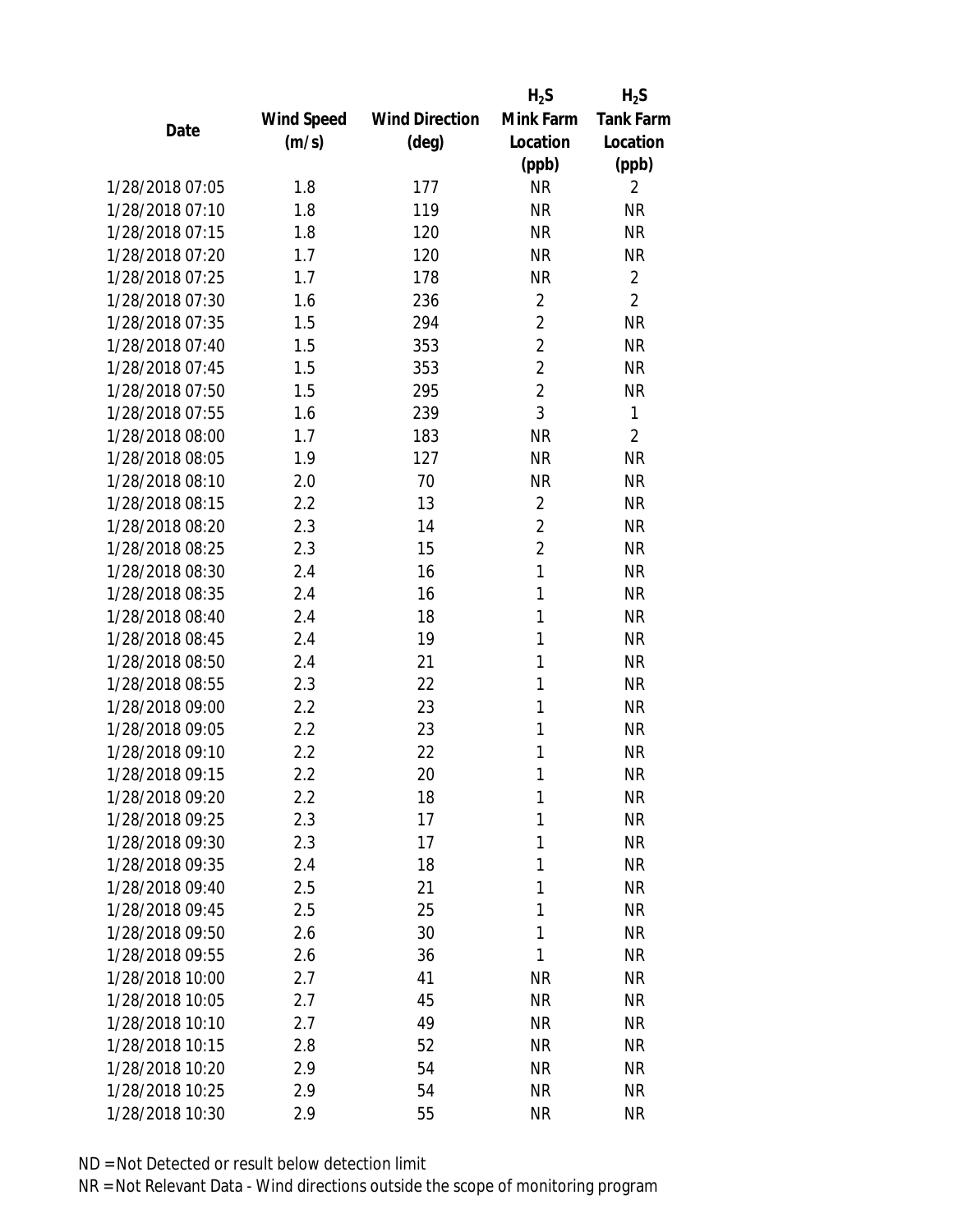|                 |                   |                       | $H_2S$    | $H_2S$           |
|-----------------|-------------------|-----------------------|-----------|------------------|
|                 | <b>Wind Speed</b> | <b>Wind Direction</b> | Mink Farm | <b>Tank Farm</b> |
| Date            | (m/s)             | $(\text{deg})$        | Location  | Location         |
|                 |                   |                       | (ppb)     | (ppb)            |
| 1/28/2018 10:35 | 2.9               | 57                    | <b>NR</b> | <b>NR</b>        |
| 1/28/2018 10:40 | 2.9               | 58                    | <b>NR</b> | <b>NR</b>        |
| 1/28/2018 10:45 | 2.8               | 60                    | <b>NR</b> | <b>NR</b>        |
| 1/28/2018 10:50 | 2.6               | 61                    | <b>NR</b> | <b>NR</b>        |
| 1/28/2018 10:55 | 2.5               | 63                    | <b>NR</b> | <b>NR</b>        |
| 1/28/2018 11:00 | 2.4               | 64                    | <b>NR</b> | <b>NR</b>        |
| 1/28/2018 11:05 | 2.2               | 63                    | <b>NR</b> | <b>NR</b>        |
| 1/28/2018 11:10 | 2.1               | 60                    | <b>NR</b> | <b>NR</b>        |
| 1/28/2018 11:15 | 2.0               | 56                    | <b>NR</b> | <b>NR</b>        |
| 1/28/2018 11:20 | 1.9               | 52                    | <b>NR</b> | <b>NR</b>        |
| 1/28/2018 11:25 | 1.7               | 48                    | <b>NR</b> | <b>NR</b>        |
| 1/28/2018 11:30 | 1.7               | 42                    | <b>NR</b> | <b>NR</b>        |
| 1/28/2018 11:35 | 1.6               | 37                    | <b>ND</b> | <b>NR</b>        |
| 1/28/2018 11:40 | 1.6               | 34                    | <b>ND</b> | <b>NR</b>        |
| 1/28/2018 11:45 | 1.6               | 33                    | <b>NR</b> | <b>NR</b>        |
| 1/28/2018 11:50 | 1.6               | 31                    | <b>ND</b> | <b>NR</b>        |
| 1/28/2018 11:55 | 1.7               | 30                    | <b>ND</b> | <b>NR</b>        |
| 1/28/2018 12:00 | 1.8               | 31                    | <b>ND</b> | <b>NR</b>        |
| 1/28/2018 12:05 | 1.9               | 35                    | <b>ND</b> | <b>NR</b>        |
| 1/28/2018 12:10 | 2.0               | 40                    | <b>ND</b> | <b>NR</b>        |
| 1/28/2018 12:15 | 2.1               | 46                    | <b>NR</b> | <b>NR</b>        |
| 1/28/2018 12:20 | 2.2               | 55                    | <b>NR</b> | <b>NR</b>        |
| 1/28/2018 12:25 | 2.2               | 66                    | <b>NR</b> | <b>NR</b>        |
| 1/28/2018 12:30 | 2.3               | 76                    | <b>NR</b> | <b>NR</b>        |
| 1/28/2018 12:35 | 2.3               | 85                    | <b>NR</b> | <b>NR</b>        |
| 1/28/2018 12:40 | 2.4               | 93                    | <b>NR</b> | <b>NR</b>        |
| 1/28/2018 12:45 | 2.4               | 100                   | <b>NR</b> | <b>NR</b>        |
| 1/28/2018 12:50 | 2.4               | 106                   | <b>NR</b> | <b>NR</b>        |
| 1/28/2018 12:55 | 2.4               | 113                   | <b>NR</b> | <b>NR</b>        |
| 1/28/2018 13:00 | 2.4               | 121                   | <b>NR</b> | <b>NR</b>        |
| 1/28/2018 13:05 | 2.4               | 132                   | <b>NR</b> | <b>NR</b>        |
| 1/28/2018 13:10 | 2.4               | 142                   | <b>NR</b> | <b>NR</b>        |
| 1/28/2018 13:15 | 2.4               | 152                   | <b>NR</b> | <b>NR</b>        |
| 1/28/2018 13:20 | 2.5               | 162                   | <b>NR</b> | <b>NR</b>        |
| 1/28/2018 13:25 | 2.5               | 169                   | <b>NR</b> | <b>NR</b>        |
| 1/28/2018 13:30 | 2.5               | 174                   | <b>NR</b> | 1                |
| 1/28/2018 13:35 | 2.5               | 177                   | <b>NR</b> | 1                |
| 1/28/2018 13:40 | 2.5               | 181                   | <b>NR</b> | 1                |
| 1/28/2018 13:45 | 2.5               | 186                   | <b>NR</b> | 1                |
| 1/28/2018 13:50 | 2.6               | 192                   | <b>NR</b> | 1                |
| 1/28/2018 13:55 | 2.6               | 200                   | <b>NR</b> | 1                |
| 1/28/2018 14:00 | 2.6               | 211                   | <b>NR</b> | 1                |
|                 |                   |                       |           |                  |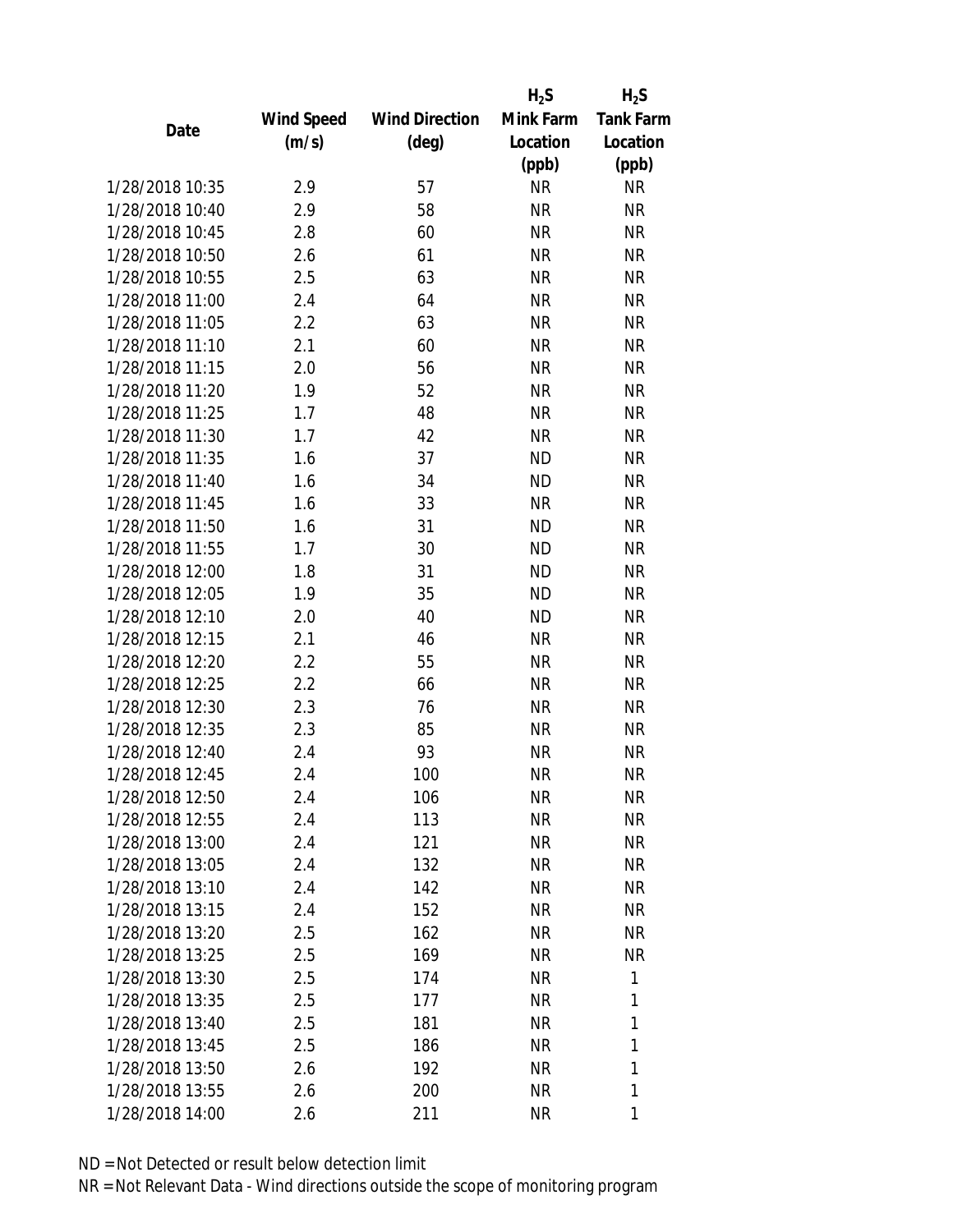|                 |            |                       | $H_2S$         | $H_2S$           |
|-----------------|------------|-----------------------|----------------|------------------|
|                 | Wind Speed | <b>Wind Direction</b> | Mink Farm      | <b>Tank Farm</b> |
| Date            | (m/s)      | $(\text{deg})$        | Location       | Location         |
|                 |            |                       | (ppb)          | (ppb)            |
| 1/28/2018 14:05 | 2.7        | 223                   | <b>NR</b>      | 1                |
| 1/28/2018 14:10 | 2.8        | 235                   | <b>ND</b>      | 1                |
| 1/28/2018 14:15 | 2.8        | 246                   | <b>ND</b>      | 1                |
| 1/28/2018 14:20 | 2.9        | 254                   | <b>ND</b>      | 1                |
| 1/28/2018 14:25 | 3.0        | 259                   | <b>ND</b>      | 1                |
| 1/28/2018 14:30 | 3.0        | 263                   | <b>ND</b>      | 1                |
| 1/28/2018 14:35 | 3.1        | 264                   | 1              | 1                |
| 1/28/2018 14:40 | 3.1        | 264                   | 1              | 1                |
| 1/28/2018 14:45 | 3.2        | 263                   | 1              | 1                |
| 1/28/2018 14:50 | 3.3        | 263                   | 1              | 1                |
| 1/28/2018 14:55 | 3.4        | 264                   | 1              | 1                |
| 1/28/2018 15:00 | 3.5        | 265                   | 1              | 1                |
| 1/28/2018 15:05 | 3.7        | 266                   | 1              | 1                |
| 1/28/2018 15:10 | 3.7        | 268                   | 1              | 1                |
| 1/28/2018 15:15 | 3.8        | 269                   | 1              | 1                |
| 1/28/2018 15:20 | 3.8        | 269                   | 1              | 1                |
| 1/28/2018 15:25 | 3.9        | 269                   | 1              | 1                |
| 1/28/2018 15:30 | 3.9        | 268                   | 1              | 1                |
| 1/28/2018 15:35 | 3.9        | 268                   | 1              | 1                |
| 1/28/2018 15:40 | 3.9        | 268                   | 1              | 1                |
| 1/28/2018 15:45 | 3.9        | 270                   | 2              | 1                |
| 1/28/2018 15:50 | 4.0        | 274                   | $\overline{2}$ | 1                |
| 1/28/2018 15:55 | 4.0        | 280                   | $\overline{2}$ | <b>NR</b>        |
| 1/28/2018 16:00 | 4.2        | 290                   | $\overline{2}$ | <b>NR</b>        |
| 1/28/2018 16:05 | 4.4        | 302                   | $\overline{2}$ | <b>NR</b>        |
| 1/28/2018 16:10 | 4.6        | 316                   | 1              | <b>NR</b>        |
| 1/28/2018 16:15 | 4.6        | 270                   | 1              | 1                |
| 1/28/2018 16:20 | 4.7        | 223                   | ΝR             | 1                |
| 1/28/2018 16:25 | 4.8        | 175                   | <b>NR</b>      | 1                |
| 1/28/2018 16:30 | 4.8        | 123                   | <b>NR</b>      | <b>NR</b>        |
| 1/28/2018 16:35 | 4.8        | 69                    | <b>NR</b>      | <b>NR</b>        |
| 1/28/2018 16:40 | 4.7        | 13                    | <b>ND</b>      | <b>NR</b>        |
| 1/28/2018 16:45 | 4.7        | 16                    | <b>ND</b>      | <b>NR</b>        |
| 1/28/2018 16:50 | 4.7        | 17                    | 1              | <b>NR</b>        |
| 1/28/2018 16:55 | 4.7        | 19                    | 1              | <b>NR</b>        |
| 1/28/2018 17:00 | 4.7        | 22                    | 1              | <b>NR</b>        |
| 1/28/2018 17:05 | 4.6        | 24                    | 1              | <b>NR</b>        |
| 1/28/2018 17:10 | 4.6        | 27                    | 1              | <b>NR</b>        |
| 1/28/2018 17:15 | 4.5        | 29                    | 1              | <b>NR</b>        |
| 1/28/2018 17:20 | 4.3        | 31                    | 1              | <b>NR</b>        |
| 1/28/2018 17:25 | 4.2        | 33                    | 1              | <b>NR</b>        |
| 1/28/2018 17:30 | 4.0        | 35                    | 1              | <b>NR</b>        |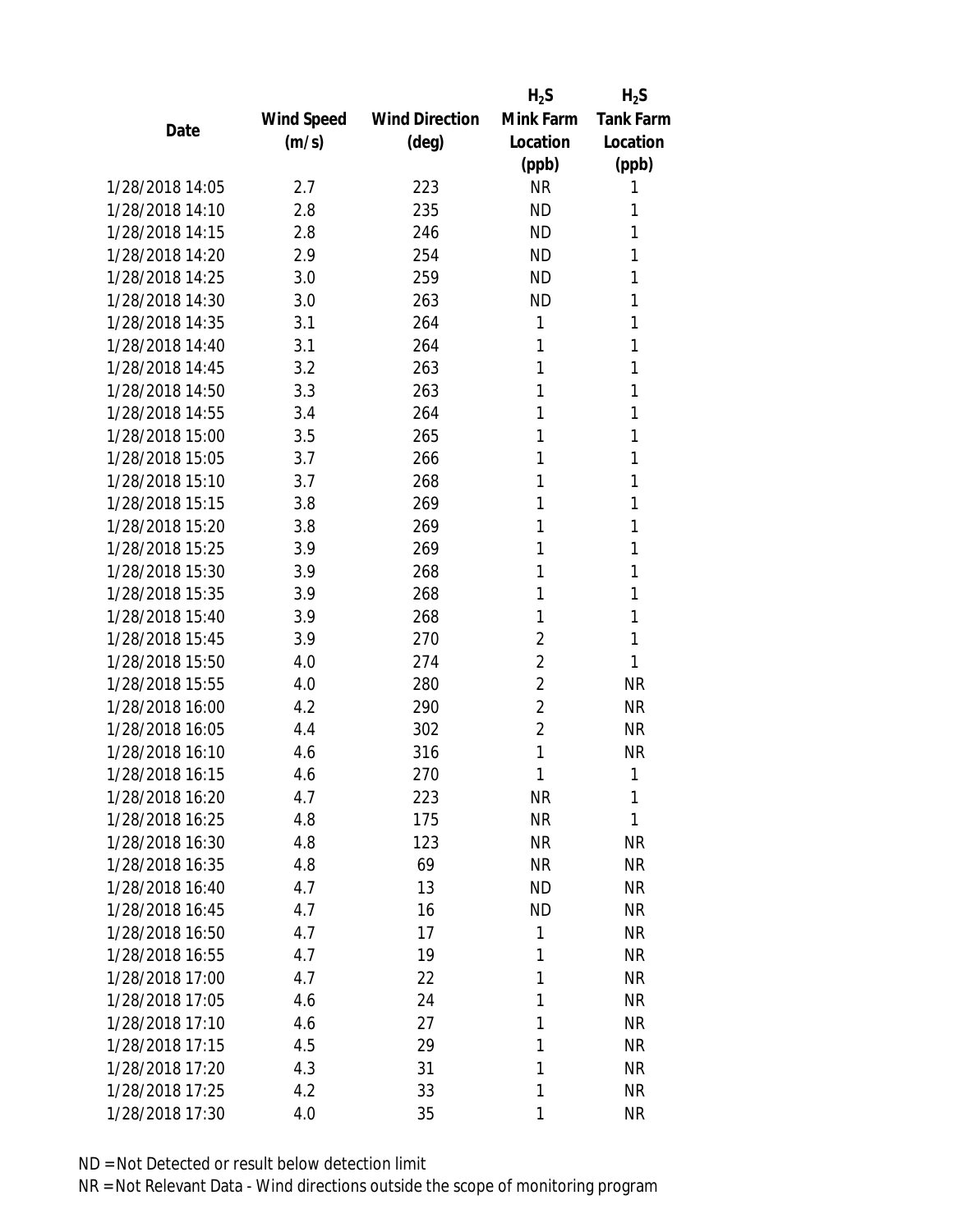|                 |      |            |                       | $H_2S$    | $H_2S$           |
|-----------------|------|------------|-----------------------|-----------|------------------|
|                 |      | Wind Speed | <b>Wind Direction</b> | Mink Farm | <b>Tank Farm</b> |
|                 | Date | (m/s)      | $(\text{deg})$        | Location  | Location         |
|                 |      |            |                       | (ppb)     | (ppb)            |
| 1/28/2018 17:35 |      | 3.9        | 36                    | 1         | <b>NR</b>        |
| 1/28/2018 17:40 |      | 3.8        | 37                    | 1         | <b>NR</b>        |
| 1/28/2018 17:45 |      | 3.7        | 37                    | 1         | <b>NR</b>        |
| 1/28/2018 17:50 |      | 3.7        | 36                    | ND        | <b>NR</b>        |
| 1/28/2018 17:55 |      | 3.7        | 34                    | <b>ND</b> | <b>NR</b>        |
| 1/28/2018 18:00 |      | 3.7        | 33                    | <b>ND</b> | <b>NR</b>        |
| 1/28/2018 18:05 |      | 3.6        | 31                    | <b>ND</b> | <b>NR</b>        |
| 1/28/2018 18:10 |      | 3.7        | 29                    | <b>ND</b> | <b>NR</b>        |
| 1/28/2018 18:15 |      | 3.7        | 27                    | <b>ND</b> | <b>NR</b>        |
| 1/28/2018 18:20 |      | 3.7        | 26                    | <b>ND</b> | <b>NR</b>        |
| 1/28/2018 18:25 |      | 3.7        | 25                    | <b>ND</b> | <b>NR</b>        |
| 1/28/2018 18:30 |      | 3.7        | 23                    | <b>ND</b> | <b>NR</b>        |
| 1/28/2018 18:35 |      | 3.8        | 22                    | <b>ND</b> | <b>NR</b>        |
| 1/28/2018 18:40 |      | 3.8        | 20                    | 1         | <b>NR</b>        |
| 1/28/2018 18:45 |      | 3.9        | 19                    | 1         | <b>NR</b>        |
| 1/28/2018 18:50 |      | 3.9        | 17                    | 1         | <b>NR</b>        |
| 1/28/2018 18:55 |      | 4.1        | 16                    | <b>ND</b> | <b>NR</b>        |
| 1/28/2018 19:00 |      | 4.3        | 15                    | <b>ND</b> | <b>NR</b>        |
| 1/28/2018 19:05 |      | 4.4        | 15                    | <b>ND</b> | <b>NR</b>        |
| 1/28/2018 19:10 |      | 4.5        | 14                    | <b>ND</b> | <b>NR</b>        |
| 1/28/2018 19:15 |      | 4.6        | 14                    | <b>ND</b> | <b>NR</b>        |
| 1/28/2018 19:20 |      | 4.6        | 15                    | <b>ND</b> | <b>NR</b>        |
| 1/28/2018 19:25 |      | 4.6        | 15                    | <b>ND</b> | <b>NR</b>        |
| 1/28/2018 19:30 |      | 4.6        | 15                    | 1         | <b>NR</b>        |
| 1/28/2018 19:35 |      | 4.6        | 14                    | 1         | <b>NR</b>        |
| 1/28/2018 19:40 |      | 4.5        | 14                    | 1         | <b>NR</b>        |
| 1/28/2018 19:45 |      | 4.5        | 14                    | 1         | <b>NR</b>        |
| 1/28/2018 19:50 |      | 4.5        | 14                    | ND        | <b>NR</b>        |
| 1/28/2018 19:55 |      | 4.4        | 15                    | 1         | <b>NR</b>        |
| 1/28/2018 20:00 |      | 4.3        | 15                    | 1         | <b>NR</b>        |
| 1/28/2018 20:05 |      | 4.2        | 16                    | 1         | <b>NR</b>        |
| 1/28/2018 20:10 |      | 4.1        | 16                    | 1         | <b>NR</b>        |
| 1/28/2018 20:15 |      | 4.0        | 16                    | 1         | <b>NR</b>        |
| 1/28/2018 20:20 |      | 3.9        | 16                    | 1         | <b>NR</b>        |
| 1/28/2018 20:25 |      | 3.9        | 16                    | 1         | <b>NR</b>        |
| 1/28/2018 20:30 |      | 3.9        | 16                    | 1         | <b>NR</b>        |
| 1/28/2018 20:35 |      | 4.0        | 16                    | 1         | <b>NR</b>        |
| 1/28/2018 20:40 |      | 4.1        | 16                    | 1         | <b>NR</b>        |
| 1/28/2018 20:45 |      | 4.1        | 16                    | 1         | <b>NR</b>        |
| 1/28/2018 20:50 |      | 4.0        | 16                    | <b>ND</b> | <b>NR</b>        |
| 1/28/2018 20:55 |      | 4.0        | 16                    | <b>ND</b> | <b>NR</b>        |
| 1/28/2018 21:00 |      | 4.0        | 17                    | 1         | <b>NR</b>        |
|                 |      |            |                       |           |                  |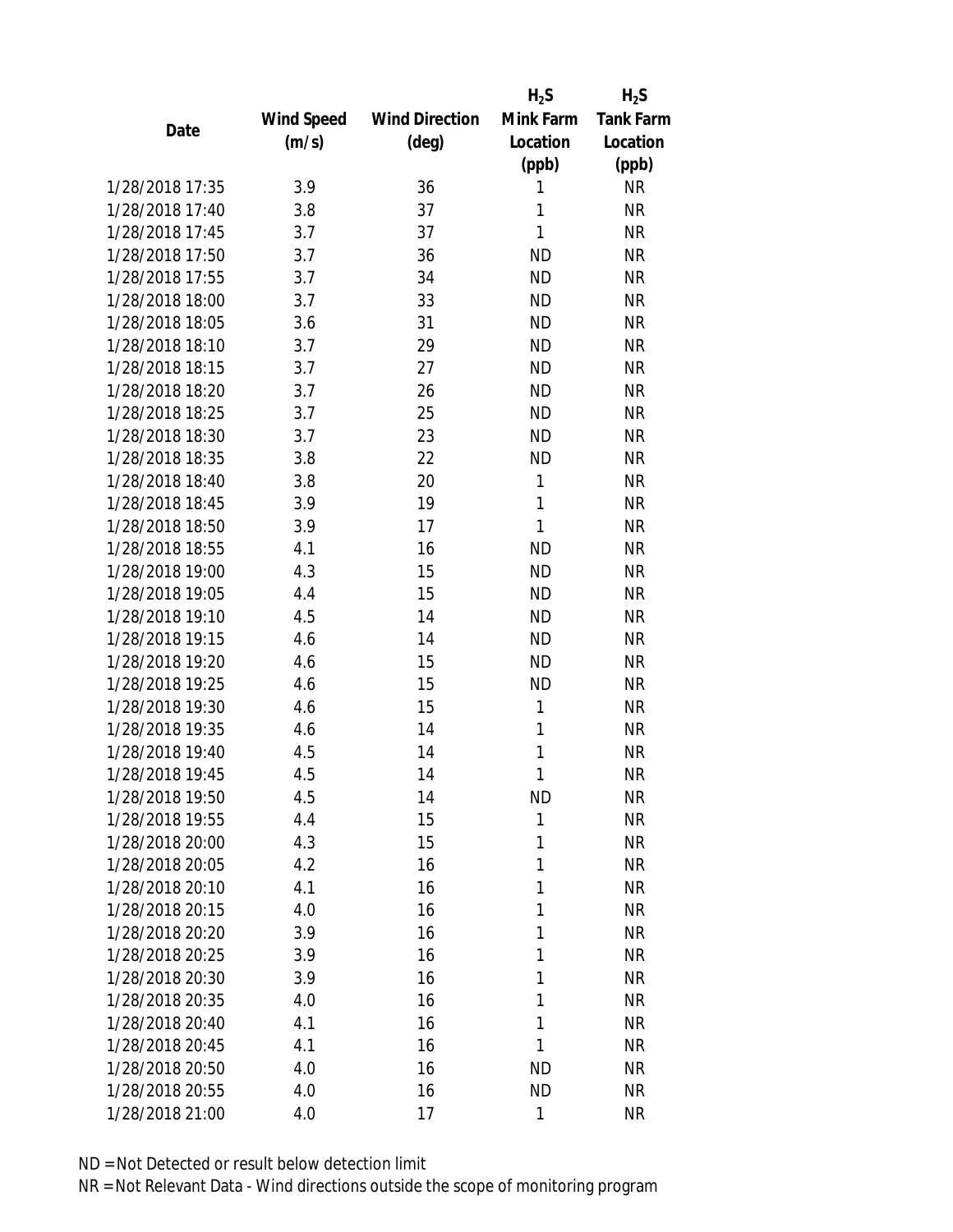|                 |                   |                       | $H_2S$    | $H_2S$           |
|-----------------|-------------------|-----------------------|-----------|------------------|
|                 | <b>Wind Speed</b> | <b>Wind Direction</b> | Mink Farm | <b>Tank Farm</b> |
| Date            | (m/s)             | $(\text{deg})$        | Location  | Location         |
|                 |                   |                       | (ppb)     | (ppb)            |
| 1/28/2018 21:05 | 4.0               | 18                    | 1         | <b>NR</b>        |
| 1/28/2018 21:10 | 4.0               | 19                    | 1         | <b>NR</b>        |
| 1/28/2018 21:15 | 4.1               | 21                    | 1         | <b>NR</b>        |
| 1/28/2018 21:20 | 4.1               | 22                    | 1         | <b>NR</b>        |
| 1/28/2018 21:25 | 4.2               | 23                    | 1         | <b>NR</b>        |
| 1/28/2018 21:30 | 4.3               | 24                    | 1         | <b>NR</b>        |
| 1/28/2018 21:35 | 4.3               | 23                    | 1         | <b>NR</b>        |
| 1/28/2018 21:40 | 4.3               | 23                    | 1         | <b>NR</b>        |
| 1/28/2018 21:45 | 4.3               | 21                    | 1         | <b>NR</b>        |
| 1/28/2018 21:50 | 4.4               | 21                    | 1         | <b>NR</b>        |
| 1/28/2018 21:55 | 4.4               | 20                    | <b>ND</b> | <b>NR</b>        |
| 1/28/2018 22:00 | 4.5               | 20                    | <b>ND</b> | <b>NR</b>        |
| 1/28/2018 22:05 | 4.5               | 19                    | <b>ND</b> | <b>NR</b>        |
| 1/28/2018 22:10 | 4.5               | 19                    | <b>ND</b> | <b>NR</b>        |
| 1/28/2018 22:15 | 4.4               | 19                    | <b>ND</b> | <b>NR</b>        |
| 1/28/2018 22:20 | 4.3               | 18                    | <b>ND</b> | <b>NR</b>        |
| 1/28/2018 22:25 | 4.1               | 17                    | 1         | <b>NR</b>        |
| 1/28/2018 22:30 | 4.0               | 17                    | <b>ND</b> | <b>NR</b>        |
| 1/28/2018 22:35 | 3.9               | 16                    | <b>ND</b> | <b>NR</b>        |
| 1/28/2018 22:40 | 3.8               | 15                    | <b>ND</b> | <b>NR</b>        |
| 1/28/2018 22:45 | 3.7               | 14                    | <b>ND</b> | <b>NR</b>        |
| 1/28/2018 22:50 | 3.7               | 13                    | <b>ND</b> | <b>NR</b>        |
| 1/28/2018 22:55 | 3.7               | 11                    | <b>ND</b> | <b>NR</b>        |
| 1/28/2018 23:00 | 3.7               | 10                    | <b>ND</b> | <b>NR</b>        |
| 1/28/2018 23:05 | 3.6               | 8                     | <b>ND</b> | <b>NR</b>        |
| 1/28/2018 23:10 | 3.6               | 7                     | <b>ND</b> | <b>NR</b>        |
| 1/28/2018 23:15 | 3.5               | 6                     | <b>ND</b> | <b>NR</b>        |
| 1/28/2018 23:20 | 3.5               | 4                     | <b>ND</b> | <b>NR</b>        |
| 1/28/2018 23:25 | 3.5               | 3                     | 1         | <b>NR</b>        |
| 1/28/2018 23:30 | 3.5               | 3                     | 1         | <b>NR</b>        |
| 1/28/2018 23:35 | 3.5               | 3                     | 1         | <b>NR</b>        |
| 1/28/2018 23:40 | 3.6               | $\overline{4}$        | 1         | <b>NR</b>        |
| 1/28/2018 23:45 | 3.7               | 5                     | 1         | <b>NR</b>        |
| 1/28/2018 23:50 | 3.9               | 6                     | 1         | <b>NR</b>        |
| 1/28/2018 23:55 |                   | 8                     | 1         | <b>NR</b>        |
| 1/28/2018 24:00 | 4.1               |                       | 1         | <b>NR</b>        |
|                 | 4.4               | 10                    |           |                  |
| 1/29/2018 00:05 | 4.7               | 11                    | 1         | <b>NR</b>        |
| 1/29/2018 00:10 | 5.0               | 13                    | 1         | <b>NR</b>        |
| 1/29/2018 00:15 | 5.2               | 14                    | 1         | <b>NR</b>        |
| 1/29/2018 00:20 | 5.3               | 14                    | 1         | <b>NR</b>        |
| 1/29/2018 00:25 | 5.4               | 15                    | 1         | <b>NR</b>        |
| 1/29/2018 00:30 | 5.3               | 15                    | <b>ND</b> | <b>NR</b>        |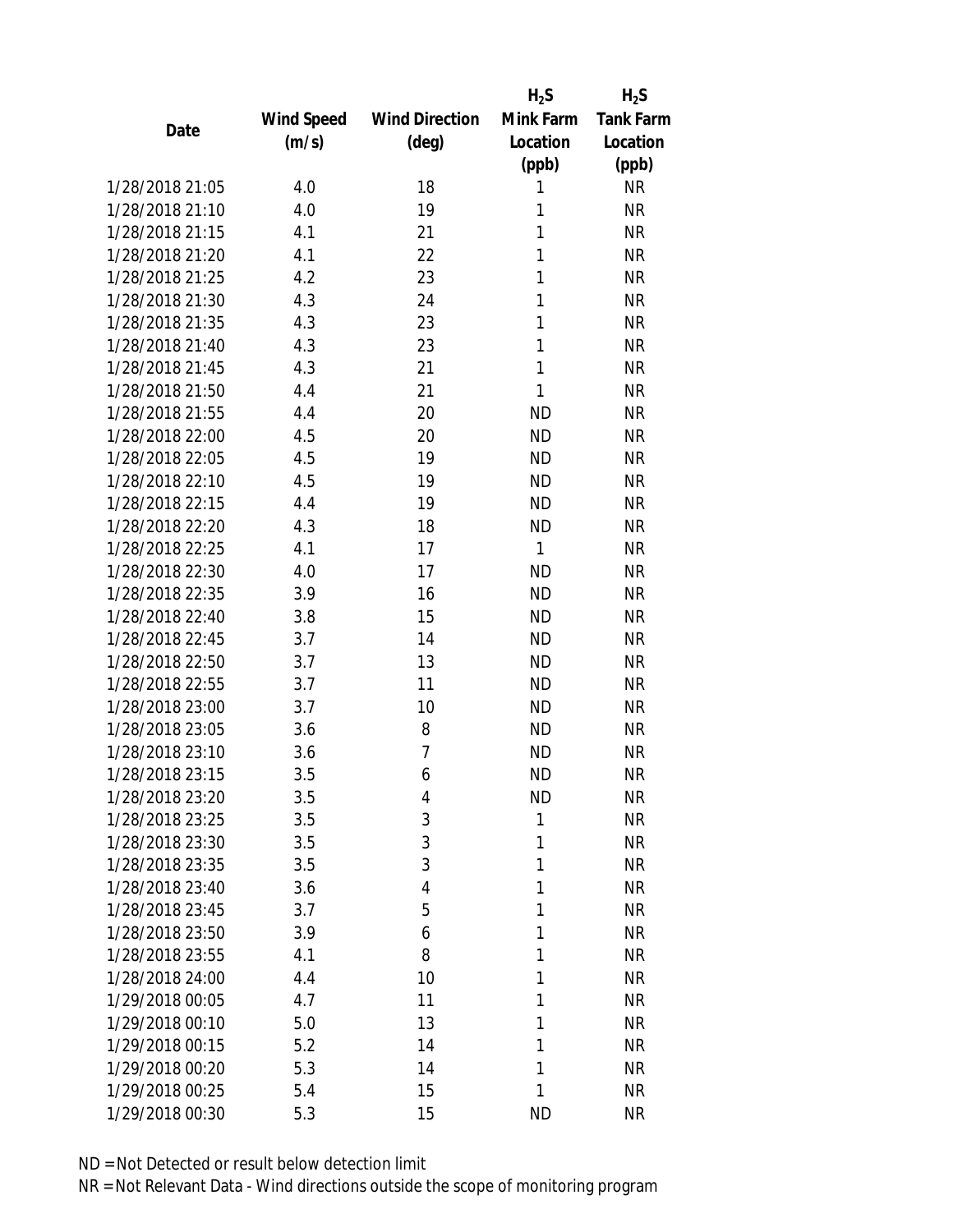|                 |                   |                       | $H_2S$    | $H_2S$           |
|-----------------|-------------------|-----------------------|-----------|------------------|
|                 | <b>Wind Speed</b> | <b>Wind Direction</b> | Mink Farm | <b>Tank Farm</b> |
| Date            | (m/s)             | $(\text{deg})$        | Location  | Location         |
|                 |                   |                       | (ppb)     | (ppb)            |
| 1/29/2018 00:35 | 5.2               | 14                    | <b>ND</b> | <b>NR</b>        |
| 1/29/2018 00:40 | 5.1               | 13                    | <b>ND</b> | <b>NR</b>        |
| 1/29/2018 00:45 | 5.1               | 13                    | <b>ND</b> | <b>NR</b>        |
| 1/29/2018 00:50 | 5.1               | 13                    | 1         | <b>NR</b>        |
| 1/29/2018 00:55 | 5.1               | 13                    | 1         | <b>NR</b>        |
| 1/29/2018 01:00 | 5.2               | 14                    | 1         | <b>NR</b>        |
| 1/29/2018 01:05 | 5.3               | 14                    | 1         | <b>NR</b>        |
| 1/29/2018 01:10 | 5.3               | 14                    | 1         | <b>NR</b>        |
| 1/29/2018 01:15 | 5.3               | 14                    | 1         | <b>NR</b>        |
| 1/29/2018 01:20 | 5.1               | 14                    | 1         | <b>NR</b>        |
| 1/29/2018 01:25 | 5.0               | 13                    | 1         | <b>NR</b>        |
| 1/29/2018 01:30 | 4.8               | 12                    | 1         | <b>NR</b>        |
| 1/29/2018 01:35 | 4.7               | 10                    | 1         | <b>NR</b>        |
| 1/29/2018 01:40 | 4.5               | 9                     | 1         | <b>NR</b>        |
| 1/29/2018 01:45 | 4.4               | $\overline{7}$        | 1         | <b>NR</b>        |
| 1/29/2018 01:50 | 4.2               | 6                     | 1         | <b>NR</b>        |
| 1/29/2018 01:55 | 4.1               | 5                     | 1         | <b>NR</b>        |
| 1/29/2018 02:00 | 4.0               | 4                     | <b>ND</b> | <b>NR</b>        |
| 1/29/2018 02:05 | 3.9               | 4                     | <b>ND</b> | <b>NR</b>        |
| 1/29/2018 02:10 | 3.8               | 3                     | <b>ND</b> | <b>NR</b>        |
| 1/29/2018 02:15 | 3.8               | 3                     | <b>ND</b> | <b>NR</b>        |
| 1/29/2018 02:20 | 3.8               | 3                     | 1         | <b>NR</b>        |
| 1/29/2018 02:25 | 3.8               | $\overline{c}$        | 1         | <b>NR</b>        |
| 1/29/2018 02:30 | 3.9               | $\overline{2}$        | 1         | <b>NR</b>        |
| 1/29/2018 02:35 | 4.0               | $\overline{2}$        | <b>ND</b> | <b>NR</b>        |
| 1/29/2018 02:40 | 4.1               | $\overline{2}$        | <b>ND</b> | <b>NR</b>        |
| 1/29/2018 02:45 | 4.1               | $\overline{2}$        | <b>ND</b> | <b>NR</b>        |
| 1/29/2018 02:50 | 4.1               | $\overline{2}$        | <b>ND</b> | <b>NR</b>        |
| 1/29/2018 02:55 | 4.1               | $\overline{2}$        | <b>ND</b> | <b>NR</b>        |
| 1/29/2018 03:00 | 4.1               | 3                     | <b>ND</b> | <b>NR</b>        |
| 1/29/2018 03:05 | 4.1               | 3                     | <b>ND</b> | <b>NR</b>        |
| 1/29/2018 03:10 | 4.0               | $\overline{2}$        | <b>ND</b> | <b>NR</b>        |
| 1/29/2018 03:15 | 4.0               | 3                     | 1         | <b>NR</b>        |
| 1/29/2018 03:20 | 4.0               | 3                     | 1         | <b>NR</b>        |
| 1/29/2018 03:25 | 4.0               | 3                     | 1         | <b>NR</b>        |
| 1/29/2018 03:30 | 4.0               | 4                     | 1         | <b>NR</b>        |
| 1/29/2018 03:35 | 4.1               | 5                     | 1         | <b>NR</b>        |
|                 |                   |                       |           |                  |
| 1/29/2018 03:40 | 4.2               | 6                     | 1         | <b>NR</b>        |
| 1/29/2018 03:45 | 4.3               | $\overline{7}$        | 1         | <b>NR</b>        |
| 1/29/2018 03:50 | 4.4               | 8                     | 1         | <b>NR</b>        |
| 1/29/2018 03:55 | 4.5               | 10                    | 1         | <b>NR</b>        |
| 1/29/2018 04:00 | 4.5               | 10                    | 1         | <b>NR</b>        |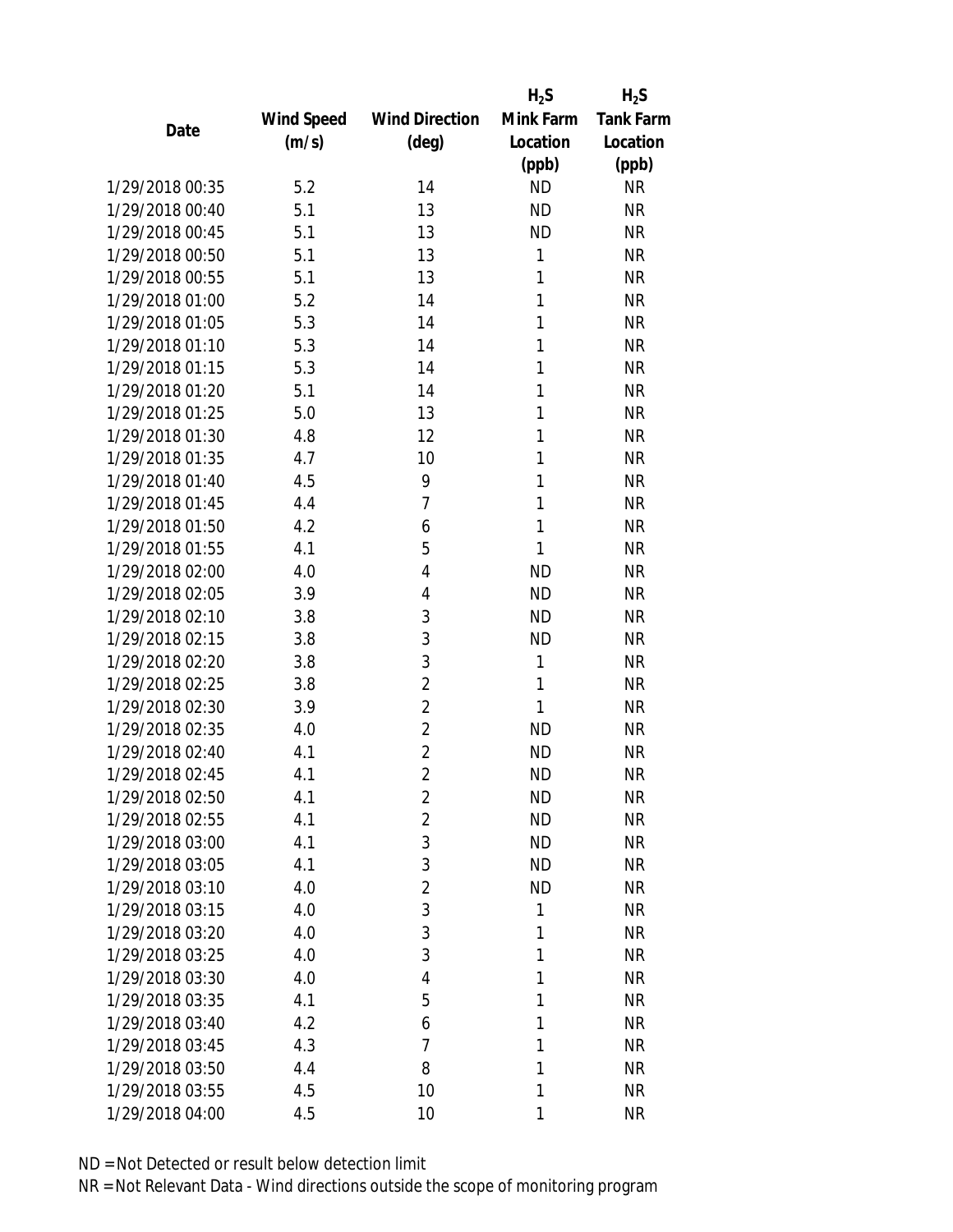|                 |            |                       | $H_2S$    | $H_2S$           |
|-----------------|------------|-----------------------|-----------|------------------|
|                 | Wind Speed | <b>Wind Direction</b> | Mink Farm | <b>Tank Farm</b> |
| Date            | (m/s)      | $(\text{deg})$        | Location  | Location         |
|                 |            |                       | (ppb)     | (ppb)            |
| 1/29/2018 04:05 | 4.5        | 11                    | 1         | <b>NR</b>        |
| 1/29/2018 04:10 | 4.5        | 11                    | 1         | <b>NR</b>        |
| 1/29/2018 04:15 | 4.4        | 10                    | 1         | <b>NR</b>        |
| 1/29/2018 04:20 | 4.3        | 9                     | 1         | <b>NR</b>        |
| 1/29/2018 04:25 | 4.2        | 8                     | 1         | <b>NR</b>        |
| 1/29/2018 04:30 | 4.2        | $\overline{7}$        | <b>ND</b> | <b>NR</b>        |
| 1/29/2018 04:35 | 4.1        | 6                     | <b>ND</b> | <b>NR</b>        |
| 1/29/2018 04:40 | 4.0        | 5                     | <b>ND</b> | <b>NR</b>        |
| 1/29/2018 04:45 | 4.0        | 5                     | <b>ND</b> | <b>NR</b>        |
| 1/29/2018 04:50 | 4.0        | 5                     | <b>ND</b> | <b>NR</b>        |
| 1/29/2018 04:55 | 4.0        | 5                     | 1         | <b>NR</b>        |
| 1/29/2018 05:00 | 4.0        | 5                     | 1         | <b>NR</b>        |
| 1/29/2018 05:05 | 4.1        | $\overline{4}$        | 1         | <b>NR</b>        |
| 1/29/2018 05:10 | 4.2        | $\overline{4}$        | 1         | <b>NR</b>        |
| 1/29/2018 05:15 | 4.3        | 4                     | 1         | <b>NR</b>        |
| 1/29/2018 05:20 | 4.4        | 3                     | 1         | <b>NR</b>        |
| 1/29/2018 05:25 | 4.3        | 62                    | <b>NR</b> | <b>NR</b>        |
| 1/29/2018 05:30 | 4.3        | 121                   | <b>NR</b> | <b>NR</b>        |
| 1/29/2018 05:35 | 4.2        | 180                   | <b>NR</b> | 1                |
| 1/29/2018 05:40 | 4.1        | 239                   | 1         | 1                |
| 1/29/2018 05:45 | 4.0        | 298                   | 1         | <b>NR</b>        |
| 1/29/2018 05:50 | 3.9        | 357                   | 1         | <b>NR</b>        |
| 1/29/2018 05:55 | 3.8        | 356                   | <b>ND</b> | <b>NR</b>        |
| 1/29/2018 06:00 | 3.8        | 355                   | <b>ND</b> | <b>NR</b>        |
| 1/29/2018 06:05 | 3.7        | 354                   | <b>ND</b> | <b>NR</b>        |
| 1/29/2018 06:10 | 3.7        | 354                   | 1         | <b>NR</b>        |
| 1/29/2018 06:15 | 3.7        | 354                   | 1         | <b>NR</b>        |
| 1/29/2018 06:20 | 3.7        | 354                   | 1         | <b>NR</b>        |
| 1/29/2018 06:25 | 3.7        | 354                   | 1         | <b>NR</b>        |
| 1/29/2018 06:30 | 3.7        | 354                   | 1         | <b>NR</b>        |
| 1/29/2018 06:35 | 3.8        | 355                   | 1         | <b>NR</b>        |
| 1/29/2018 06:40 | 3.8        | 355                   | 1         | <b>NR</b>        |
| 1/29/2018 06:45 | 3.8        | 355                   | 1         | <b>NR</b>        |
| 1/29/2018 06:50 | 3.8        | 355                   | 1         | <b>NR</b>        |
| 1/29/2018 06:55 | 3.8        | 355                   | 1         | <b>NR</b>        |
| 1/29/2018 07:00 | 3.8        | 355                   | 1         | <b>NR</b>        |
| 1/29/2018 07:05 | 3.8        | 355                   | 1         | <b>NR</b>        |
| 1/29/2018 07:10 | 3.8        | 354                   | 1         | <b>NR</b>        |
| 1/29/2018 07:15 | 3.7        | 354                   | 1         | <b>NR</b>        |
| 1/29/2018 07:20 | 3.8        | 354                   | 1         | <b>NR</b>        |
| 1/29/2018 07:25 | 3.8        | 354                   | 1         | <b>NR</b>        |
| 1/29/2018 07:30 | 3.8        | 354                   | 1         | <b>NR</b>        |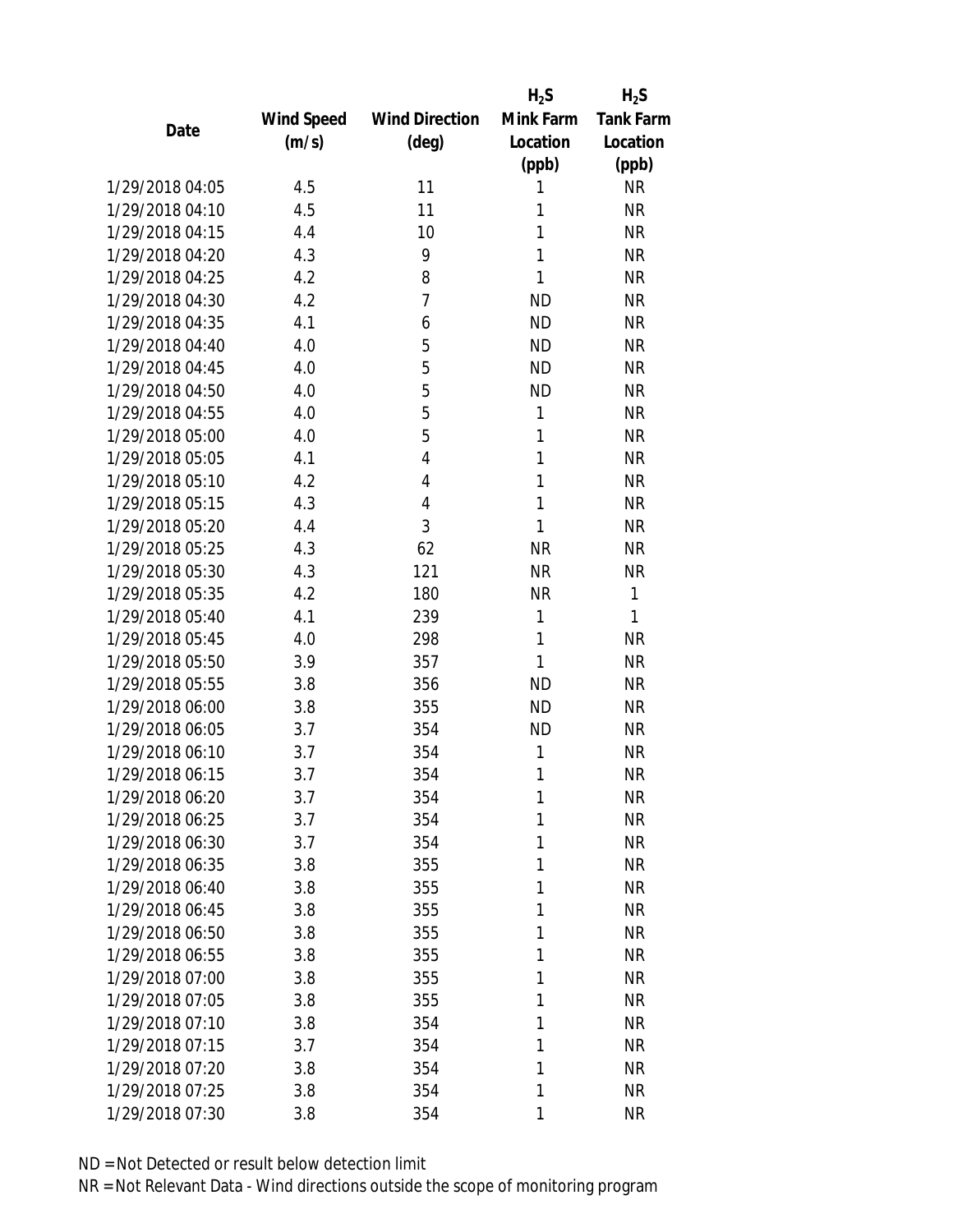|                 |            |                       | $H_2S$       | $H_2S$           |
|-----------------|------------|-----------------------|--------------|------------------|
|                 | Wind Speed | <b>Wind Direction</b> | Mink Farm    | <b>Tank Farm</b> |
| Date            | (m/s)      | $(\text{deg})$        | Location     | Location         |
|                 |            |                       | (ppb)        | (ppb)            |
| 1/29/2018 07:35 | 3.9        | 354                   | 1            | <b>NR</b>        |
| 1/29/2018 07:40 | 3.9        | 354                   | 1            | <b>NR</b>        |
| 1/29/2018 07:45 | 4.0        | 354                   | 1            | <b>NR</b>        |
| 1/29/2018 07:50 | 4.0        | 354                   | 1            | <b>NR</b>        |
| 1/29/2018 07:55 | 4.0        | 354                   | 1            | <b>NR</b>        |
| 1/29/2018 08:00 | 4.0        | 355                   | 1            | <b>NR</b>        |
| 1/29/2018 08:05 | 4.0        | 355                   | 1            | <b>NR</b>        |
| 1/29/2018 08:10 | 4.1        | 355                   | 1            | <b>NR</b>        |
| 1/29/2018 08:15 | 4.2        | 356                   | 1            | <b>NR</b>        |
| 1/29/2018 08:20 | 4.3        | 356                   | 1            | <b>NR</b>        |
| 1/29/2018 08:25 | 4.4        | 357                   | 1            | <b>NR</b>        |
| 1/29/2018 08:30 | 4.4        | 357                   | 1            | <b>NR</b>        |
| 1/29/2018 08:35 | 4.5        | 357                   | 1            | <b>NR</b>        |
| 1/29/2018 08:40 | 4.4        | 357                   | 1            | <b>NR</b>        |
| 1/29/2018 08:45 | 4.3        | 356                   | 1            | <b>NR</b>        |
| 1/29/2018 08:50 | 4.2        | 356                   | 1            | <b>NR</b>        |
| 1/29/2018 08:55 | 4.1        | 355                   | 1            | <b>NR</b>        |
| 1/29/2018 09:00 | 4.0        | 355                   | 1            | <b>NR</b>        |
| 1/29/2018 09:05 | 3.9        | 354                   | 1            | <b>NR</b>        |
| 1/29/2018 09:10 | 3.9        | 354                   | 1            | <b>NR</b>        |
| 1/29/2018 09:15 | 3.9        | 355                   | <b>ND</b>    | <b>NR</b>        |
| 1/29/2018 09:20 | 4.0        | 356                   | <b>ND</b>    | <b>NR</b>        |
| 1/29/2018 09:25 | 4.0        | 356                   | <b>ND</b>    | <b>NR</b>        |
| 1/29/2018 09:30 | 4.1        | 358                   | <b>ND</b>    | <b>NR</b>        |
| 1/29/2018 09:35 | 4.1        | 299                   | <b>ND</b>    | NR               |
| 1/29/2018 09:40 | 4.2        | 239                   | <b>ND</b>    | 1                |
| 1/29/2018 09:45 | 4.1        | 240                   | <b>ND</b>    | 1                |
| 1/29/2018 09:50 | 4.1        | 239                   | 1            | 1                |
| 1/29/2018 09:55 | 4.1        | 239                   | 1            | 1                |
| 1/29/2018 10:00 | 4.1        | 239                   | 1            | 1                |
| 1/29/2018 10:05 | 4.1        | 299                   | 1            | <b>NR</b>        |
| 1/29/2018 10:10 | 4.3        | 299                   | 1            | <b>NR</b>        |
| 1/29/2018 10:15 | 4.5        | 240                   | 1            | 1                |
| 1/29/2018 10:20 | 4.7        | 181                   | <b>NR</b>    | 1                |
| 1/29/2018 10:25 | 4.8        | 122                   | <b>NR</b>    | <b>NR</b>        |
| 1/29/2018 10:30 | 4.9        | 63                    | <b>NR</b>    | <b>NR</b>        |
| 1/29/2018 10:35 | 4.9        | 3                     | $\mathbf{1}$ | <b>NR</b>        |
|                 |            |                       |              |                  |
| 1/29/2018 10:40 | 4.8        | 63                    | <b>NR</b>    | <b>NR</b>        |
| 1/29/2018 10:45 | 4.7        | 122                   | <b>NR</b>    | <b>NR</b>        |
| 1/29/2018 10:50 | 4.6        | 180                   | <b>NR</b>    | 1                |
| 1/29/2018 10:55 | 4.5        | 239                   | 1            | 1                |
| 1/29/2018 11:00 | 4.4        | 298                   | 1            | <b>NR</b>        |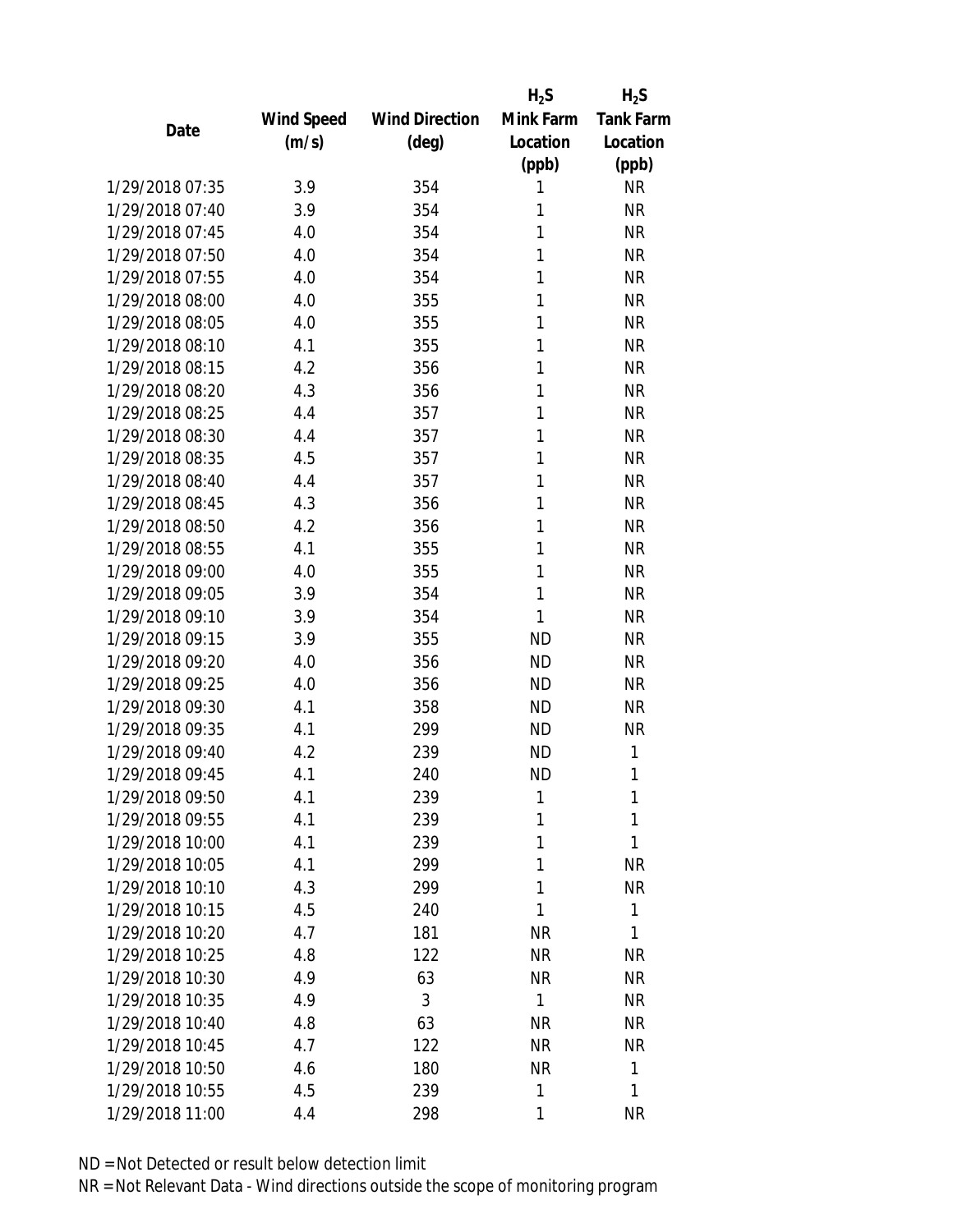|                 |                   |                       | $H_2S$    | $H_2S$           |
|-----------------|-------------------|-----------------------|-----------|------------------|
|                 | <b>Wind Speed</b> | <b>Wind Direction</b> | Mink Farm | <b>Tank Farm</b> |
| Date            | (m/s)             | $(\text{deg})$        | Location  | Location         |
|                 |                   |                       | (ppb)     | (ppb)            |
| 1/29/2018 11:05 | 4.4               | 356                   | 1         | <b>NR</b>        |
| 1/29/2018 11:10 | 4.5               | 355                   | 1         | <b>NR</b>        |
| 1/29/2018 11:15 | 4.5               | 353                   | 1         | <b>NR</b>        |
| 1/29/2018 11:20 | 4.5               | 352                   | 1         | <b>NR</b>        |
| 1/29/2018 11:25 | 4.5               | 350                   | 1         | <b>NR</b>        |
| 1/29/2018 11:30 | 4.6               | 349                   | 1         | <b>NR</b>        |
| 1/29/2018 11:35 | 4.6               | 348                   | 1         | <b>NR</b>        |
| 1/29/2018 11:40 | 4.5               | 348                   | 1         | <b>NR</b>        |
| 1/29/2018 11:45 | 4.5               | 348                   | 1         | <b>NR</b>        |
| 1/29/2018 11:50 | 4.4               | 348                   | 1         | <b>NR</b>        |
| 1/29/2018 11:55 | 4.3               | 348                   | 1         | <b>NR</b>        |
| 1/29/2018 12:00 | 4.3               | 348                   | 1         | <b>NR</b>        |
| 1/29/2018 12:05 | 4.2               | 347                   | 1         | <b>NR</b>        |
| 1/29/2018 12:10 | 4.2               | 347                   | 1         | <b>NR</b>        |
| 1/29/2018 12:15 | 4.2               | 348                   | 1         | <b>NR</b>        |
| 1/29/2018 12:20 | 4.1               | 349                   | 1         | <b>NR</b>        |
| 1/29/2018 12:25 | 4.1               | 349                   | 1         | <b>NR</b>        |
| 1/29/2018 12:30 | 4.1               | 350                   | 1         | <b>NR</b>        |
| 1/29/2018 12:35 | 4.1               | 350                   | <b>ND</b> | <b>NR</b>        |
| 1/29/2018 12:40 | 4.1               | 350                   | <b>ND</b> | <b>NR</b>        |
| 1/29/2018 12:45 | 4.1               | 349                   | <b>ND</b> | <b>NR</b>        |
| 1/29/2018 12:50 | 4.1               | 347                   | <b>ND</b> | <b>NR</b>        |
| 1/29/2018 12:55 | 4.3               | 346                   | <b>ND</b> | <b>NR</b>        |
| 1/29/2018 13:00 | 4.4               | 343                   | <b>ND</b> | <b>NR</b>        |
| 1/29/2018 13:05 | 4.5               | 341                   | <b>ND</b> | <b>NR</b>        |
| 1/29/2018 13:10 | 4.6               | 339                   | <b>ND</b> | <b>NR</b>        |
| 1/29/2018 13:15 | 4.7               | 337                   | <b>ND</b> | <b>NR</b>        |
| 1/29/2018 13:20 | 4.7               | 336                   | ND        | <b>NR</b>        |
| 1/29/2018 13:25 | 4.6               | 336                   | <b>ND</b> | <b>NR</b>        |
| 1/29/2018 13:30 | 4.6               | 336                   | <b>ND</b> | <b>NR</b>        |
| 1/29/2018 13:35 | 4.5               | 336                   | <b>ND</b> | <b>NR</b>        |
| 1/29/2018 13:40 | 4.4               | 336                   | 1         | <b>NR</b>        |
| 1/29/2018 13:45 | 4.3               | 336                   | 1         | <b>NR</b>        |
| 1/29/2018 13:50 | 4.3               | 335                   | 1         | <b>NR</b>        |
| 1/29/2018 13:55 | 4.3               | 334                   | 1         | <b>NR</b>        |
| 1/29/2018 14:00 | 4.4               | 333                   | 1         | <b>NR</b>        |
| 1/29/2018 14:05 | 4.4               | 332                   | 1         | <b>NR</b>        |
| 1/29/2018 14:10 | 4.5               | 331                   | 1         | <b>NR</b>        |
| 1/29/2018 14:15 |                   |                       | 1         | <b>NR</b>        |
|                 | 4.6               | 330                   |           |                  |
| 1/29/2018 14:20 | 4.7               | 330                   | 1         | <b>NR</b>        |
| 1/29/2018 14:25 | 4.7               | 330                   | 1         | <b>NR</b>        |
| 1/29/2018 14:30 | 4.7               | 330                   | 1         | <b>NR</b>        |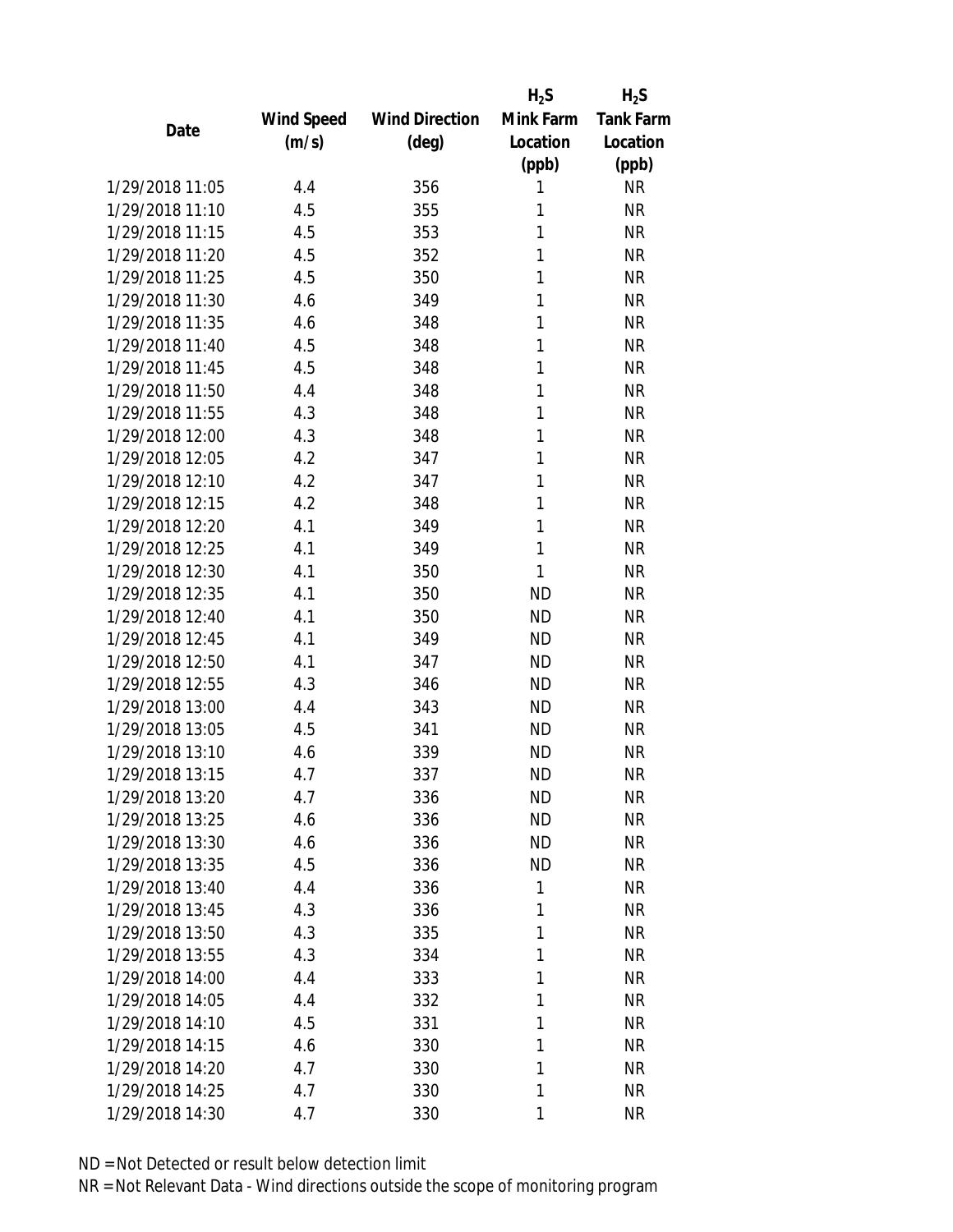|                 |                   |                       | $H_2S$    | $H_2S$           |
|-----------------|-------------------|-----------------------|-----------|------------------|
|                 | <b>Wind Speed</b> | <b>Wind Direction</b> | Mink Farm | <b>Tank Farm</b> |
| Date            | (m/s)             | $(\text{deg})$        | Location  | Location         |
|                 |                   |                       | (ppb)     | (ppb)            |
| 1/29/2018 14:35 | 4.6               | 331                   | 1         | <b>NR</b>        |
| 1/29/2018 14:40 | 4.4               | 332                   | 1         | <b>NR</b>        |
| 1/29/2018 14:45 | 4.2               | 333                   | 1         | <b>NR</b>        |
| 1/29/2018 14:50 | 4.0               | 335                   | 1         | <b>NR</b>        |
| 1/29/2018 14:55 | 3.9               | 337                   | 1         | <b>NR</b>        |
| 1/29/2018 15:00 | 3.8               | 339                   | 1         | <b>NR</b>        |
| 1/29/2018 15:05 | 3.8               | 340                   | 1         | <b>NR</b>        |
| 1/29/2018 15:10 | 3.8               | 340                   | 1         | <b>NR</b>        |
| 1/29/2018 15:15 | 3.8               | 340                   | 1         | <b>NR</b>        |
| 1/29/2018 15:20 | 3.8               | 340                   | 1         | <b>NR</b>        |
| 1/29/2018 15:25 | 3.9               | 338                   | 1         | <b>NR</b>        |
| 1/29/2018 15:30 | 3.9               | 336                   | 1         | <b>NR</b>        |
| 1/29/2018 15:35 | 3.8               | 336                   | 1         | <b>NR</b>        |
| 1/29/2018 15:40 | 3.8               | 335                   | 1         | <b>NR</b>        |
| 1/29/2018 15:45 | 3.8               | 336                   | <b>ND</b> | <b>NR</b>        |
| 1/29/2018 15:50 | 3.8               | 336                   | <b>ND</b> | <b>NR</b>        |
| 1/29/2018 15:55 | 3.7               | 336                   | <b>ND</b> | <b>NR</b>        |
| 1/29/2018 16:00 | 3.7               | 337                   | <b>ND</b> | <b>NR</b>        |
| 1/29/2018 16:05 | 3.8               | 337                   | <b>ND</b> | <b>NR</b>        |
| 1/29/2018 16:10 | 3.8               | 337                   | <b>ND</b> | <b>NR</b>        |
| 1/29/2018 16:15 | 4.0               | 335                   | <b>ND</b> | <b>NR</b>        |
| 1/29/2018 16:20 | 4.1               | 334                   | <b>ND</b> | <b>NR</b>        |
| 1/29/2018 16:25 | 4.2               | 333                   | <b>ND</b> | <b>NR</b>        |
| 1/29/2018 16:30 | 4.3               | 332                   | <b>ND</b> | <b>NR</b>        |
| 1/29/2018 16:35 | 4.3               | 332                   | <b>ND</b> | <b>NR</b>        |
| 1/29/2018 16:40 | 4.2               | 332                   | <b>ND</b> | <b>NR</b>        |
| 1/29/2018 16:45 | 4.1               | 333                   | 1         | <b>NR</b>        |
| 1/29/2018 16:50 | 3.9               | 335                   | 1         | <b>NR</b>        |
| 1/29/2018 16:55 | 3.7               | 337                   | 1         | <b>NR</b>        |
| 1/29/2018 17:00 | 3.6               | 339                   | 1         | <b>NR</b>        |
| 1/29/2018 17:05 | 3.4               | 340                   | 1         | <b>NR</b>        |
| 1/29/2018 17:10 | 3.3               | 341                   | 1         | <b>NR</b>        |
| 1/29/2018 17:15 |                   |                       | 1         | <b>NR</b>        |
|                 | 3.4               | 341                   | 1         |                  |
| 1/29/2018 17:20 | 3.5               | 339                   |           | <b>NR</b>        |
| 1/29/2018 17:25 | 3.6               | 336                   | 1         | <b>NR</b>        |
| 1/29/2018 17:30 | 3.8               | 332                   | 1         | <b>NR</b>        |
| 1/29/2018 17:35 | 3.9               | 330                   | <b>ND</b> | <b>NR</b>        |
| 1/29/2018 17:40 | 4.0               | 329                   | <b>ND</b> | <b>NR</b>        |
| 1/29/2018 17:45 | 4.1               | 327                   | <b>ND</b> | <b>NR</b>        |
| 1/29/2018 17:50 | 4.1               | 326                   | <b>ND</b> | <b>NR</b>        |
| 1/29/2018 17:55 | 4.1               | 327                   | <b>ND</b> | <b>NR</b>        |
| 1/29/2018 18:00 | 4.1               | 329                   | 1         | <b>NR</b>        |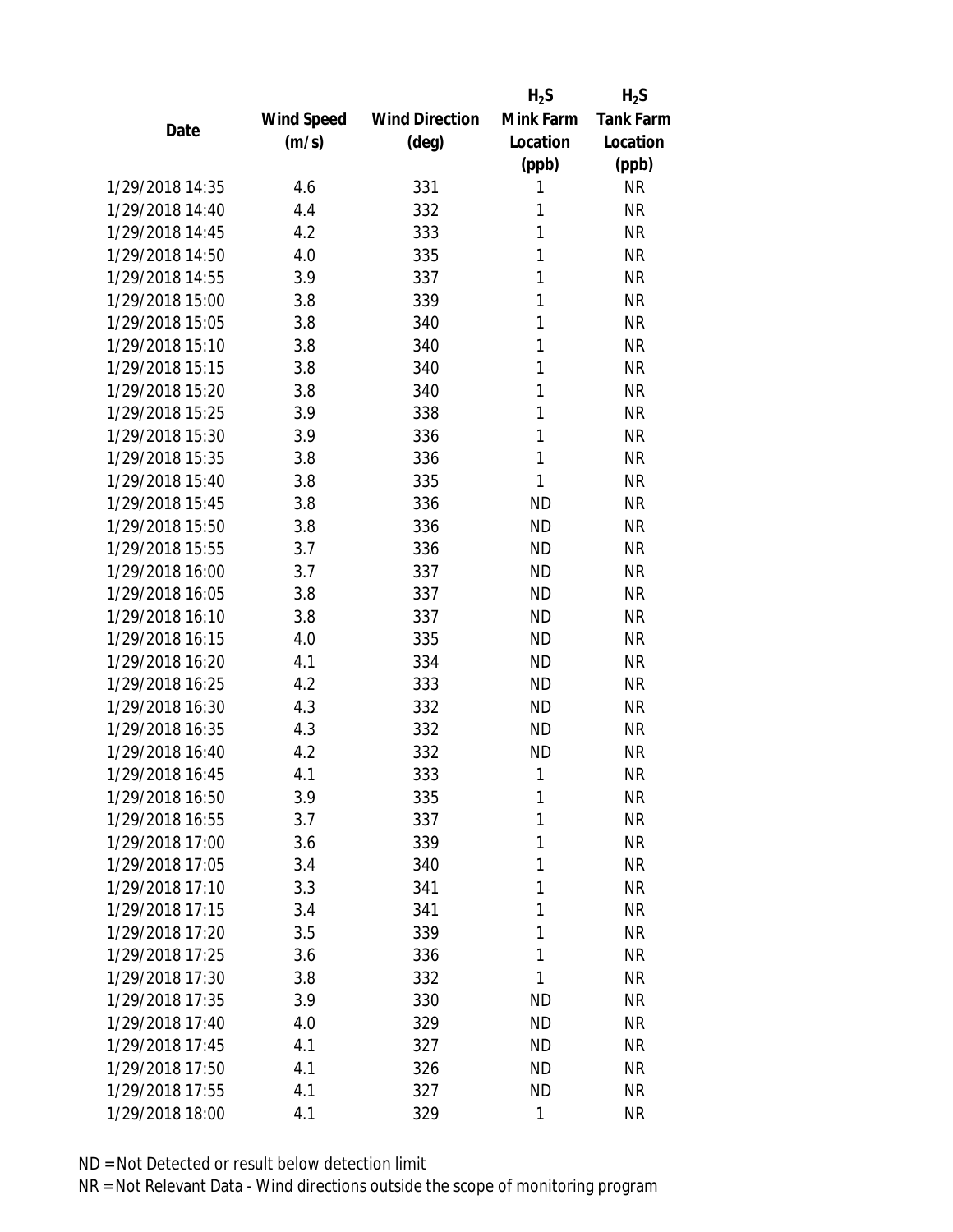|                 |            |                       | $H_2S$    | $H_2S$           |
|-----------------|------------|-----------------------|-----------|------------------|
|                 | Wind Speed | <b>Wind Direction</b> | Mink Farm | <b>Tank Farm</b> |
| Date            | (m/s)      | $(\text{deg})$        | Location  | Location         |
|                 |            |                       | (ppb)     | (ppb)            |
| 1/29/2018 18:05 | 4.0        | 330                   | 1         | <b>NR</b>        |
| 1/29/2018 18:10 | 4.0        | 331                   | 1         | <b>NR</b>        |
| 1/29/2018 18:15 | 4.0        | 331                   | 1         | <b>NR</b>        |
| 1/29/2018 18:20 | 3.9        | 332                   | 1         | <b>NR</b>        |
| 1/29/2018 18:25 | 3.9        | 333                   | 1         | <b>NR</b>        |
| 1/29/2018 18:30 | 3.9        | 332                   | 1         | <b>NR</b>        |
| 1/29/2018 18:35 | 4.0        | 332                   | 1         | <b>NR</b>        |
| 1/29/2018 18:40 | 4.0        | 332                   | 1         | <b>NR</b>        |
| 1/29/2018 18:45 | 4.0        | 332                   | 1         | <b>NR</b>        |
| 1/29/2018 18:50 | 4.1        | 332                   | 1         | <b>NR</b>        |
| 1/29/2018 18:55 | 4.1        | 332                   | 1         | <b>NR</b>        |
| 1/29/2018 19:00 | 4.1        | 333                   | 1         | <b>NR</b>        |
| 1/29/2018 19:05 | 4.2        | 333                   | 1         | <b>NR</b>        |
| 1/29/2018 19:10 | 4.3        | 334                   | 1         | <b>NR</b>        |
| 1/29/2018 19:15 | 4.4        | 335                   | 1         | <b>NR</b>        |
| 1/29/2018 19:20 | 4.4        | 335                   | 1         | <b>NR</b>        |
| 1/29/2018 19:25 | 4.4        | 336                   | 1         | <b>NR</b>        |
| 1/29/2018 19:30 | 4.3        | 336                   | 1         | <b>NR</b>        |
| 1/29/2018 19:35 | 4.3        | 336                   | 1         | <b>NR</b>        |
| 1/29/2018 19:40 | 4.2        | 336                   | 1         | <b>NR</b>        |
| 1/29/2018 19:45 | 4.2        | 336                   | 1         | <b>NR</b>        |
| 1/29/2018 19:50 | 4.2        | 337                   | 1         | <b>NR</b>        |
| 1/29/2018 19:55 | 4.2        | 337                   | 1         | <b>NR</b>        |
| 1/29/2018 20:00 | 4.3        | 338                   | 1         | <b>NR</b>        |
| 1/29/2018 20:05 | 4.2        | 340                   | 1         | <b>NR</b>        |
| 1/29/2018 20:10 | 4.1        | 342                   | 1         | <b>NR</b>        |
| 1/29/2018 20:15 | 3.9        | 344                   | 1         | <b>NR</b>        |
| 1/29/2018 20:20 | 3.7        | 346                   | 1         | <b>NR</b>        |
| 1/29/2018 20:25 | 3.5        | 348                   | 1         | <b>NR</b>        |
| 1/29/2018 20:30 | 3.4        | 349                   | 1         | <b>NR</b>        |
| 1/29/2018 20:35 | 3.4        | 348                   | 1         | <b>NR</b>        |
| 1/29/2018 20:40 | 3.5        | 347                   | 1         | <b>NR</b>        |
| 1/29/2018 20:45 | 3.7        | 345                   | 1         | <b>NR</b>        |
| 1/29/2018 20:50 | 3.9        | 342                   | 1         | <b>NR</b>        |
| 1/29/2018 20:55 | 4.1        | 338                   | 1         | <b>NR</b>        |
| 1/29/2018 21:00 | 4.3        | 335                   | 1         | <b>NR</b>        |
| 1/29/2018 21:05 | 4.4        | 333                   | 1         | <b>NR</b>        |
| 1/29/2018 21:10 | 4.4        | 333                   | 1         | <b>NR</b>        |
| 1/29/2018 21:15 | 4.3        | 334                   | 1         | <b>NR</b>        |
| 1/29/2018 21:20 | 4.1        | 337                   | 1         | <b>NR</b>        |
| 1/29/2018 21:25 | 3.9        | 342                   | 1         | <b>NR</b>        |
| 1/29/2018 21:30 | 3.8        | 347                   | 1         | <b>NR</b>        |
|                 |            |                       |           |                  |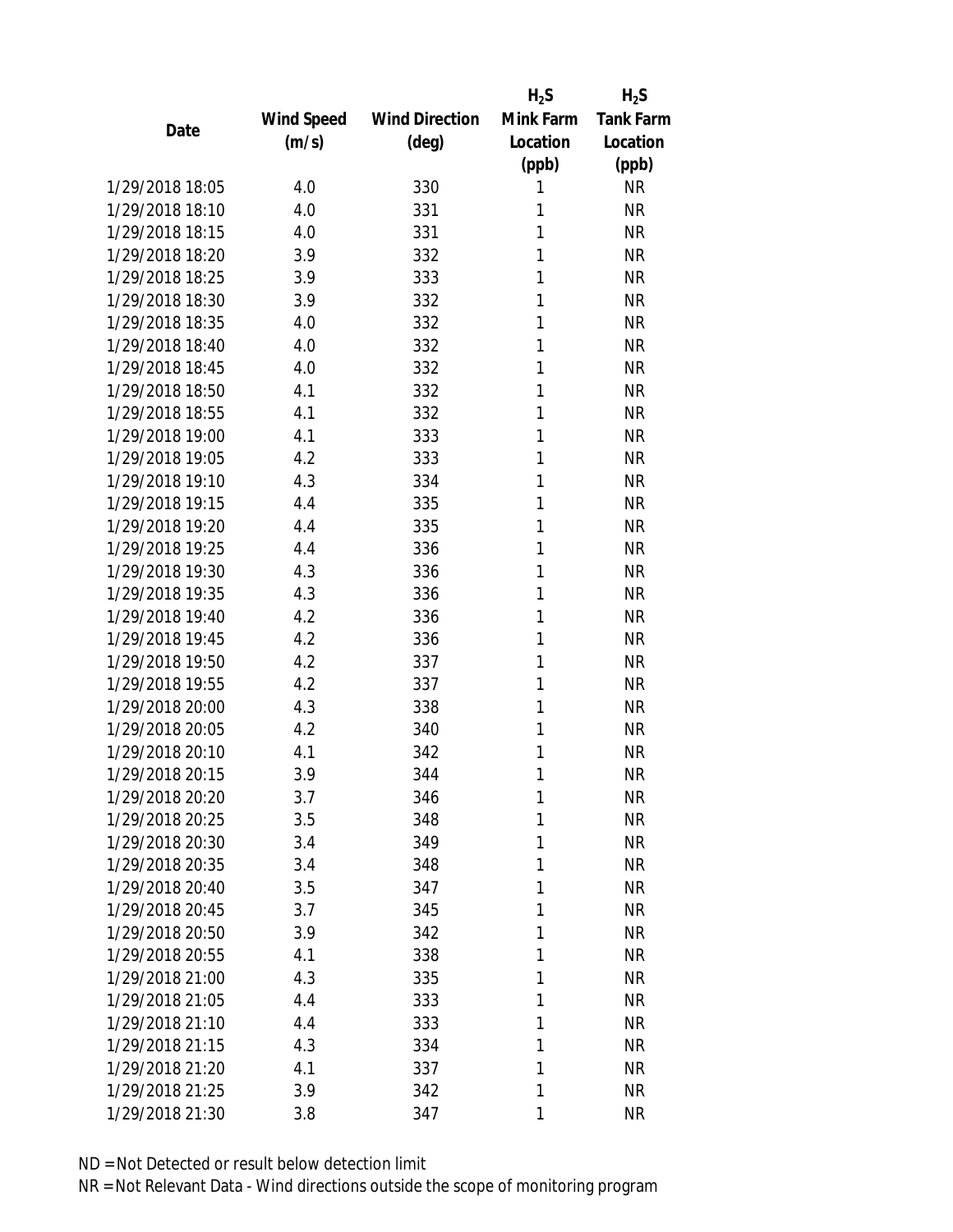|                 |                   |                       | $H_2S$    | $H_2S$           |
|-----------------|-------------------|-----------------------|-----------|------------------|
|                 | <b>Wind Speed</b> | <b>Wind Direction</b> | Mink Farm | <b>Tank Farm</b> |
| Date            | (m/s)             | $(\text{deg})$        | Location  | Location         |
|                 |                   |                       | (ppb)     | (ppb)            |
| 1/29/2018 21:35 | 3.7               | 351                   | 1         | <b>NR</b>        |
| 1/29/2018 21:40 | 3.6               | 354                   | 1         | <b>NR</b>        |
| 1/29/2018 21:45 | 3.5               | 356                   | 1         | <b>NR</b>        |
| 1/29/2018 21:50 | 3.5               | 357                   | 1         | <b>NR</b>        |
| 1/29/2018 21:55 | 3.4               | 356                   | 1         | <b>NR</b>        |
| 1/29/2018 22:00 | 3.3               | 354                   | 1         | <b>NR</b>        |
| 1/29/2018 22:05 | 3.1               | 353                   | 1         | <b>NR</b>        |
| 1/29/2018 22:10 | 2.9               | 353                   | 1         | <b>NR</b>        |
| 1/29/2018 22:15 | 2.8               | 353                   | 1         | <b>NR</b>        |
| 1/29/2018 22:20 | 2.7               | 353                   | 1         | <b>NR</b>        |
| 1/29/2018 22:25 | 2.6               | 354                   | 1         | <b>NR</b>        |
| 1/29/2018 22:30 | 2.5               | 355                   | 1         | <b>NR</b>        |
| 1/29/2018 22:35 | 2.4               | 355                   | 1         | <b>NR</b>        |
| 1/29/2018 22:40 | 2.4               | 355                   | 1         | <b>NR</b>        |
| 1/29/2018 22:45 | 2.3               | 354                   | 1         | <b>NR</b>        |
| 1/29/2018 22:50 | 2.2               | 354                   | 1         | <b>NR</b>        |
| 1/29/2018 22:55 | 2.2               | 353                   | 1         | <b>NR</b>        |
| 1/29/2018 23:00 | 2.1               | 351                   | 1         | <b>NR</b>        |
| 1/29/2018 23:05 | 2.0               | 350                   | 1         | <b>NR</b>        |
| 1/29/2018 23:10 | 2.0               | 348                   | 1         | <b>NR</b>        |
| 1/29/2018 23:15 | 1.9               | 347                   | 1         | <b>NR</b>        |
| 1/29/2018 23:20 | 1.9               | 345                   | 1         | <b>NR</b>        |
| 1/29/2018 23:25 | 1.9               | 343                   | 1         | <b>NR</b>        |
| 1/29/2018 23:30 | 1.9               | 342                   | 1         | <b>NR</b>        |
| 1/29/2018 23:35 | 2.0               | 341                   | 1         | <b>NR</b>        |
| 1/29/2018 23:40 | 2.0               | 340                   | 1         | <b>NR</b>        |
| 1/29/2018 23:45 | 2.0               | 339                   | 1         | <b>NR</b>        |
| 1/29/2018 23:50 | 2.0               | 339                   | 1         | <b>NR</b>        |
| 1/29/2018 23:55 | 2.0               | 340                   | 1         | <b>NR</b>        |
| 1/29/2018 24:00 | 1.9               | 340                   | 1         | <b>NR</b>        |
| 1/30/2018 00:05 | 1.9               | 340                   | 1         | <b>NR</b>        |
| 1/30/2018 00:10 | 1.8               | 341                   | 1         | <b>NR</b>        |
| 1/30/2018 00:15 | 1.7               | 341                   | 1         | <b>NR</b>        |
| 1/30/2018 00:20 | 1.7               | 342                   | 1         | <b>NR</b>        |
| 1/30/2018 00:25 | 1.6               | 344                   | <b>ND</b> | <b>NR</b>        |
| 1/30/2018 00:30 | 1.6               | 345                   | <b>ND</b> | <b>NR</b>        |
| 1/30/2018 00:35 | 1.5               | 347                   | <b>ND</b> | <b>NR</b>        |
| 1/30/2018 00:40 | 1.4               | 347                   | <b>ND</b> | <b>NR</b>        |
| 1/30/2018 00:45 |                   |                       | <b>ND</b> | <b>NR</b>        |
| 1/30/2018 00:50 | 1.3<br>1.2        | 348                   | 1         | <b>NR</b>        |
|                 |                   | 348                   |           |                  |
| 1/30/2018 00:55 | 1.2               | 347                   | 1         | <b>NR</b>        |
| 1/30/2018 01:00 | 1.2               | 346                   | 1         | <b>NR</b>        |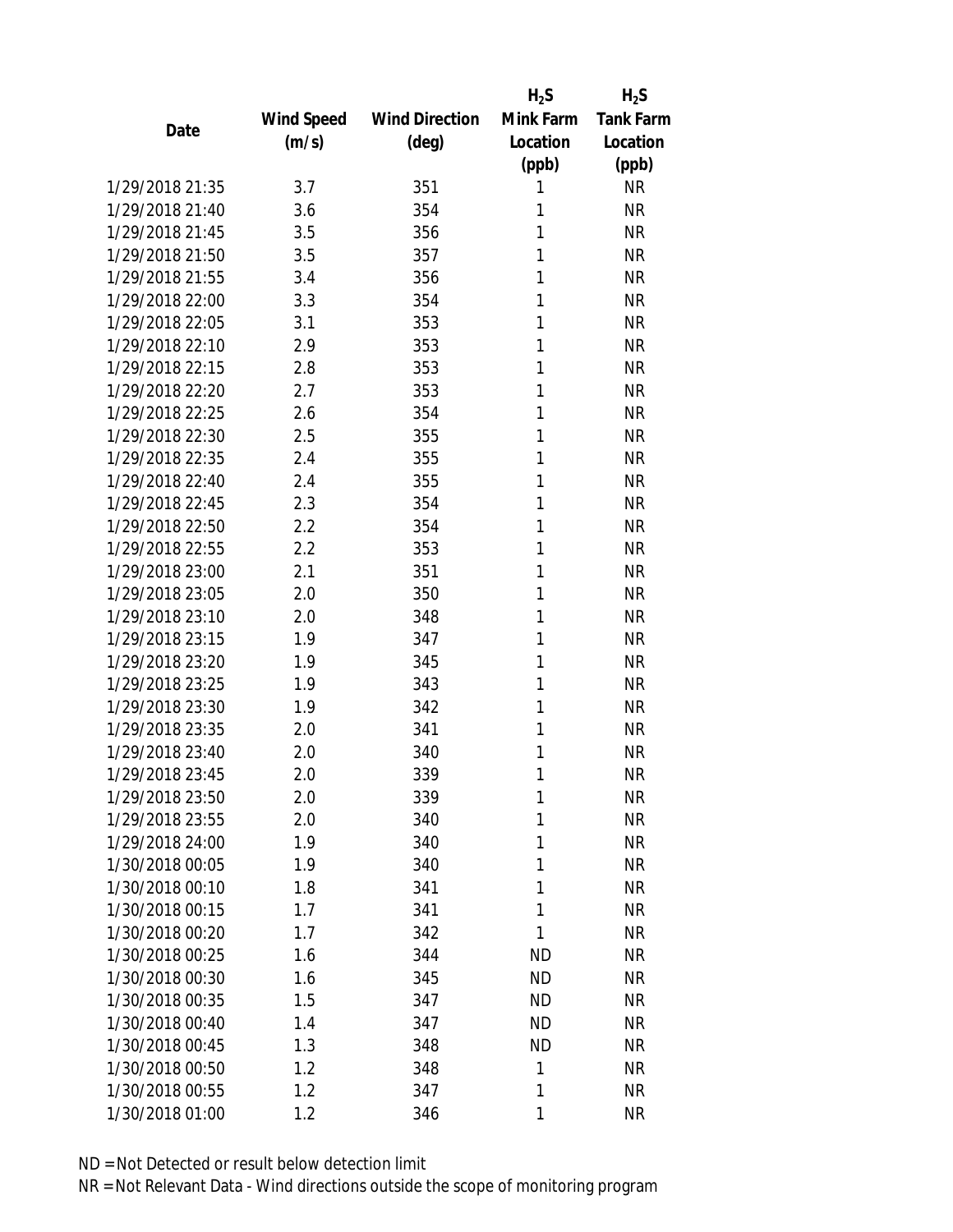|                 |            |                       | $H_2S$         | $H_2S$           |
|-----------------|------------|-----------------------|----------------|------------------|
|                 | Wind Speed | <b>Wind Direction</b> | Mink Farm      | <b>Tank Farm</b> |
| Date            | (m/s)      | $(\text{deg})$        | Location       | Location         |
|                 |            |                       | (ppb)          | (ppb)            |
| 1/30/2018 01:05 | 1.2        | 345                   | 1              | <b>NR</b>        |
| 1/30/2018 01:10 | 1.3        | 345                   | 1              | <b>NR</b>        |
| 1/30/2018 01:15 | 1.4        | 345                   | 1              | <b>NR</b>        |
| 1/30/2018 01:20 | 1.5        | 345                   | 1              | <b>NR</b>        |
| 1/30/2018 01:25 | 1.5        | 345                   | 1              | <b>NR</b>        |
| 1/30/2018 01:30 | 1.5        | 343                   | 1              | <b>NR</b>        |
| 1/30/2018 01:35 | 1.5        | 342                   | 1              | <b>NR</b>        |
| 1/30/2018 01:40 | 1.5        | 339                   | 1              | <b>NR</b>        |
| 1/30/2018 01:45 | 1.3        | 334                   | 1              | <b>NR</b>        |
| 1/30/2018 01:50 | 1.2        | 327                   | 1              | <b>NR</b>        |
| 1/30/2018 01:55 | 1.1        | 317                   | 1              | <b>NR</b>        |
| 1/30/2018 02:00 | 1.0        | 306                   | 1              | <b>NR</b>        |
| 1/30/2018 02:05 | 0.9        | 295                   | 1              | <b>NR</b>        |
| 1/30/2018 02:10 | 0.9        | 284                   | 1              | <b>NR</b>        |
| 1/30/2018 02:15 | 0.9        | 275                   | 1              | 1                |
| 1/30/2018 02:20 | 0.9        | 268                   | $\overline{2}$ | 1                |
| 1/30/2018 02:25 | 1.0        | 264                   | $\overline{2}$ | 1                |
| 1/30/2018 02:30 | 1.0        | 263                   | $\overline{2}$ | 1                |
| 1/30/2018 02:35 | 1.1        | 263                   | $\overline{2}$ | 1                |
| 1/30/2018 02:40 | 1.1        | 264                   | $\overline{2}$ | 1                |
| 1/30/2018 02:45 | 1.1        | 266                   | 1              | 1                |
| 1/30/2018 02:50 | 1.1        | 267                   | 1              | 1                |
| 1/30/2018 02:55 | 1.1        | 268                   | 1              | 1                |
| 1/30/2018 03:00 | 1.2        | 269                   | 1              | 1                |
| 1/30/2018 03:05 | 1.2        | 269                   | 1              | 1                |
| 1/30/2018 03:10 | 1.4        | 269                   | 1              | 1                |
| 1/30/2018 03:15 | 1.5        | 268                   | 1              | 1                |
| 1/30/2018 03:20 | 1.7        | 268                   | 1              | 1                |
| 1/30/2018 03:25 | 1.9        | 267                   | 1              | 1                |
| 1/30/2018 03:30 | 2.0        | 266                   | 1              | 1                |
| 1/30/2018 03:35 | 2.1        | 266                   | 1              | 1                |
| 1/30/2018 03:40 | $2.2\,$    | 265                   | 1              | 1                |
| 1/30/2018 03:45 | 2.3        | 265                   | 1              | 1                |
| 1/30/2018 03:50 | 2.3        | 265                   | 1              | 1                |
| 1/30/2018 03:55 | 2.3        | 265                   | 1              | 1                |
| 1/30/2018 04:00 | 2.3        | 265                   | 1              | 1                |
| 1/30/2018 04:05 | 2.3        | 266                   | 1              | 1                |
| 1/30/2018 04:10 | 2.3        | 267                   | 1              | 1                |
| 1/30/2018 04:15 | 2.3        | 269                   | 1              | 1                |
| 1/30/2018 04:20 | 2.3        | 271                   | 1              | 1                |
| 1/30/2018 04:25 | 2.3        | 273                   | 1              | 1                |
| 1/30/2018 04:30 | 2.3        | 275                   | 1              | 1                |
|                 |            |                       |                |                  |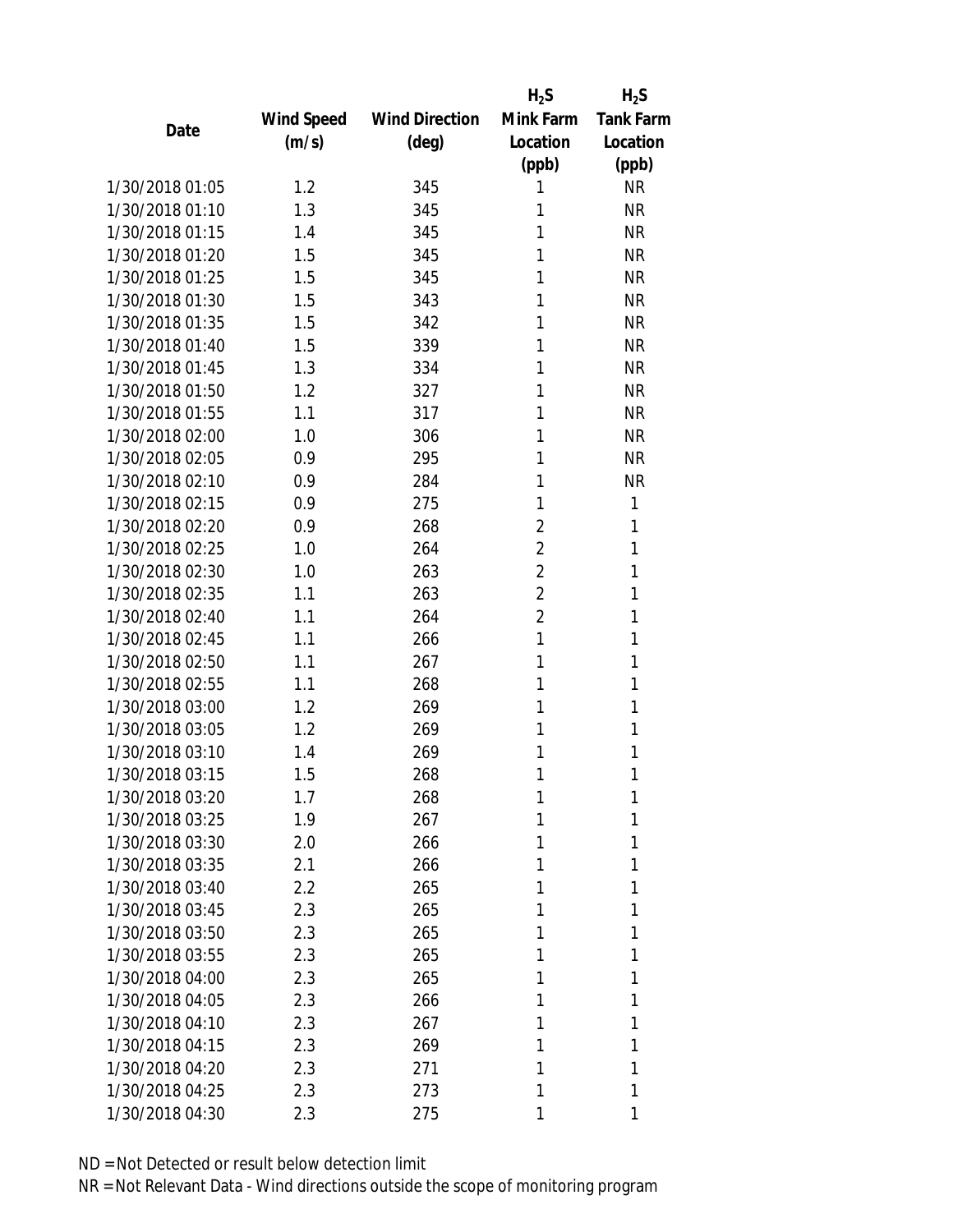|                 |                   |                       | $H_2S$         | $H_2S$           |
|-----------------|-------------------|-----------------------|----------------|------------------|
|                 | <b>Wind Speed</b> | <b>Wind Direction</b> | Mink Farm      | <b>Tank Farm</b> |
| Date            | (m/s)             | $(\text{deg})$        | Location       | Location         |
|                 |                   |                       | (ppb)          | (ppb)            |
| 1/30/2018 04:35 | 2.2               | 277                   | 1              | <b>NR</b>        |
| 1/30/2018 04:40 | 2.2               | 278                   | 1              | <b>NR</b>        |
| 1/30/2018 04:45 | 2.1               | 280                   | 1              | <b>NR</b>        |
| 1/30/2018 04:50 | 2.1               | 282                   | 1              | <b>NR</b>        |
| 1/30/2018 04:55 | 2.1               | 283                   | 1              | <b>NR</b>        |
| 1/30/2018 05:00 | 2.0               | 284                   | 1              | <b>NR</b>        |
| 1/30/2018 05:05 | 2.0               | 284                   | 1              | <b>NR</b>        |
| 1/30/2018 05:10 | 1.9               | 284                   | 1              | <b>NR</b>        |
| 1/30/2018 05:15 | 1.9               | 283                   | 1              | <b>NR</b>        |
| 1/30/2018 05:20 | 1.9               | 281                   | 1              | <b>NR</b>        |
| 1/30/2018 05:25 | 1.9               | 280                   | 1              | <b>NR</b>        |
| 1/30/2018 05:30 | 1.9               | 279                   | 1              | <b>NR</b>        |
| 1/30/2018 05:35 | 2.0               | 279                   | 1              | <b>NR</b>        |
| 1/30/2018 05:40 | 2.0               | 279                   | 1              | <b>NR</b>        |
| 1/30/2018 05:45 | 2.0               | 280                   | 1              | <b>NR</b>        |
| 1/30/2018 05:50 | 2.0               | 281                   | 1              | <b>NR</b>        |
| 1/30/2018 05:55 | 2.0               | 281                   | 1              | <b>NR</b>        |
| 1/30/2018 06:00 | 2.0               | 282                   | 1              | <b>NR</b>        |
| 1/30/2018 06:05 | 2.0               | 283                   | 1              | <b>NR</b>        |
| 1/30/2018 06:10 | 2.0               | 285                   | $\overline{2}$ | <b>NR</b>        |
| 1/30/2018 06:15 | 1.9               | 288                   | $\overline{2}$ | <b>NR</b>        |
| 1/30/2018 06:20 | 1.9               | 291                   | $\overline{2}$ | <b>NR</b>        |
| 1/30/2018 06:25 | 1.9               | 296                   | $\overline{2}$ | <b>NR</b>        |
| 1/30/2018 06:30 | 1.8               | 302                   | $\overline{2}$ | <b>NR</b>        |
| 1/30/2018 06:35 | 1.7               | 310                   | $\overline{2}$ | <b>NR</b>        |
| 1/30/2018 06:40 | 1.7               | 319                   | $\overline{2}$ | <b>NR</b>        |
| 1/30/2018 06:45 | 1.6               | 328                   | $\overline{2}$ | <b>NR</b>        |
| 1/30/2018 06:50 | 1.5               | 279                   | 1              | <b>NR</b>        |
| 1/30/2018 06:55 | 1.4               | 231                   | 1              | 1                |
| 1/30/2018 07:00 | 1.4               | 183                   | <b>NR</b>      | 1                |
| 1/30/2018 07:05 | 1.3               | 134                   | <b>NR</b>      | <b>NR</b>        |
| 1/30/2018 07:10 | 1.3               | 84                    | <b>NR</b>      | <b>NR</b>        |
| 1/30/2018 07:15 | 1.3               | 33                    | 1              | <b>NR</b>        |
| 1/30/2018 07:20 | 1.2               | 38                    | 1              | <b>NR</b>        |
| 1/30/2018 07:25 | 1.2               | 40                    | 1              | <b>NR</b>        |
| 1/30/2018 07:30 | 1.1               | 42                    | <b>NR</b>      | <b>NR</b>        |
| 1/30/2018 07:35 | 1.0               | 43                    | <b>NR</b>      | <b>NR</b>        |
| 1/30/2018 07:40 | 0.9               | 44                    | <b>NR</b>      | <b>NR</b>        |
| 1/30/2018 07:45 | 0.8               | 45                    | <b>NR</b>      | <b>NR</b>        |
| 1/30/2018 07:50 |                   | 48                    | <b>NR</b>      | <b>NR</b>        |
|                 | 0.6               |                       |                |                  |
| 1/30/2018 07:55 | 0.5               | 53                    | <b>NR</b>      | <b>NR</b>        |
| 1/30/2018 08:00 | 0.4               | 87                    | <b>NR</b>      | <b>NR</b>        |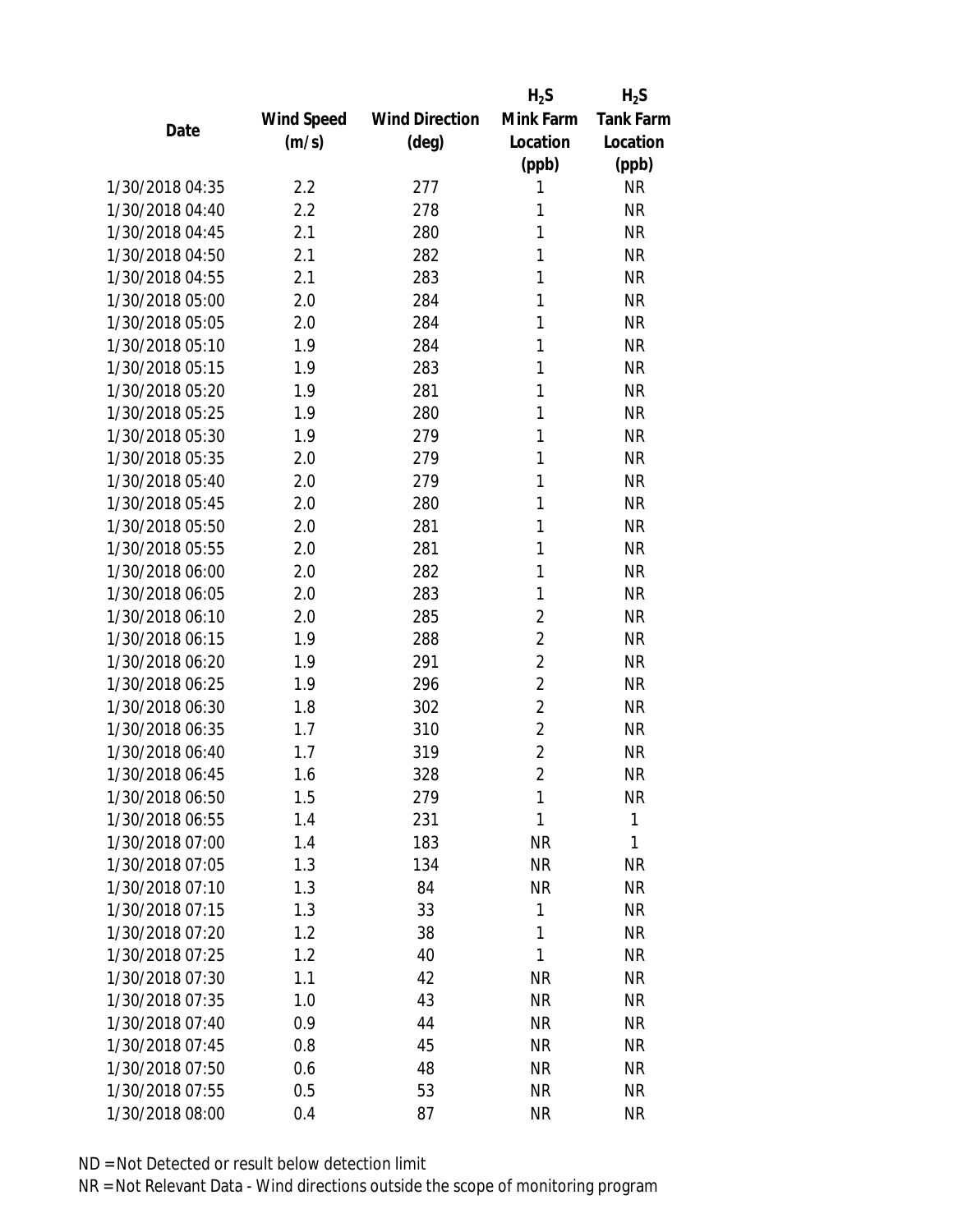|                 |            |                       | $H_2S$    | $H_2S$           |
|-----------------|------------|-----------------------|-----------|------------------|
|                 | Wind Speed | <b>Wind Direction</b> | Mink Farm | <b>Tank Farm</b> |
| Date            | (m/s)      | $(\text{deg})$        | Location  | Location         |
|                 |            |                       | (ppb)     | (ppb)            |
| 1/30/2018 08:05 | 0.4        | 120                   | <b>NR</b> | <b>NR</b>        |
| 1/30/2018 08:10 | 0.5        | 152                   | <b>NR</b> | <b>NR</b>        |
| 1/30/2018 08:15 | 0.6        | 184                   | <b>NR</b> | 1                |
| 1/30/2018 08:20 | 0.9        | 213                   | <b>NR</b> | 1                |
| 1/30/2018 08:25 | 1.1        | 242                   | 1         | 1                |
| 1/30/2018 08:30 | 1.4        | 241                   | 1         | 1                |
| 1/30/2018 08:35 | 1.6        | 240                   | 1         | 1                |
| 1/30/2018 08:40 | 1.8        | 240                   | 1         | 1                |
| 1/30/2018 08:45 | 1.9        | 241                   | 1         | 1                |
| 1/30/2018 08:50 | 1.9        | 243                   | 1         | 1                |
| 1/30/2018 08:55 | 1.8        | 246                   | 1         | 1                |
| 1/30/2018 09:00 | 1.7        | 250                   | 1         | 1                |
| 1/30/2018 09:05 | 1.6        | 254                   | 1         | 1                |
| 1/30/2018 09:10 | 1.3        | 259                   | 1         | 1                |
| 1/30/2018 09:15 | 1.1        | 267                   | 1         | 1                |
| 1/30/2018 09:20 | 0.9        | 274                   | 1         | 1                |
| 1/30/2018 09:25 | 0.7        | 283                   | 1         | <b>NR</b>        |
| 1/30/2018 09:30 | 0.5        | 298                   | 1         | <b>NR</b>        |
| 1/30/2018 09:35 | 0.5        | 255                   | 1         | $\overline{2}$   |
| 1/30/2018 09:40 | 0.4        | 214                   | <b>NR</b> | $\overline{2}$   |
| 1/30/2018 09:45 | 0.4        | 169                   | <b>NR</b> | <b>NR</b>        |
| 1/30/2018 09:50 | 0.4        | 130                   | <b>NR</b> | <b>NR</b>        |
| 1/30/2018 09:55 | 0.5        | 96                    | <b>NR</b> | <b>NR</b>        |
| 1/30/2018 10:00 | 0.6        | 60                    | <b>NR</b> | <b>NR</b>        |
| 1/30/2018 10:05 | 0.7        | 84                    | <b>NR</b> | <b>NR</b>        |
| 1/30/2018 10:10 | 0.8        | 108                   | <b>NR</b> | <b>NR</b>        |
| 1/30/2018 10:15 | 1.0        | 133                   | <b>NR</b> | <b>NR</b>        |
| 1/30/2018 10:20 | 1.1        | 152                   | <b>NR</b> | <b>NR</b>        |
| 1/30/2018 10:25 | 1.3        | 164                   | <b>NR</b> | <b>NR</b>        |
| 1/30/2018 10:30 | 1.4        | 173                   | <b>NR</b> | 1                |
| 1/30/2018 10:35 | 1.6        | 180                   | <b>NR</b> | 1                |
| 1/30/2018 10:40 | 1.8        | 185                   | <b>NR</b> | 1                |
| 1/30/2018 10:45 | 1.9        | 191                   | <b>NR</b> | 1                |
| 1/30/2018 10:50 | 2.0        | 197                   | <b>NR</b> | 1                |
| 1/30/2018 10:55 | 2.1        | 202                   | <b>NR</b> | 1                |
| 1/30/2018 11:00 | 2.2        | 207                   | <b>NR</b> | 1                |
| 1/30/2018 11:05 | 2.2        | 210                   | <b>NR</b> | 1                |
| 1/30/2018 11:10 | 2.3        | 213                   | <b>NR</b> | 1                |
| 1/30/2018 11:15 | 2.4        | 213                   | <b>NR</b> | 1                |
| 1/30/2018 11:20 | 2.6        | 212                   | <b>NR</b> | 1                |
| 1/30/2018 11:25 | 2.8        | 211                   | <b>NR</b> | 1                |
| 1/30/2018 11:30 | 2.9        | 210                   | <b>NR</b> | 1                |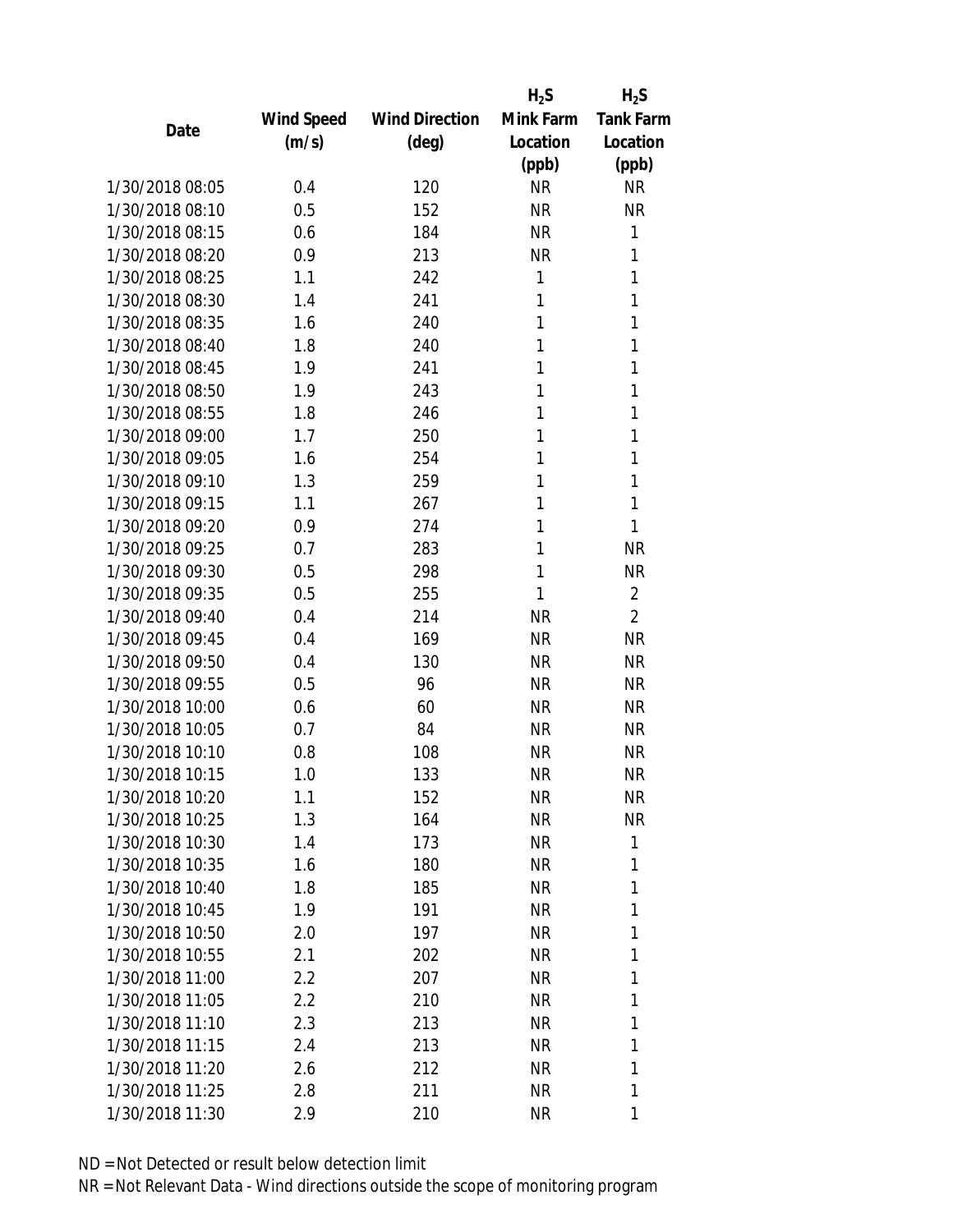|                 |                   |                       | $H_2S$    | $H_2S$           |
|-----------------|-------------------|-----------------------|-----------|------------------|
|                 | <b>Wind Speed</b> | <b>Wind Direction</b> | Mink Farm | <b>Tank Farm</b> |
| Date            | (m/s)             | $(\text{deg})$        | Location  | Location         |
|                 |                   |                       | (ppb)     | (ppb)            |
| 1/30/2018 11:35 | 3.1               | 209                   | <b>NR</b> | 1                |
| 1/30/2018 11:40 | 3.3               | 209                   | <b>NR</b> | 1                |
| 1/30/2018 11:45 | 3.4               | 211                   | <b>NR</b> | 1                |
| 1/30/2018 11:50 | 3.5               | 213                   | <b>NR</b> | 1                |
| 1/30/2018 11:55 | 3.6               | 214                   | <b>NR</b> | 1                |
| 1/30/2018 12:00 | 3.7               | 215                   | <b>NR</b> | 1                |
| 1/30/2018 12:05 | 3.7               | 216                   | <b>NR</b> | 1                |
| 1/30/2018 12:10 | 3.8               | 217                   | <b>NR</b> | 1                |
| 1/30/2018 12:15 | 3.8               | 216                   | <b>NR</b> | 1                |
| 1/30/2018 12:20 | 3.9               | 214                   | <b>NR</b> | 1                |
| 1/30/2018 12:25 | 3.8               | 212                   | <b>NR</b> | 1                |
| 1/30/2018 12:30 | 3.8               | 211                   | <b>NR</b> | 1                |
| 1/30/2018 12:35 | 3.7               | 209                   | <b>NR</b> | 1                |
| 1/30/2018 12:40 | 3.7               | 207                   | <b>NR</b> | 1                |
| 1/30/2018 12:45 | 3.7               | 206                   | <b>NR</b> | 1                |
| 1/30/2018 12:50 | 3.7               | 206                   | <b>NR</b> | 1                |
| 1/30/2018 12:55 | 3.7               | 206                   | <b>NR</b> | 1                |
| 1/30/2018 13:00 | 3.7               | 205                   | <b>NR</b> | 1                |
| 1/30/2018 13:05 | 3.7               | 205                   | <b>NR</b> | 1                |
| 1/30/2018 13:10 | 3.7               | 206                   | <b>NR</b> | 1                |
| 1/30/2018 13:15 | 3.7               | 207                   | <b>NR</b> | 1                |
| 1/30/2018 13:20 | 3.7               | 207                   | <b>NR</b> | 1                |
| 1/30/2018 13:25 | 3.7               | 208                   | <b>NR</b> | 1                |
| 1/30/2018 13:30 | 3.7               | 210                   | <b>NR</b> | 1                |
| 1/30/2018 13:35 | 3.6               | 212                   | <b>NR</b> | 1                |
| 1/30/2018 13:40 | 3.5               | 213                   | <b>NR</b> | 1                |
| 1/30/2018 13:45 | 3.5               | 213                   | <b>NR</b> | 1                |
| 1/30/2018 13:50 | 3.5               | 212                   | <b>NR</b> | 1                |
| 1/30/2018 13:55 | 3.5               | 211                   | <b>NR</b> | 1                |
| 1/30/2018 14:00 | 3.5               | 208                   | ΝR        | 1                |
| 1/30/2018 14:05 | 3.5               | 204                   | <b>NR</b> | 1                |
| 1/30/2018 14:10 | 3.6               | 200                   | <b>NR</b> | 1                |
| 1/30/2018 14:15 | 3.7               | 194                   | <b>NR</b> | 1                |
| 1/30/2018 14:20 | 3.7               | 191                   | <b>NR</b> | 1                |
| 1/30/2018 14:25 | 3.8               | 188                   | <b>NR</b> | 1                |
| 1/30/2018 14:30 | 3.8               | 185                   | <b>NR</b> | 1                |
| 1/30/2018 14:35 | 3.9               | 184                   | <b>NR</b> | 1                |
| 1/30/2018 14:40 | 4.0               | 184                   | <b>NR</b> | 1                |
| 1/30/2018 14:45 | 4.0               | 185                   | <b>NR</b> | 1                |
| 1/30/2018 14:50 | 4.1               | 186                   | <b>NR</b> | 1                |
| 1/30/2018 14:55 | 4.2               | 189                   | <b>NR</b> | 1                |
| 1/30/2018 15:00 | 4.2               | 192                   | ΝR        | 1                |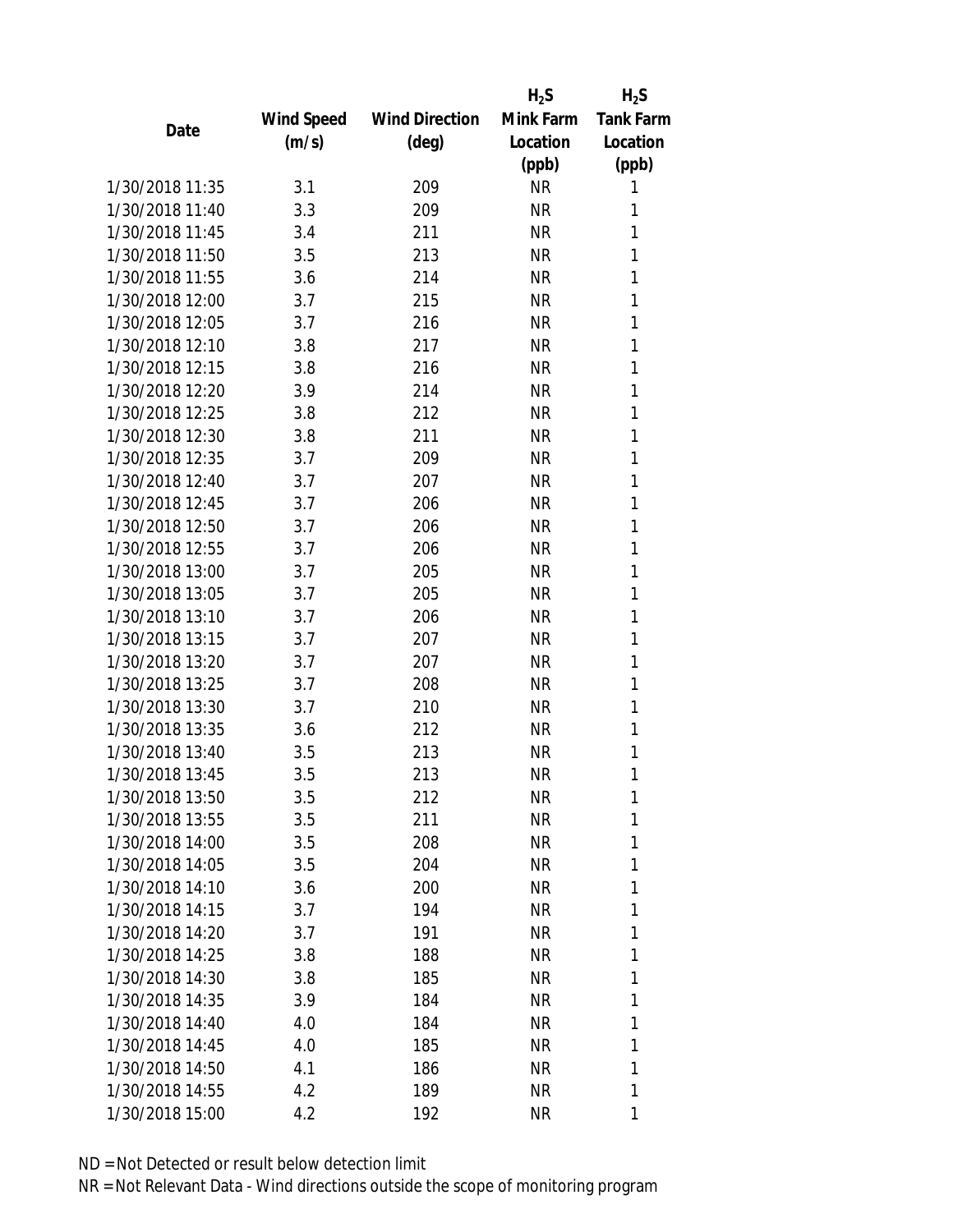|                 |                   |                       | $H_2S$    | $H_2S$           |
|-----------------|-------------------|-----------------------|-----------|------------------|
|                 | <b>Wind Speed</b> | <b>Wind Direction</b> | Mink Farm | <b>Tank Farm</b> |
| Date            | (m/s)             | $(\text{deg})$        | Location  | Location         |
|                 |                   |                       | (ppb)     | (ppb)            |
| 1/30/2018 15:05 | 4.2               | 195                   | <b>NR</b> | 1                |
| 1/30/2018 15:10 | 4.3               | 198                   | <b>NR</b> | 1                |
| 1/30/2018 15:15 | 4.3               | 201                   | <b>NR</b> | 1                |
| 1/30/2018 15:20 | 4.4               | 202                   | <b>NR</b> | 1                |
| 1/30/2018 15:25 | 4.4               | 202                   | <b>NR</b> | 1                |
| 1/30/2018 15:30 | 4.5               | 201                   | <b>NR</b> | 1                |
| 1/30/2018 15:35 | 4.6               | 199                   | <b>NR</b> | 1                |
| 1/30/2018 15:40 | 4.6               | 196                   | <b>NR</b> | 1                |
| 1/30/2018 15:45 | 4.6               | 195                   | <b>NR</b> | 1                |
| 1/30/2018 15:50 | 4.5               | 194                   | <b>NR</b> | 1                |
| 1/30/2018 15:55 | 4.4               | 193                   | <b>NR</b> | 1                |
| 1/30/2018 16:00 | 4.3               | 193                   | <b>NR</b> | 1                |
| 1/30/2018 16:05 | 4.3               | 194                   | <b>NR</b> | 1                |
| 1/30/2018 16:10 | 4.3               | 194                   | <b>NR</b> | 1                |
| 1/30/2018 16:15 | 4.3               | 193                   | <b>NR</b> | 1                |
| 1/30/2018 16:20 | 4.4               | 192                   | <b>NR</b> | 1                |
| 1/30/2018 16:25 | 4.5               | 190                   | <b>NR</b> | 1                |
| 1/30/2018 16:30 | 4.6               | 187                   | <b>NR</b> | 1                |
| 1/30/2018 16:35 | 4.6               | 184                   | <b>NR</b> | 1                |
| 1/30/2018 16:40 | 4.6               | 182                   | <b>NR</b> | 1                |
| 1/30/2018 16:45 | 4.7               | 180                   | <b>NR</b> | 1                |
| 1/30/2018 16:50 | 4.8               | 179                   | <b>NR</b> | 1                |
| 1/30/2018 16:55 | 4.9               | 179                   | <b>NR</b> | 1                |
| 1/30/2018 17:00 | 5.0               | 179                   | <b>NR</b> | 1                |
| 1/30/2018 17:05 | 5.1               | 179                   | <b>NR</b> | 1                |
| 1/30/2018 17:10 | 5.2               | 179                   | <b>NR</b> | 1                |
| 1/30/2018 17:15 | 5.2               | 180                   | <b>NR</b> | 1                |
| 1/30/2018 17:20 | 5.2               | 182                   | <b>NR</b> | 1                |
| 1/30/2018 17:25 | 5.2               | 183                   | NR        | 1                |
| 1/30/2018 17:30 | 5.1               | 185                   | <b>NR</b> | 1                |
| 1/30/2018 17:35 | 5.0               | 186                   | <b>NR</b> | 1                |
| 1/30/2018 17:40 | 4.9               | 186                   | <b>NR</b> | 1                |
| 1/30/2018 17:45 | 4.8               | 186                   | <b>NR</b> | 1                |
| 1/30/2018 17:50 | 4.8               | 185                   | <b>NR</b> | 1                |
| 1/30/2018 17:55 |                   |                       |           |                  |
|                 | 4.7               | 184                   | <b>NR</b> | 1                |
| 1/30/2018 18:00 | 4.7               | 183                   | <b>NR</b> | 1                |
| 1/30/2018 18:05 | 4.7               | 182                   | <b>NR</b> | 1                |
| 1/30/2018 18:10 | 4.6               | 181                   | <b>NR</b> | 1                |
| 1/30/2018 18:15 | 4.6               | 180                   | <b>NR</b> | 1                |
| 1/30/2018 18:20 | 4.6               | 179                   | <b>NR</b> | 1                |
| 1/30/2018 18:25 | 4.6               | 177                   | <b>NR</b> | 1                |
| 1/30/2018 18:30 | 4.6               | 175                   | ΝR        | 1                |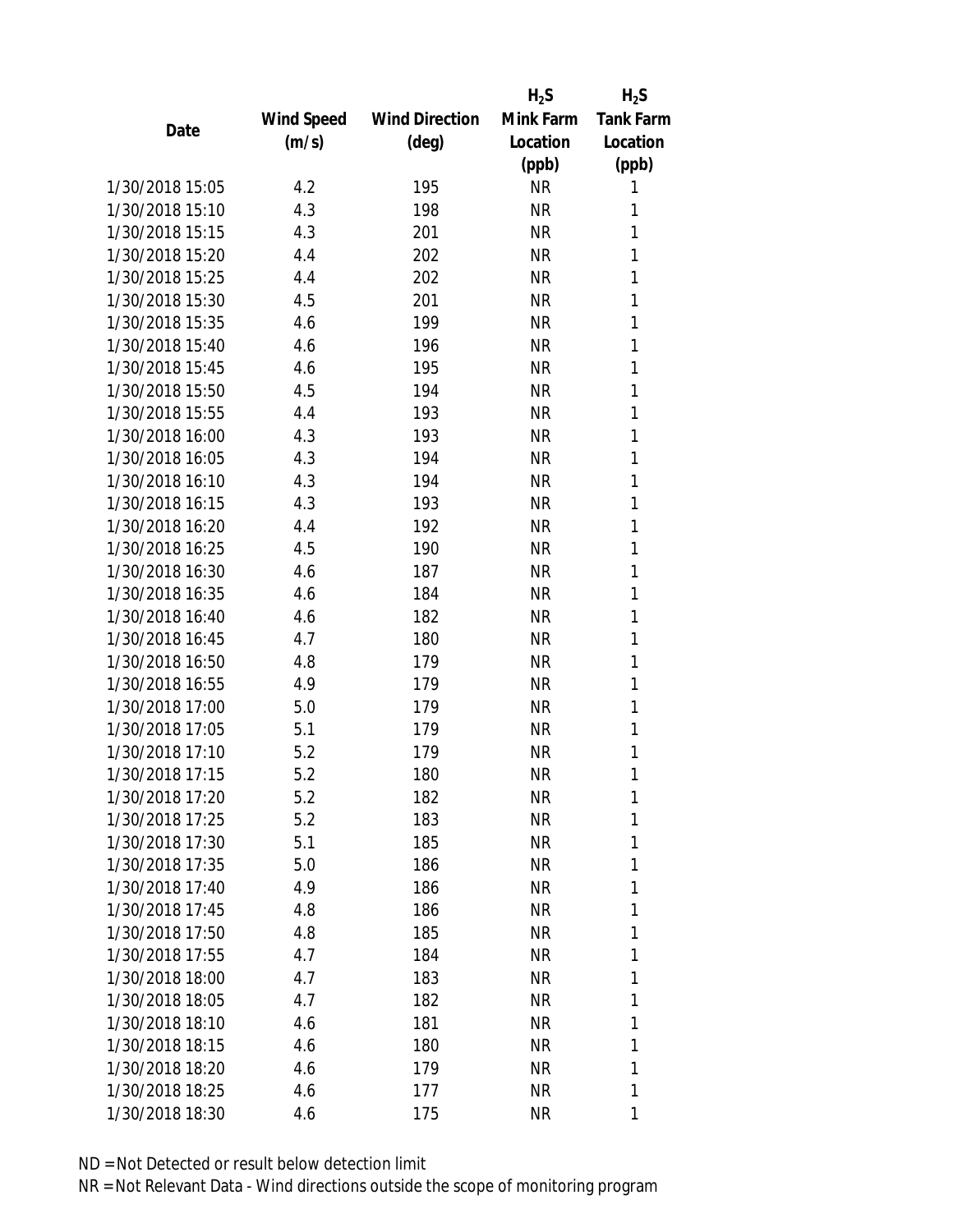|                 |            |                       | $H_2S$    | $H_2S$           |
|-----------------|------------|-----------------------|-----------|------------------|
|                 | Wind Speed | <b>Wind Direction</b> | Mink Farm | <b>Tank Farm</b> |
| Date            | (m/s)      | $(\text{deg})$        | Location  | Location         |
|                 |            |                       | (ppb)     | (ppb)            |
| 1/30/2018 18:35 | 4.7        | 173                   | <b>NR</b> | 1                |
| 1/30/2018 18:40 | 4.7        | 171                   | <b>NR</b> | 1                |
| 1/30/2018 18:45 | 4.8        | 170                   | <b>NR</b> | 1                |
| 1/30/2018 18:50 | 4.8        | 169                   | <b>NR</b> | <b>NR</b>        |
| 1/30/2018 18:55 | 4.8        | 168                   | <b>NR</b> | <b>NR</b>        |
| 1/30/2018 19:00 | 4.9        | 167                   | <b>NR</b> | <b>NR</b>        |
| 1/30/2018 19:05 | 4.9        | 167                   | <b>NR</b> | <b>NR</b>        |
| 1/30/2018 19:10 | 5.0        | 167                   | <b>NR</b> | <b>NR</b>        |
| 1/30/2018 19:15 | 5.1        | 167                   | <b>NR</b> | <b>NR</b>        |
| 1/30/2018 19:20 | 5.2        | 167                   | <b>NR</b> | <b>NR</b>        |
| 1/30/2018 19:25 | 5.4        | 167                   | <b>NR</b> | <b>NR</b>        |
| 1/30/2018 19:30 | 5.5        | 167                   | <b>NR</b> | <b>NR</b>        |
| 1/30/2018 19:35 | 5.5        | 167                   | <b>NR</b> | <b>NR</b>        |
| 1/30/2018 19:40 | 5.6        | 166                   | <b>NR</b> | <b>NR</b>        |
| 1/30/2018 19:45 | 5.7        | 166                   | <b>NR</b> | <b>NR</b>        |
| 1/30/2018 19:50 | 5.7        | 165                   | <b>NR</b> | <b>NR</b>        |
| 1/30/2018 19:55 | 5.8        | 164                   | <b>NR</b> | <b>NR</b>        |
| 1/30/2018 20:00 | 5.9        | 164                   | <b>NR</b> | <b>NR</b>        |
| 1/30/2018 20:05 | 6.0        | 163                   | <b>NR</b> | <b>NR</b>        |
| 1/30/2018 20:10 | 6.0        | 163                   | <b>NR</b> | <b>NR</b>        |
| 1/30/2018 20:15 | 6.1        | 164                   | <b>NR</b> | <b>NR</b>        |
| 1/30/2018 20:20 | 6.2        | 165                   | <b>NR</b> | <b>NR</b>        |
| 1/30/2018 20:25 | 6.3        | 166                   | <b>NR</b> | <b>NR</b>        |
| 1/30/2018 20:30 | 6.3        | 167                   | <b>NR</b> | <b>NR</b>        |
| 1/30/2018 20:35 | 6.4        | 169                   | <b>NR</b> | <b>NR</b>        |
| 1/30/2018 20:40 | 6.4        | 169                   | <b>NR</b> | <b>NR</b>        |
| 1/30/2018 20:45 | 6.4        | 170                   | <b>NR</b> | 1                |
| 1/30/2018 20:50 | 6.4        | 169                   | ΝR        | <b>NR</b>        |
| 1/30/2018 20:55 | 6.5        | 169                   | <b>NR</b> | <b>NR</b>        |
| 1/30/2018 21:00 | 6.5        | 169                   | <b>NR</b> | <b>NR</b>        |
| 1/30/2018 21:05 | 6.5        | 168                   | <b>NR</b> | <b>NR</b>        |
| 1/30/2018 21:10 | 6.6        | 168                   | <b>NR</b> | <b>NR</b>        |
| 1/30/2018 21:15 | 6.6        | 168                   | <b>NR</b> | <b>NR</b>        |
| 1/30/2018 21:20 | 6.7        | 168                   | <b>NR</b> | <b>NR</b>        |
| 1/30/2018 21:25 | 6.7        | 169                   | <b>NR</b> | <b>NR</b>        |
| 1/30/2018 21:30 | 6.7        | 169                   | <b>NR</b> | <b>NR</b>        |
| 1/30/2018 21:35 | 6.7        | 169                   | <b>NR</b> | <b>NR</b>        |
| 1/30/2018 21:40 | 6.8        | 169                   | <b>NR</b> | <b>NR</b>        |
| 1/30/2018 21:45 | 6.8        | 169                   | <b>NR</b> | <b>NR</b>        |
| 1/30/2018 21:50 | 6.9        | 169                   | <b>NR</b> | <b>NR</b>        |
| 1/30/2018 21:55 | 6.9        | 168                   | <b>NR</b> | NR               |
| 1/30/2018 22:00 | 7.0        | 168                   | <b>NR</b> | <b>NR</b>        |
|                 |            |                       |           |                  |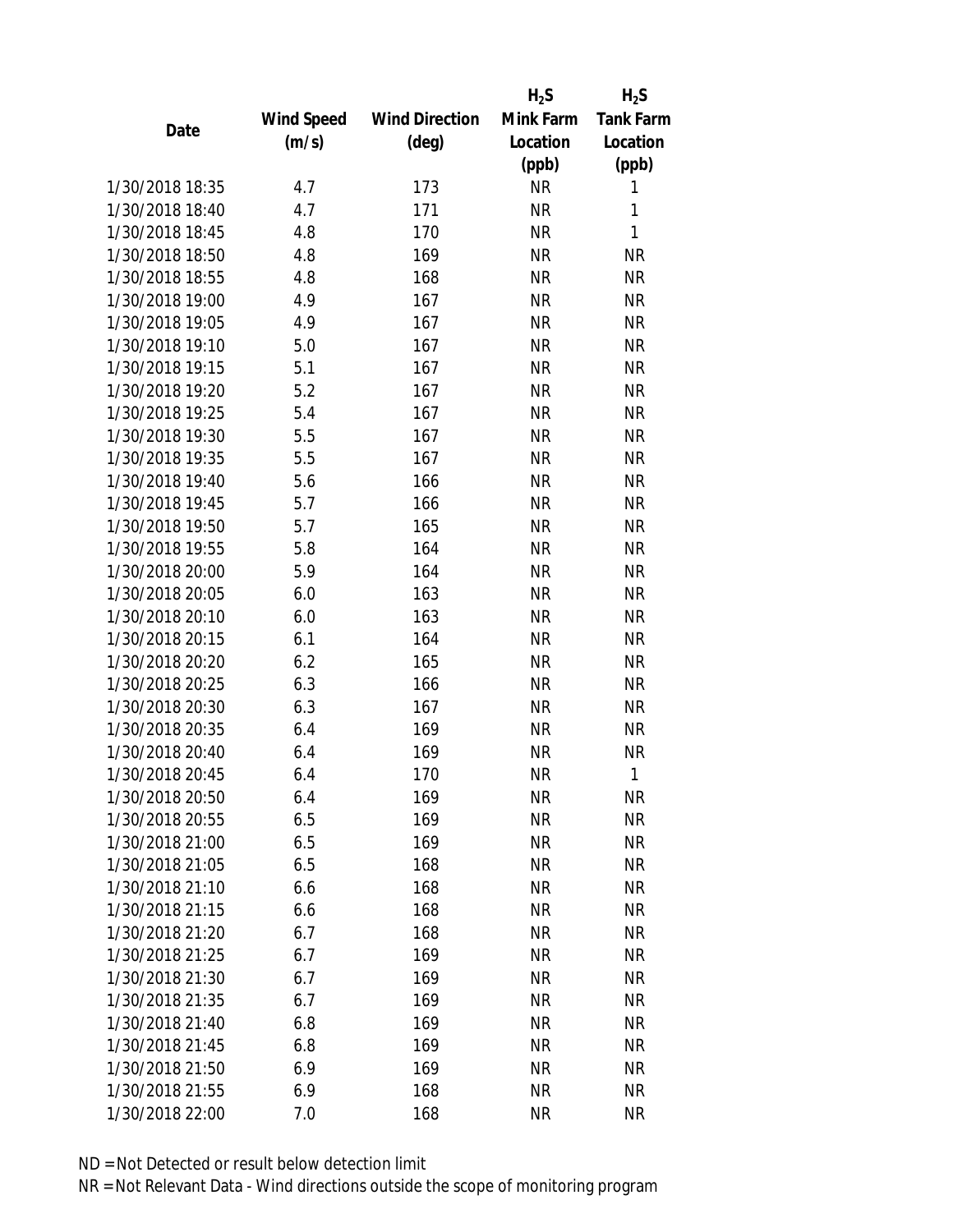|                 |            |                       | $H_2S$    | $H_2S$           |
|-----------------|------------|-----------------------|-----------|------------------|
|                 | Wind Speed | <b>Wind Direction</b> | Mink Farm | <b>Tank Farm</b> |
| Date            | (m/s)      | $(\text{deg})$        | Location  | Location         |
|                 |            |                       | (ppb)     | (ppb)            |
| 1/30/2018 22:05 | 7.1        | 168                   | <b>NR</b> | <b>NR</b>        |
| 1/30/2018 22:10 | 7.1        | 169                   | <b>NR</b> | <b>NR</b>        |
| 1/30/2018 22:15 | 7.2        | 169                   | <b>NR</b> | <b>NR</b>        |
| 1/30/2018 22:20 | 7.2        | 170                   | <b>NR</b> | 1                |
| 1/30/2018 22:25 | 7.3        | 171                   | <b>NR</b> | 1                |
| 1/30/2018 22:30 | 7.3        | 172                   | <b>NR</b> | 1                |
| 1/30/2018 22:35 | 7.5        | 172                   | <b>NR</b> | 1                |
| 1/30/2018 22:40 | 7.5        | 172                   | <b>NR</b> | 1                |
| 1/30/2018 22:45 | 7.6        | 172                   | <b>NR</b> | 1                |
| 1/30/2018 22:50 | 7.7        | 172                   | <b>NR</b> | 1                |
| 1/30/2018 22:55 | 7.8        | 172                   | <b>NR</b> | 1                |
| 1/30/2018 23:00 | 7.8        | 172                   | <b>NR</b> | 1                |
| 1/30/2018 23:05 | 7.8        | 172                   | <b>NR</b> | 1                |
| 1/30/2018 23:10 | 7.8        | 172                   | <b>NR</b> | 1                |
| 1/30/2018 23:15 | 7.8        | 173                   | <b>NR</b> | 1                |
| 1/30/2018 23:20 | 7.8        | 173                   | <b>NR</b> | 1                |
| 1/30/2018 23:25 | 7.8        | 173                   | <b>NR</b> | 1                |
| 1/30/2018 23:30 | 7.8        | 173                   | <b>NR</b> | 1                |
| 1/30/2018 23:35 | 7.9        | 173                   | <b>NR</b> | 1                |
| 1/30/2018 23:40 | 7.9        | 173                   | <b>NR</b> | 1                |
| 1/30/2018 23:45 | 8.0        | 173                   | <b>NR</b> | 1                |
| 1/30/2018 23:50 | 7.9        | 174                   | <b>NR</b> | 1                |
| 1/30/2018 23:55 | 7.9        | 175                   | <b>NR</b> | 1                |
| 1/30/2018 24:00 | 7.8        | 176                   | <b>NR</b> | 1                |
| 1/31/2018 00:05 | 7.7        | 178                   | <b>NR</b> | 1                |
| 1/31/2018 00:10 | 7.5        | 179                   | <b>NR</b> | 1                |
| 1/31/2018 00:15 | 7.4        | 180                   | <b>NR</b> | 1                |
| 1/31/2018 00:20 | 7.3        | 181                   | ΝR        | 1                |
| 1/31/2018 00:25 | 7.2        | 182                   | <b>NR</b> | 1                |
| 1/31/2018 00:30 | 7.1        | 182                   | <b>NR</b> | 1                |
| 1/31/2018 00:35 | 7.1        | 182                   | <b>NR</b> | 1                |
| 1/31/2018 00:40 | 7.1        | 182                   | <b>NR</b> | 1                |
| 1/31/2018 00:45 | 7.0        | 183                   | <b>NR</b> | 1                |
| 1/31/2018 00:50 | 7.0        | 183                   | <b>NR</b> | 1                |
| 1/31/2018 00:55 | 6.8        | 184                   | <b>NR</b> | 1                |
| 1/31/2018 01:00 | 6.8        | 185                   | <b>NR</b> | 1                |
| 1/31/2018 01:05 | 6.7        | 185                   | <b>NR</b> | 1                |
| 1/31/2018 01:10 | 6.5        | 185                   | <b>NR</b> | 1                |
| 1/31/2018 01:15 | 6.4        | 185                   | <b>NR</b> | 1                |
| 1/31/2018 01:20 | 6.4        | 185                   | <b>NR</b> | 1                |
| 1/31/2018 01:25 | 6.4        | 185                   | <b>NR</b> | 1                |
| 1/31/2018 01:30 | 6.4        | 185                   | ΝR        | 1                |
|                 |            |                       |           |                  |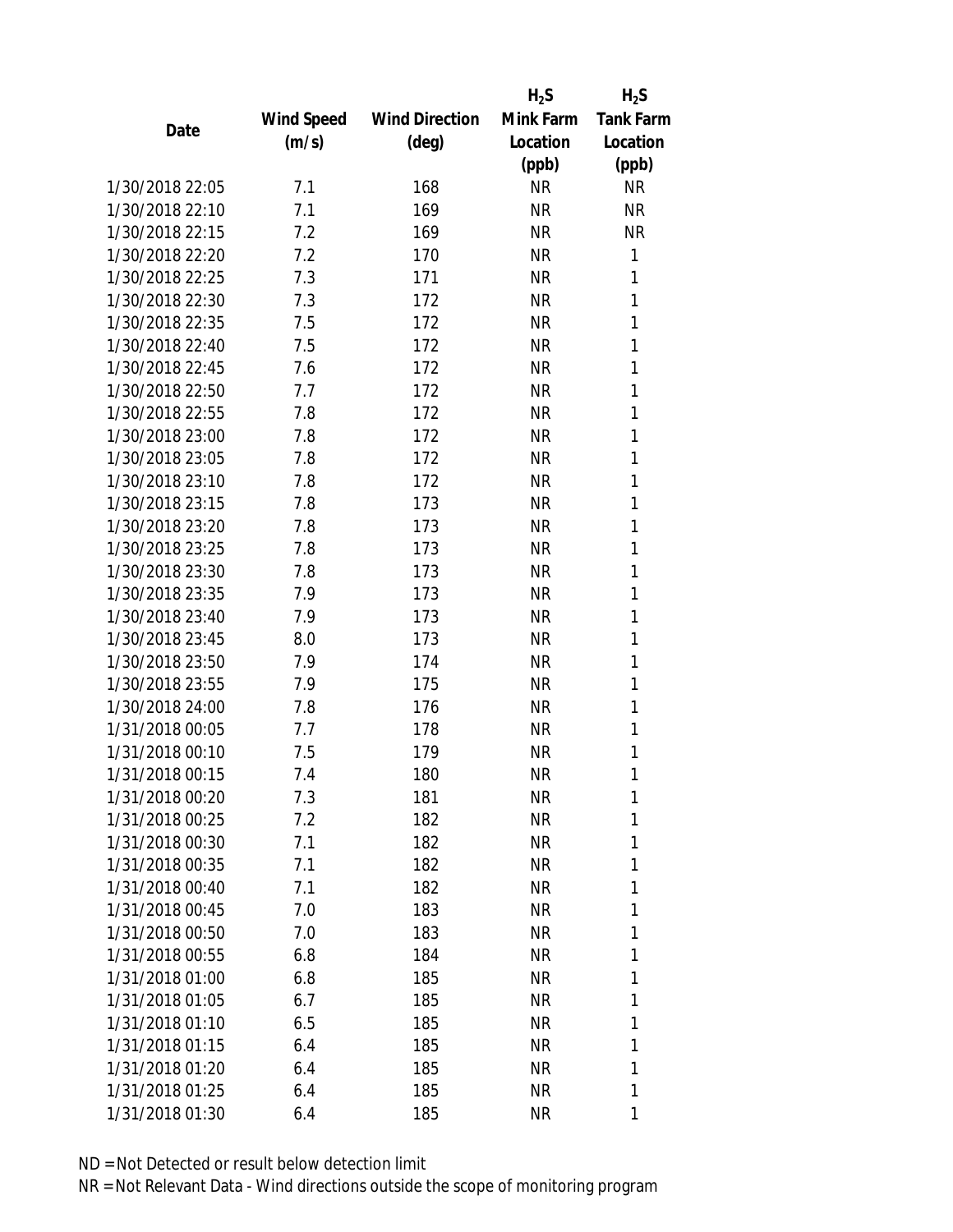|                 |                   |                       | $H_2S$    | $H_2S$           |
|-----------------|-------------------|-----------------------|-----------|------------------|
|                 | <b>Wind Speed</b> | <b>Wind Direction</b> | Mink Farm | <b>Tank Farm</b> |
| Date            | (m/s)             | $(\text{deg})$        | Location  | Location         |
|                 |                   |                       | (ppb)     | (ppb)            |
| 1/31/2018 01:35 | 6.4               | 185                   | <b>NR</b> | 1                |
| 1/31/2018 01:40 | 6.4               | 185                   | <b>NR</b> | 1                |
| 1/31/2018 01:45 | 6.4               | 185                   | <b>NR</b> | 1                |
| 1/31/2018 01:50 | 6.4               | 185                   | <b>NR</b> | 1                |
| 1/31/2018 01:55 | 6.4               | 186                   | <b>NR</b> | 1                |
| 1/31/2018 02:00 | 6.3               | 186                   | <b>NR</b> | 1                |
| 1/31/2018 02:05 | 6.3               | 186                   | <b>NR</b> | 1                |
| 1/31/2018 02:10 | 6.4               | 186                   | <b>NR</b> | 1                |
| 1/31/2018 02:15 | 6.5               | 186                   | <b>NR</b> | 1                |
| 1/31/2018 02:20 | 6.7               | 186                   | <b>NR</b> | 1                |
| 1/31/2018 02:25 | 6.8               | 186                   | <b>NR</b> | 1                |
| 1/31/2018 02:30 | 6.9               | 185                   | <b>NR</b> | 1                |
| 1/31/2018 02:35 | 7.0               | 185                   | <b>NR</b> | 1                |
| 1/31/2018 02:40 | 7.1               | 184                   | <b>NR</b> | 1                |
| 1/31/2018 02:45 | 7.1               | 184                   | <b>NR</b> | 1                |
| 1/31/2018 02:50 | 7.1               | 184                   | <b>NR</b> | 1                |
| 1/31/2018 02:55 | 7.2               | 184                   | <b>NR</b> | 1                |
| 1/31/2018 03:00 | 7.2               | 184                   | <b>NR</b> | 1                |
| 1/31/2018 03:05 | 7.2               | 183                   | <b>NR</b> | 1                |
| 1/31/2018 03:10 | 7.3               | 183                   | <b>NR</b> | 1                |
| 1/31/2018 03:15 | 7.3               | 183                   | <b>NR</b> | 1                |
| 1/31/2018 03:20 | 7.3               | 183                   | <b>NR</b> | 1                |
| 1/31/2018 03:25 | 7.3               | 184                   | <b>NR</b> | 1                |
| 1/31/2018 03:30 | 7.2               | 184                   | <b>NR</b> | 1                |
| 1/31/2018 03:35 | 7.2               | 185                   | <b>NR</b> | 1                |
| 1/31/2018 03:40 | 7.2               | 185                   | <b>NR</b> | 1                |
| 1/31/2018 03:45 | 7.2               | 185                   | <b>NR</b> | 1                |
| 1/31/2018 03:50 | 7.2               | 186                   | <b>NR</b> | 1                |
| 1/31/2018 03:55 | 7.2               | 186                   | <b>NR</b> | 1                |
| 1/31/2018 04:00 | 7.2               | 186                   | <b>NR</b> | 1                |
| 1/31/2018 04:05 | 7.2               | 186                   | <b>NR</b> | 1                |
| 1/31/2018 04:10 | 7.2               | 187                   | <b>NR</b> | 1                |
| 1/31/2018 04:15 | 7.1               | 188                   | <b>NR</b> | 1                |
| 1/31/2018 04:20 | 7.0               | 188                   | <b>NR</b> | 1                |
| 1/31/2018 04:25 | 6.9               | 189                   | <b>NR</b> | 1                |
| 1/31/2018 04:30 | 6.9               | 189                   | <b>NR</b> | 1                |
|                 |                   |                       |           | 1                |
| 1/31/2018 04:35 | 6.9               | 190                   | <b>NR</b> | 1                |
| 1/31/2018 04:40 | 6.9               | 190                   | <b>NR</b> |                  |
| 1/31/2018 04:45 | 6.8               | 190                   | <b>NR</b> | 1                |
| 1/31/2018 04:50 | 6.9               | 191                   | <b>NR</b> | 1                |
| 1/31/2018 04:55 | 6.9               | 191                   | <b>NR</b> | 1                |
| 1/31/2018 05:00 | 6.9               | 191                   | <b>NR</b> | 1                |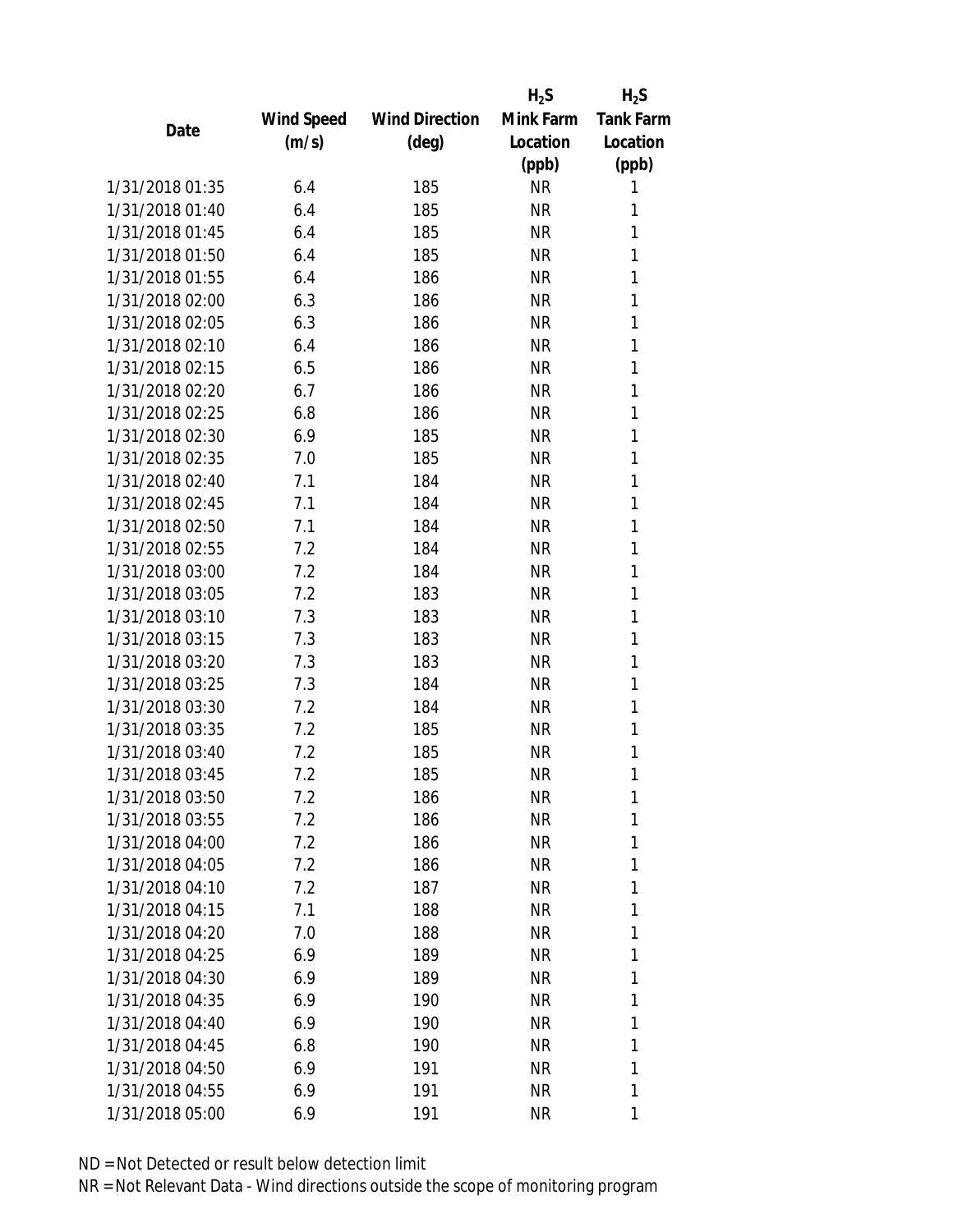|                 |            |                       | $H_2S$    | $H_2S$           |
|-----------------|------------|-----------------------|-----------|------------------|
|                 | Wind Speed | <b>Wind Direction</b> | Mink Farm | <b>Tank Farm</b> |
| Date            | (m/s)      | $(\text{deg})$        | Location  | Location         |
|                 |            |                       | (ppb)     | (ppb)            |
| 1/31/2018 05:05 | 6.8        | 190                   | <b>NR</b> | 1                |
| 1/31/2018 05:10 | 6.8        | 190                   | <b>NR</b> | 1                |
| 1/31/2018 05:15 | 6.7        | 190                   | <b>NR</b> | 1                |
| 1/31/2018 05:20 | 6.6        | 189                   | <b>NR</b> | 1                |
| 1/31/2018 05:25 | 6.6        | 189                   | <b>NR</b> | 1                |
| 1/31/2018 05:30 | 6.5        | 188                   | <b>NR</b> | 1                |
| 1/31/2018 05:35 | 6.5        | 188                   | <b>NR</b> | 1                |
| 1/31/2018 05:40 | 6.5        | 189                   | <b>NR</b> | 1                |
| 1/31/2018 05:45 | 6.5        | 189                   | <b>NR</b> | 1                |
| 1/31/2018 05:50 | 6.4        | 190                   | <b>NR</b> | 1                |
| 1/31/2018 05:55 | 6.3        | 191                   | <b>NR</b> | 1                |
| 1/31/2018 06:00 | 6.3        | 192                   | <b>NR</b> | 1                |
| 1/31/2018 06:05 | 6.2        | 192                   | <b>NR</b> | 1                |
| 1/31/2018 06:10 | 6.2        | 192                   | <b>NR</b> | 1                |
| 1/31/2018 06:15 | 6.1        | 193                   | <b>NR</b> | 1                |
| 1/31/2018 06:20 | 6.1        | 193                   | <b>NR</b> | 1                |
| 1/31/2018 06:25 | 6.1        | 192                   | <b>NR</b> | 1                |
| 1/31/2018 06:30 | 6.1        | 192                   | <b>NR</b> | 1                |
| 1/31/2018 06:35 | 6.1        | 192                   | <b>NR</b> | 1                |
| 1/31/2018 06:40 | 6.0        | 192                   | <b>NR</b> | 1                |
| 1/31/2018 06:45 | 5.9        | 192                   | <b>NR</b> | 1                |
| 1/31/2018 06:50 | 5.8        | 191                   | <b>NR</b> | 1                |
| 1/31/2018 06:55 | 5.8        | 192                   | <b>NR</b> | 1                |
| 1/31/2018 07:00 | 5.7        | 191                   | <b>NR</b> | 1                |
| 1/31/2018 07:05 | 5.6        | 191                   | <b>NR</b> | 1                |
| 1/31/2018 07:10 | 5.6        | 191                   | <b>NR</b> | 1                |
| 1/31/2018 07:15 | 5.6        | 192                   | <b>NR</b> | 1                |
| 1/31/2018 07:20 | 5.6        | 192                   | <b>NR</b> | 1                |
| 1/31/2018 07:25 | 5.6        | 192                   | <b>NR</b> | 1                |
| 1/31/2018 07:30 | 5.6        | 192                   | <b>NR</b> | 1                |
| 1/31/2018 07:35 | 5.7        | 192                   | <b>NR</b> | 1                |
| 1/31/2018 07:40 | 5.8        | 191                   | <b>NR</b> | 1                |
| 1/31/2018 07:45 | 5.9        | 191                   | <b>NR</b> | 1                |
| 1/31/2018 07:50 | 5.9        | 190                   | <b>NR</b> | 1                |
| 1/31/2018 07:55 | 6.0        | 190                   | <b>NR</b> | 1                |
| 1/31/2018 08:00 | 6.0        | 189                   | <b>NR</b> | 1                |
| 1/31/2018 08:05 | 5.9        | 189                   | <b>NR</b> | 1                |
| 1/31/2018 08:10 | 5.9        | 190                   | <b>NR</b> | 1                |
| 1/31/2018 08:15 | 5.8        | 190                   | <b>NR</b> | 1                |
| 1/31/2018 08:20 | 5.8        | 190                   | <b>NR</b> | 1                |
| 1/31/2018 08:25 | 5.7        | 191                   | <b>NR</b> | 1                |
| 1/31/2018 08:30 | 5.7        | 192                   | <b>NR</b> | 1                |
|                 |            |                       |           |                  |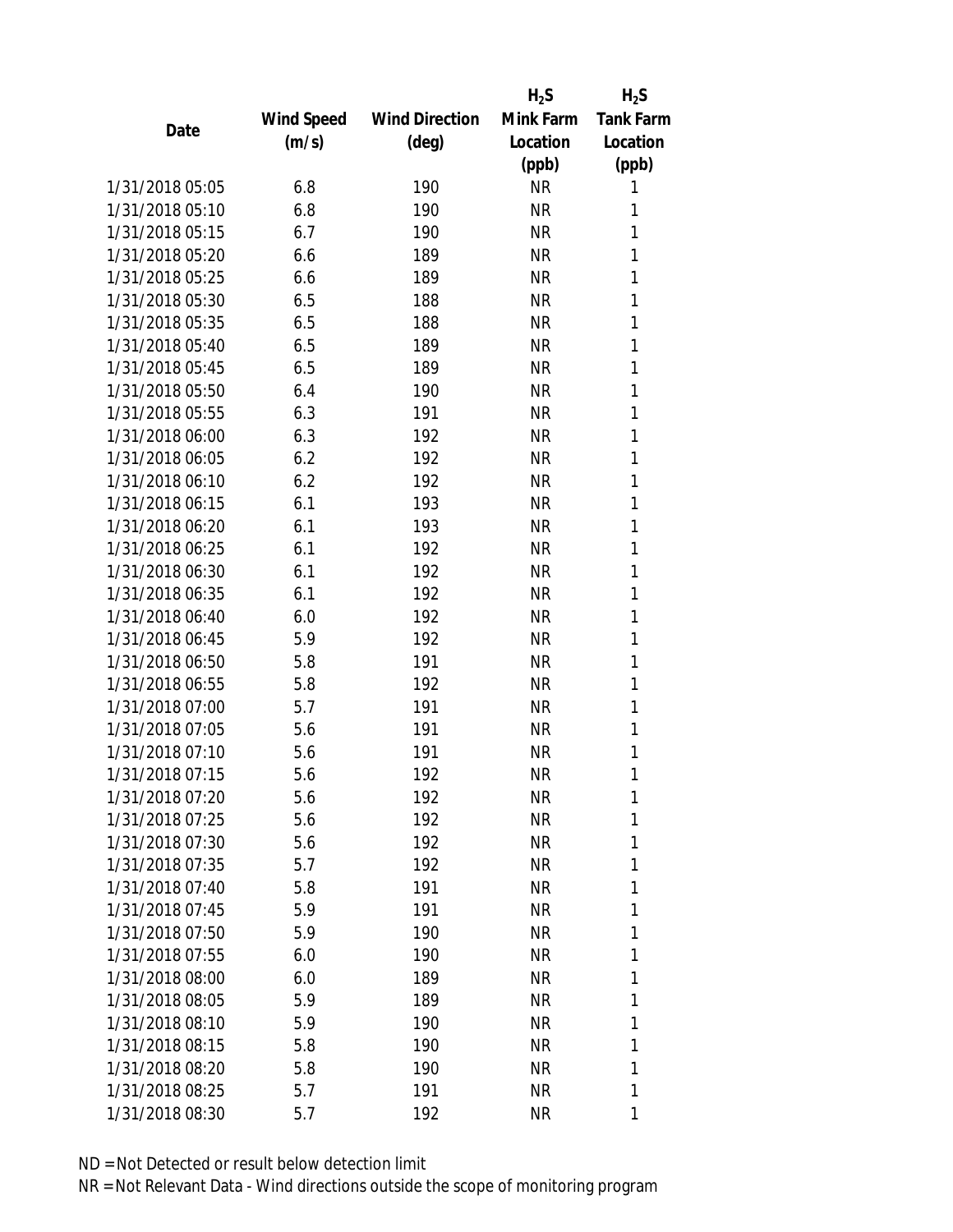|                 |                   |                       | $H_2S$    | $H_2S$           |
|-----------------|-------------------|-----------------------|-----------|------------------|
|                 | <b>Wind Speed</b> | <b>Wind Direction</b> | Mink Farm | <b>Tank Farm</b> |
| Date            | (m/s)             | $(\text{deg})$        | Location  | Location         |
|                 |                   |                       | (ppb)     | (ppb)            |
| 1/31/2018 08:35 | 5.7               | 193                   | <b>NR</b> | 1                |
| 1/31/2018 08:40 | 5.7               | 195                   | <b>NR</b> | 1                |
| 1/31/2018 08:45 | 5.6               | 196                   | <b>NR</b> | 1                |
| 1/31/2018 08:50 | 5.6               | 198                   | <b>NR</b> | 1                |
| 1/31/2018 08:55 | 5.5               | 199                   | <b>NR</b> | 1                |
| 1/31/2018 09:00 | 5.4               | 201                   | <b>NR</b> | 1                |
| 1/31/2018 09:05 | 5.4               | 202                   | <b>NR</b> | 1                |
| 1/31/2018 09:10 | 5.3               | 202                   | <b>NR</b> | 1                |
| 1/31/2018 09:15 | 5.2               | 203                   | <b>NR</b> | 1                |
| 1/31/2018 09:20 | 5.1               | 204                   | <b>NR</b> | 1                |
| 1/31/2018 09:25 | 5.1               | 204                   | <b>NR</b> | 1                |
| 1/31/2018 09:30 | 5.1               | 204                   | <b>NR</b> | 1                |
| 1/31/2018 09:35 | 5.1               | 204                   | <b>NR</b> | 1                |
| 1/31/2018 09:40 | 5.3               | 205                   | <b>NR</b> | 1                |
| 1/31/2018 09:45 | 5.4               | 205                   | <b>NR</b> | 1                |
| 1/31/2018 09:50 | 5.7               | 205                   | <b>NR</b> | 1                |
| 1/31/2018 09:55 | 5.9               | 207                   | <b>NR</b> | 1                |
| 1/31/2018 10:00 | 6.2               | 208                   | <b>NR</b> | 1                |
| 1/31/2018 10:05 | 6.5               | 210                   | <b>NR</b> | 1                |
| 1/31/2018 10:10 | 6.8               | 212                   | <b>NR</b> | 1                |
| 1/31/2018 10:15 | 7.1               | 215                   | <b>NR</b> | 1                |
| 1/31/2018 10:20 | 7.3               | 217                   | <b>NR</b> | 1                |
| 1/31/2018 10:25 | 7.5               | 218                   | <b>NR</b> | 1                |
| 1/31/2018 10:30 | 7.7               | 220                   | <b>NR</b> | 1                |
| 1/31/2018 10:35 | 7.9               | 221                   | <b>NR</b> | 1                |
| 1/31/2018 10:40 | 8.1               | 221                   | <b>NR</b> | 1                |
| 1/31/2018 10:45 | 8.3               | 222                   | <b>NR</b> | 1                |
| 1/31/2018 10:50 | 8.5               | 222                   | <b>NR</b> | 1                |
| 1/31/2018 10:55 | 8.6               | 223                   | <b>NR</b> | 1                |
| 1/31/2018 11:00 | 8.8               | 223                   | <b>NR</b> | 1                |
| 1/31/2018 11:05 | 8.8               | 223                   | <b>NR</b> | 1                |
| 1/31/2018 11:10 | 8.8               | 223                   | <b>NR</b> | 1                |
| 1/31/2018 11:15 | 8.9               | 223                   | <b>NR</b> | 1                |
| 1/31/2018 11:20 | 8.8               | 223                   | <b>NR</b> | 1                |
| 1/31/2018 11:25 | 8.7               |                       | <b>NR</b> | 1                |
| 1/31/2018 11:30 | 8.7               | 223<br>224            | <b>NR</b> | 1                |
| 1/31/2018 11:35 |                   |                       |           | 1                |
|                 | 8.6               | 224                   | <b>NR</b> |                  |
| 1/31/2018 11:40 | 8.6               | 225                   | <b>NR</b> | 1                |
| 1/31/2018 11:45 | 8.4               | 226                   | <b>NR</b> | 1                |
| 1/31/2018 11:50 | 8.3               | 228                   | <b>NR</b> | 1                |
| 1/31/2018 11:55 | 8.2               | 229                   | <b>NR</b> | 1                |
| 1/31/2018 12:00 | 7.9               | 230                   | 1         | 1                |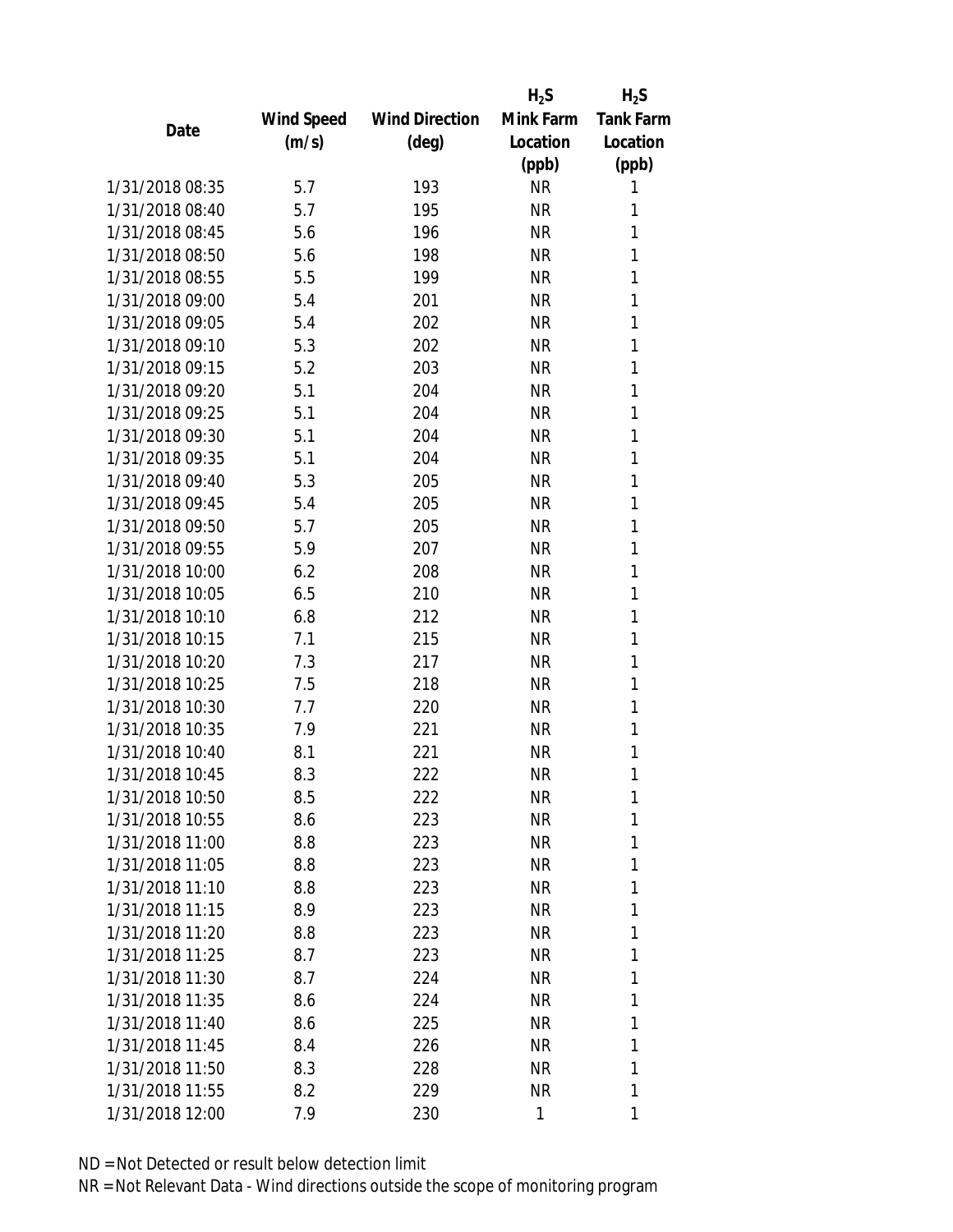|                 |            |                       | $H_2S$    | $H_2S$           |
|-----------------|------------|-----------------------|-----------|------------------|
|                 | Wind Speed | <b>Wind Direction</b> | Mink Farm | <b>Tank Farm</b> |
| Date            | (m/s)      | $(\text{deg})$        | Location  | Location         |
|                 |            |                       | (ppb)     | (ppb)            |
| 1/31/2018 12:05 | 7.6        | 230                   | 1         | 1                |
| 1/31/2018 12:10 | 7.3        | 231                   | 1         | 1                |
| 1/31/2018 12:15 | 7.1        | 231                   | 1         | 1                |
| 1/31/2018 12:20 | 6.8        | 232                   | 1         | 1                |
| 1/31/2018 12:25 | 6.7        | 233                   | 1         | 1                |
| 1/31/2018 12:30 | 6.6        | 235                   | 1         | 1                |
| 1/31/2018 12:35 | 6.7        | 238                   | 1         | 1                |
| 1/31/2018 12:40 | 6.8        | 241                   | 1         | 1                |
| 1/31/2018 12:45 | 6.9        | 244                   | 1         | $\overline{2}$   |
| 1/31/2018 12:50 | 7.0        | 246                   | 1         | $\sqrt{2}$       |
| 1/31/2018 12:55 | 7.1        | 248                   | 1         | $\overline{2}$   |
| 1/31/2018 13:00 | 7.1        | 249                   | 1         | $\overline{2}$   |
| 1/31/2018 13:05 | 7.2        | 250                   | 1         | 1                |
| 1/31/2018 13:10 | 7.1        | 250                   | 1         | 1                |
| 1/31/2018 13:15 | 7.1        | 250                   | 1         | 1                |
| 1/31/2018 13:20 | 7.1        | 250                   | 1         | 1                |
| 1/31/2018 13:25 | 7.0        | 250                   | 1         | 1                |
| 1/31/2018 13:30 | 6.9        | 250                   | 1         | 1                |
| 1/31/2018 13:35 | 6.7        | 250                   | 1         | 1                |
| 1/31/2018 13:40 | 6.6        | 249                   | 1         | $\overline{2}$   |
| 1/31/2018 13:45 | 6.5        | 249                   | 1         | $\overline{2}$   |
| 1/31/2018 13:50 | 6.4        | 249                   | 1         | $\sqrt{2}$       |
| 1/31/2018 13:55 | 6.4        | 249                   | 1         | $\overline{2}$   |
| 1/31/2018 14:00 | 6.4        | 250                   | 1         | $\overline{2}$   |
| 1/31/2018 14:05 | 6.4        | 251                   | 1         | $\overline{2}$   |
| 1/31/2018 14:10 | 6.4        | 252                   | 1         | $\overline{2}$   |
| 1/31/2018 14:15 | 6.4        | 253                   | 1         | $\overline{2}$   |
| 1/31/2018 14:20 | 6.4        | 252                   | 1         | 1                |
| 1/31/2018 14:25 | 6.3        | 251                   | 1         | 1                |
| 1/31/2018 14:30 | 6.3        | 249                   | 1         | 1                |
| 1/31/2018 14:35 | 6.3        | 246                   | 1         | 1                |
| 1/31/2018 14:40 | 6.3        | 242                   | 1         | 1                |
| 1/31/2018 14:45 | 6.2        | 239                   | 1         | 1                |
| 1/31/2018 14:50 | 6.0        | 237                   | 1         | 1                |
| 1/31/2018 14:55 | 5.8        | 237                   | 1         | 1                |
| 1/31/2018 15:00 | 5.7        | 238                   | 1         | 1                |
| 1/31/2018 15:05 | 5.5        | 242                   | 1         | 1                |
| 1/31/2018 15:10 | 5.4        | 245                   | 1         | 1                |
| 1/31/2018 15:15 | 5.3        | 249                   | 1         | 1                |
| 1/31/2018 15:20 | 5.1        | 253                   | 1         | 1                |
| 1/31/2018 15:25 | 5.0        | 256                   | 1         | 1                |
| 1/31/2018 15:30 | 5.0        | 258                   | 1         | 1                |
|                 |            |                       |           |                  |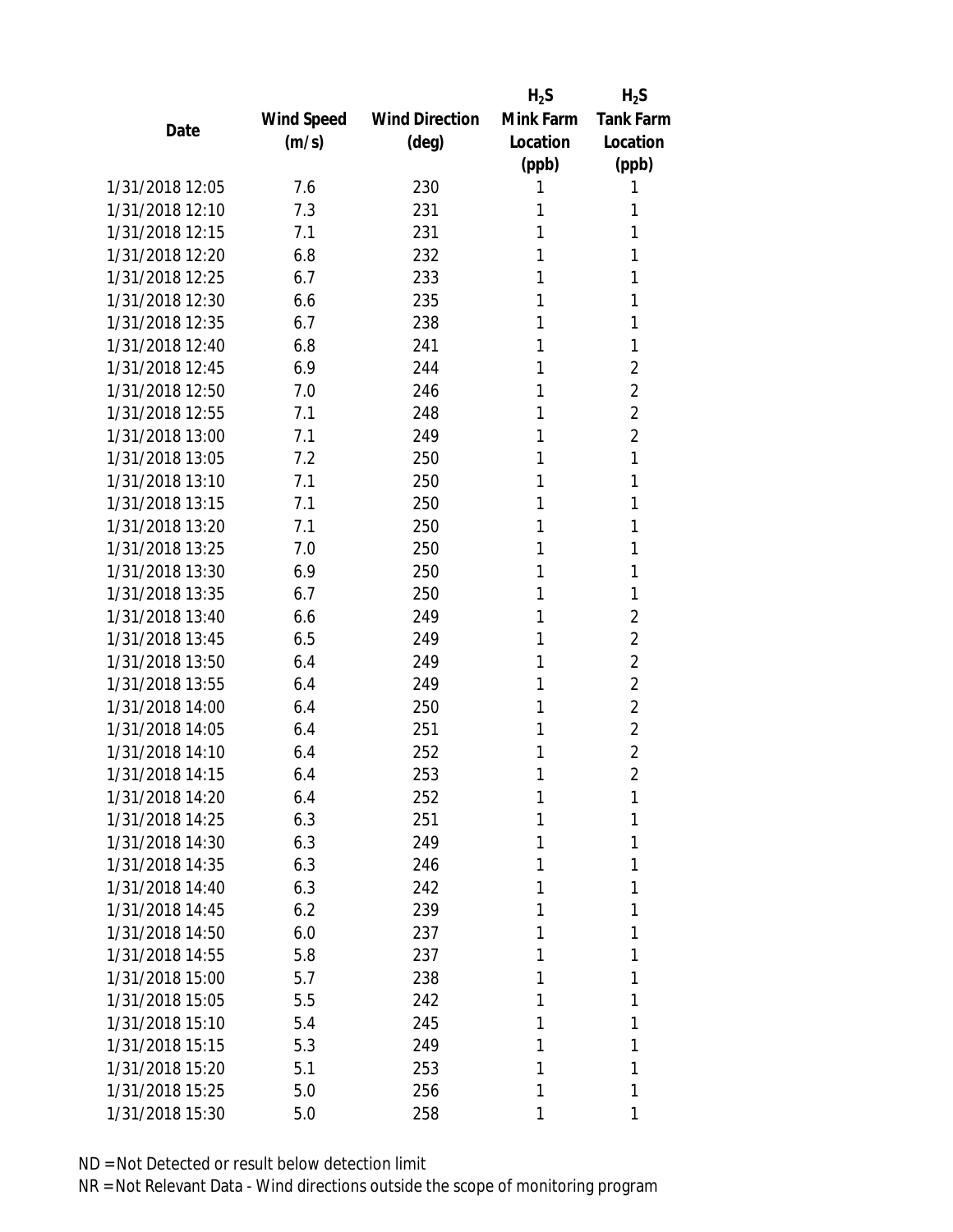|                 |            |                       | $H_2S$         | $H_2S$           |
|-----------------|------------|-----------------------|----------------|------------------|
|                 | Wind Speed | <b>Wind Direction</b> | Mink Farm      | <b>Tank Farm</b> |
| Date            | (m/s)      | $(\text{deg})$        | Location       | Location         |
|                 |            |                       | (ppb)          | (ppb)            |
| 1/31/2018 15:35 | 4.9        | 259                   | 1              | 1                |
| 1/31/2018 15:40 | 4.7        | 260                   | 1              | 1                |
| 1/31/2018 15:45 | 4.7        | 260                   | 1              | 1                |
| 1/31/2018 15:50 | 4.6        | 260                   | 1              | 1                |
| 1/31/2018 15:55 | 4.6        | 259                   | 1              | 1                |
| 1/31/2018 16:00 | 4.5        | 259                   | 1              | 1                |
| 1/31/2018 16:05 | 4.4        | 258                   | 1              | 1                |
| 1/31/2018 16:10 | 4.4        | 258                   | 1              | 1                |
| 1/31/2018 16:15 | 4.3        | 258                   | 1              | 1                |
| 1/31/2018 16:20 | 4.3        | 259                   | 1              | 1                |
| 1/31/2018 16:25 | 4.3        | 259                   | 1              | 1                |
| 1/31/2018 16:30 | 4.3        | 260                   | 1              | 1                |
| 1/31/2018 16:35 | 4.3        | 261                   | $\overline{2}$ | 1                |
| 1/31/2018 16:40 | 4.3        | 262                   | $\overline{2}$ | 1                |
| 1/31/2018 16:45 | 4.2        | 263                   | $\overline{2}$ | 1                |
| 1/31/2018 16:50 | 4.1        | 263                   | $\overline{2}$ | 1                |
| 1/31/2018 16:55 | 4.1        | 263                   | $\overline{2}$ | 1                |
| 1/31/2018 17:00 | 4.0        | 263                   | $\overline{2}$ | 1                |
| 1/31/2018 17:05 | 3.9        | 262                   | $\overline{2}$ | 1                |
| 1/31/2018 17:10 | 3.8        | 261                   | 1              | 1                |
| 1/31/2018 17:15 | 3.7        | 261                   | 1              | 1                |
| 1/31/2018 17:20 | 3.6        | 261                   | 1              | 1                |
| 1/31/2018 17:25 | 3.5        | 262                   | 1              | 1                |
| 1/31/2018 17:30 | 3.5        | 263                   | 1              | 1                |
| 1/31/2018 17:35 | 3.4        | 263                   | 1              | 1                |
| 1/31/2018 17:40 | 3.4        | 264                   | 1              | 1                |
| 1/31/2018 17:45 | 3.4        | 264                   | 1              | 1                |
| 1/31/2018 17:50 | 3.5        | 263                   | 1              | 1                |
| 1/31/2018 17:55 | 3.5        | 262                   | 1              | 1                |
| 1/31/2018 18:00 | 3.4        | 261                   | 1              | 1                |
| 1/31/2018 18:05 | 3.4        | 261                   | 1              | 1                |
| 1/31/2018 18:10 | 3.4        | 261                   | 1              | 1                |
| 1/31/2018 18:15 | 3.3        | 262                   | 1              | 1                |
| 1/31/2018 18:20 | 3.2        | 263                   | 1              | 1                |
| 1/31/2018 18:25 | 3.2        | 265                   | 1              | 1                |
| 1/31/2018 18:30 | 3.2        | 266                   | 1              | 1                |
| 1/31/2018 18:35 | 3.2        | 267                   | 1              | 1                |
| 1/31/2018 18:40 | 3.2        | 268                   | 1              | 1                |
| 1/31/2018 18:45 | 3.2        | 268                   | 1              | 1                |
| 1/31/2018 18:50 | 3.2        | 268                   | 1              | 1                |
| 1/31/2018 18:55 | 3.1        | 268                   | 1              | 1                |
| 1/31/2018 19:00 | 3.1        | 267                   | 1              | 1                |
|                 |            |                       |                |                  |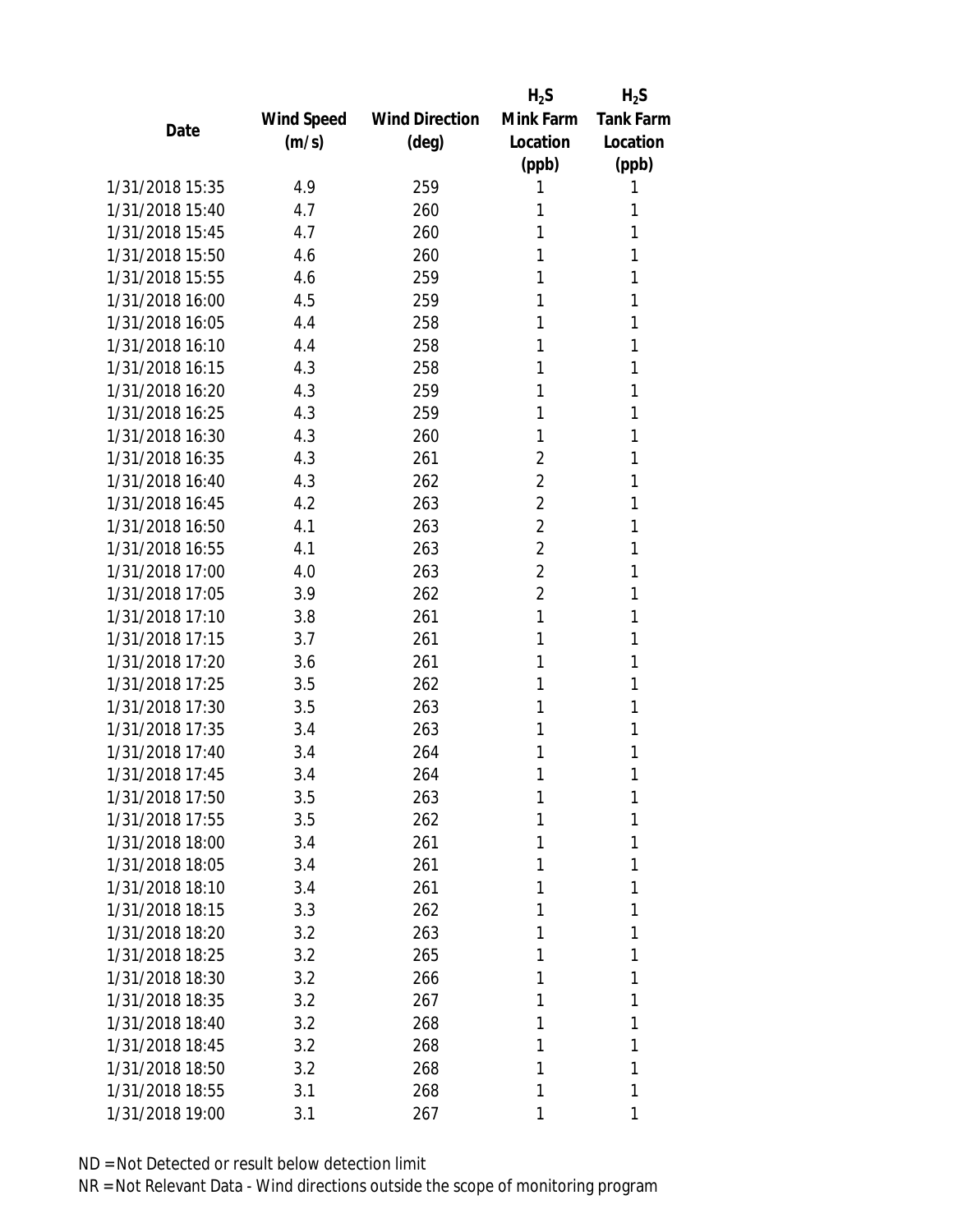|                 |            |                       | $H_2S$    | $H_2S$           |
|-----------------|------------|-----------------------|-----------|------------------|
|                 | Wind Speed | <b>Wind Direction</b> | Mink Farm | <b>Tank Farm</b> |
| Date            | (m/s)      | $(\text{deg})$        | Location  | Location         |
|                 |            |                       | (ppb)     | (ppb)            |
| 1/31/2018 19:05 | 3.1        | 267                   | 1         | 1                |
| 1/31/2018 19:10 | 3.0        | 266                   | 1         | 1                |
| 1/31/2018 19:15 | 2.9        | 264                   | 1         | 1                |
| 1/31/2018 19:20 | 2.9        | 263                   | 1         | 1                |
| 1/31/2018 19:25 | 2.8        | 262                   | 1         | 1                |
| 1/31/2018 19:30 | 2.7        | 261                   | 1         | 1                |
| 1/31/2018 19:35 | 2.7        | 261                   | 1         | 1                |
| 1/31/2018 19:40 | 2.6        | 261                   | 1         | 1                |
| 1/31/2018 19:45 | 2.6        | 262                   | 1         | 1                |
| 1/31/2018 19:50 | 2.7        | 263                   | 1         | 1                |
| 1/31/2018 19:55 | 2.7        | 265                   | 1         | 1                |
| 1/31/2018 20:00 | 2.8        | 267                   | 1         | 1                |
| 1/31/2018 20:05 | 2.9        | 268                   | 1         | 1                |
| 1/31/2018 20:10 | 3.0        | 269                   | 1         | 1                |
| 1/31/2018 20:15 | 3.0        | 270                   | 1         | 1                |
| 1/31/2018 20:20 | 3.0        | 269                   | 1         | 1                |
| 1/31/2018 20:25 | 3.0        | 269                   | 1         | $\overline{2}$   |
| 1/31/2018 20:30 | 3.0        | 268                   | 1         | $\overline{2}$   |
| 1/31/2018 20:35 | 2.9        | 267                   | 1         | $\overline{2}$   |
| 1/31/2018 20:40 | 2.8        | 265                   | 1         | $\overline{2}$   |
| 1/31/2018 20:45 | 2.8        | 263                   | 1         | 1                |
| 1/31/2018 20:50 | 2.7        | 260                   | 1         | 1                |
| 1/31/2018 20:55 | 2.7        | 258                   | 1         | 1                |
| 1/31/2018 21:00 | 2.7        | 256                   | 1         | 1                |
| 1/31/2018 21:05 | 2.7        | 254                   | 1         | 1                |
| 1/31/2018 21:10 | 2.7        | 252                   | 1         | 1                |
| 1/31/2018 21:15 | 2.7        | 250                   | 1         | 1                |
| 1/31/2018 21:20 | 2.8        | 249                   | 1         | 1                |
| 1/31/2018 21:25 | 2.9        | 248                   | 1         | 1                |
| 1/31/2018 21:30 | 2.9        | 247                   | 1         | 1                |
| 1/31/2018 21:35 | 3.1        | 247                   | 1         | 1                |
| 1/31/2018 21:40 | 3.2        | 247                   | 1         | 1                |
| 1/31/2018 21:45 | 3.3        | 247                   | 1         | 1                |
| 1/31/2018 21:50 | 3.4        | 248                   | 1         | 1                |
| 1/31/2018 21:55 | 3.5        | 248                   | 1         | 1                |
| 1/31/2018 22:00 | 3.5        | 249                   | 1         | 1                |
| 1/31/2018 22:05 | 3.6        | 250                   | 1         | $\overline{2}$   |
| 1/31/2018 22:10 | 3.7        | 250                   | 1         | $\overline{2}$   |
| 1/31/2018 22:15 | 3.7        | 251                   | 1         | $\overline{2}$   |
| 1/31/2018 22:20 | 3.7        | 252                   | 1         | $\overline{2}$   |
| 1/31/2018 22:25 |            | 252                   | 1         | 1                |
|                 | 3.7        |                       |           |                  |
| 1/31/2018 22:30 | 3.7        | 252                   | 1         | 1                |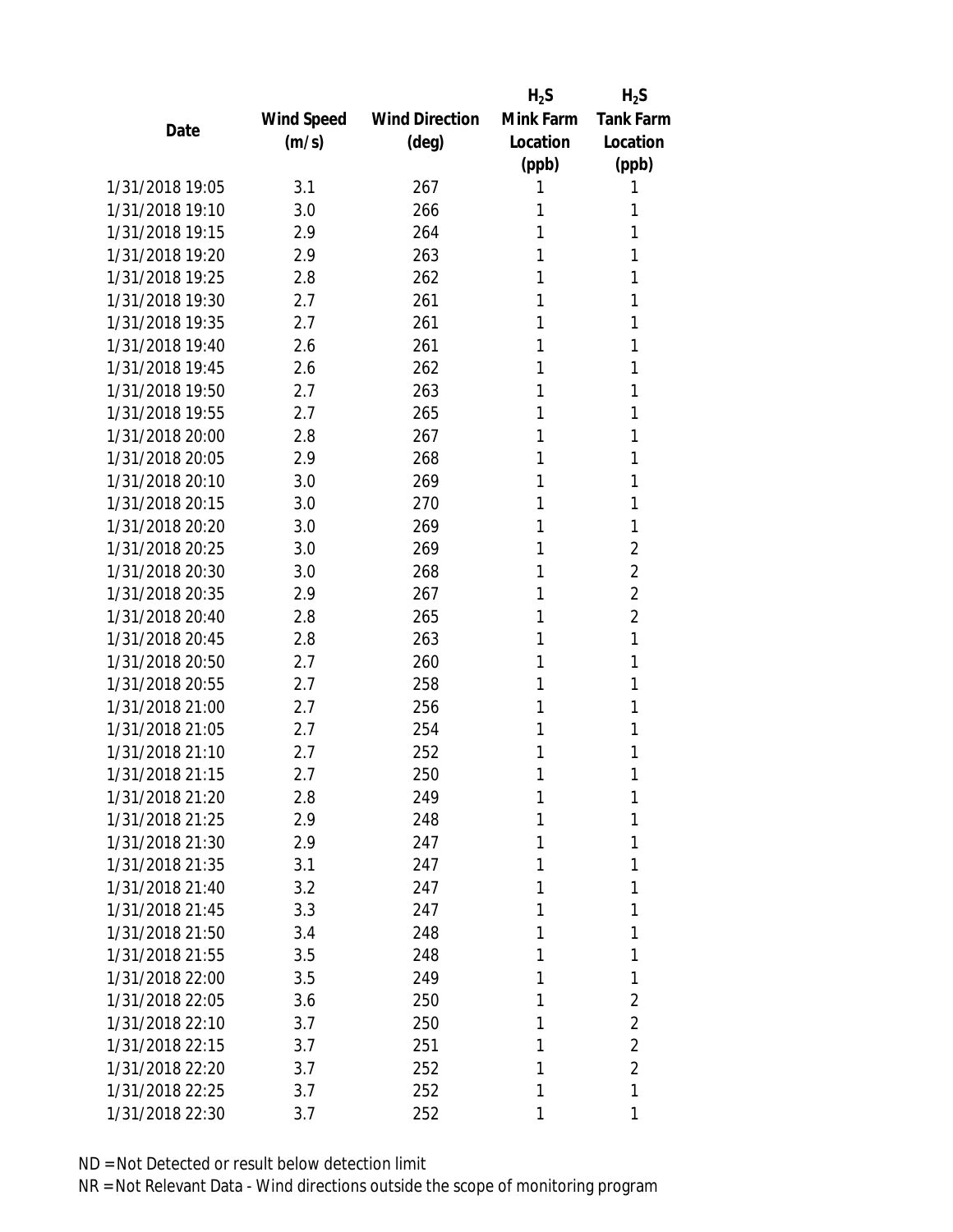|                 |            |                       | $H_2S$    | $H_2S$           |
|-----------------|------------|-----------------------|-----------|------------------|
|                 | Wind Speed | <b>Wind Direction</b> | Mink Farm | <b>Tank Farm</b> |
| Date            | (m/s)      | $(\text{deg})$        | Location  | Location         |
|                 |            |                       | (ppb)     | (ppb)            |
| 1/31/2018 22:35 | 3.6        | 252                   | 1         | 1                |
| 1/31/2018 22:40 | 3.5        | 251                   | 1         | 1                |
| 1/31/2018 22:45 | 3.4        | 251                   | 1         | 1                |
| 1/31/2018 22:50 | 3.2        | 250                   | 1         | 1                |
| 1/31/2018 22:55 | 3.1        | 250                   | 1         | 1                |
| 1/31/2018 23:00 | 3.0        | 249                   | 1         | 1                |
| 1/31/2018 23:05 | 2.9        | 249                   | 1         | 1                |
| 1/31/2018 23:10 | 2.9        | 248                   | 1         | 1                |
| 1/31/2018 23:15 | 3.0        | 248                   | <b>ND</b> | 1                |
| 1/31/2018 23:20 | 3.1        | 248                   | <b>ND</b> | 1                |
| 1/31/2018 23:25 | 3.2        | 248                   | ND        | 1                |
| 1/31/2018 23:30 | 3.2        | 249                   | <b>ND</b> | 1                |
| 1/31/2018 23:35 | 3.3        | 249                   | <b>ND</b> | 1                |
| 1/31/2018 23:40 | 3.4        | 249                   | <b>ND</b> | 1                |
| 1/31/2018 23:45 | 3.5        | 249                   | <b>ND</b> | 1                |
| 1/31/2018 23:50 | 3.6        | 249                   | 1         | 1                |
| 1/31/2018 23:55 | 3.7        | 249                   | 1         | 1                |
| 1/31/2018 24:00 | 3.8        | 248                   | 1         | 1                |
| 2/1/2018 00:05  | 3.9        | 248                   | 1         | $\overline{2}$   |
| 2/1/2018 00:10  | 3.8        | 248                   | 1         | $\overline{2}$   |
| 2/1/2018 00:15  | 3.7        | 247                   | 1         | $\overline{2}$   |
| 2/1/2018 00:20  | 3.6        | 247                   | 1         | $\overline{2}$   |
| 2/1/2018 00:25  | 3.4        | 247                   | 1         | $\overline{2}$   |
| 2/1/2018 00:30  | 3.4        | 247                   | 1         | $\overline{2}$   |
| 2/1/2018 00:35  | 3.3        | 247                   | 1         | $\mathbf{1}$     |
| 2/1/2018 00:40  | 3.3        | 247                   | 1         | 1                |
| 2/1/2018 00:45  | 3.3        | 248                   | 1         | 1                |
| 2/1/2018 00:50  | 3.3        | 248                   | 1         | 1                |
| 2/1/2018 00:55  | 3.4        | 248                   | 1         | 1                |
| 2/1/2018 01:00  | 3.4        | 248                   | 1         | 1                |
| 2/1/2018 01:05  | 3.4        | 248                   | 1         | 1                |
| 2/1/2018 01:10  | 3.4        | 248                   | 1         | 1                |
| 2/1/2018 01:15  | 3.3        | 248                   | 1         | 1                |
| 2/1/2018 01:20  | 3.2        | 248                   | 1         | 1                |
| 2/1/2018 01:25  | 3.1        | 248                   | 1         | 1                |
| 2/1/2018 01:30  | 3.1        | 248                   | 1         | 1                |
| 2/1/2018 01:35  | 3.0        | 248                   | 1         | 1                |
| 2/1/2018 01:40  | 2.9        | 247                   | 1         | 1                |
| 2/1/2018 01:45  | 3.0        | 246                   | 1         | 1                |
| 2/1/2018 01:50  | 3.1        | 245                   | 1         | 1                |
| 2/1/2018 01:55  | 3.2        | 243                   | 1         | 1                |
| 2/1/2018 02:00  | 3.4        | 242                   | 1         | 1                |
|                 |            |                       |           |                  |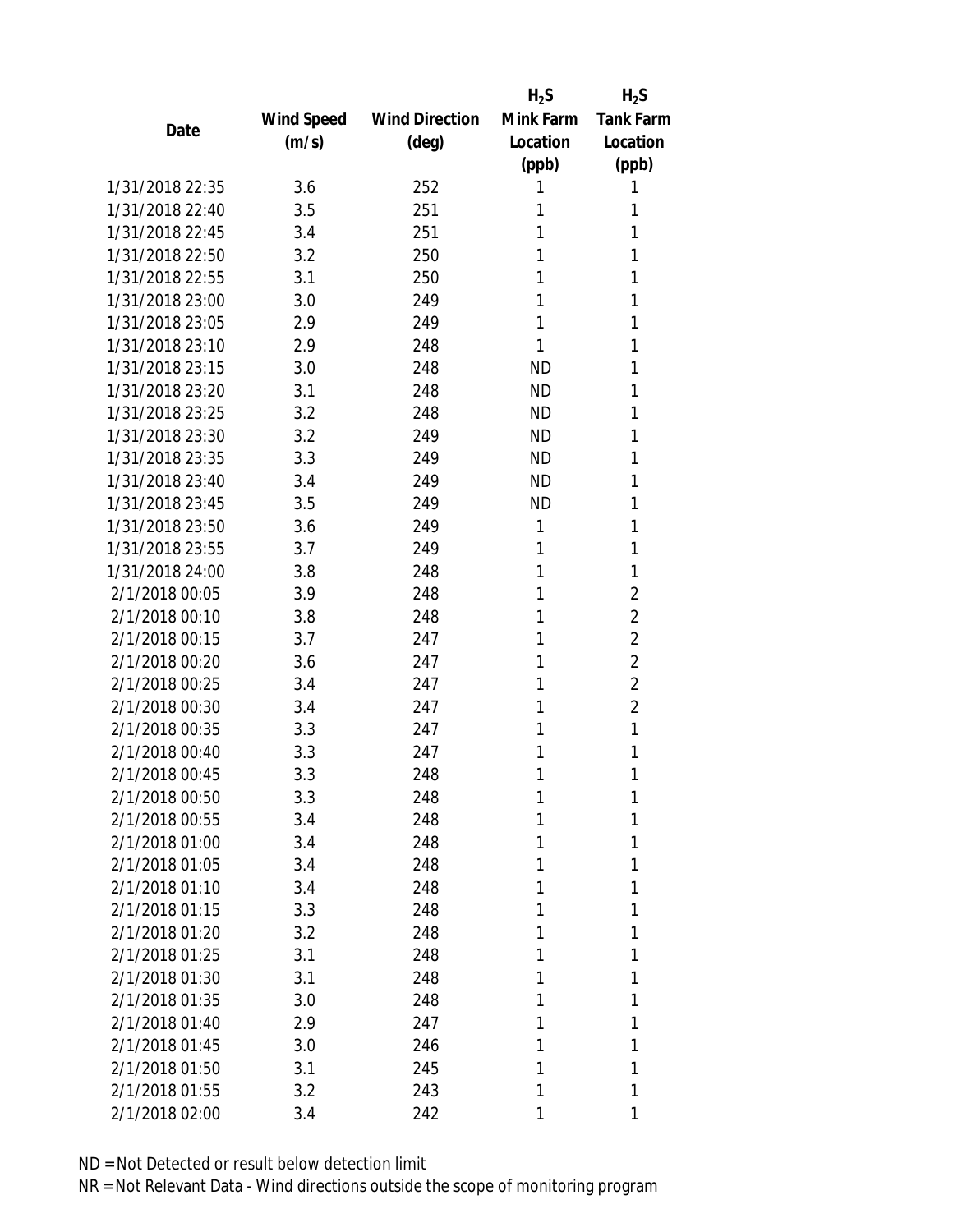|                |            |                       | $H_2S$    | $H_2S$           |
|----------------|------------|-----------------------|-----------|------------------|
|                | Wind Speed | <b>Wind Direction</b> | Mink Farm | <b>Tank Farm</b> |
| Date           | (m/s)      | $(\text{deg})$        | Location  | Location         |
|                |            |                       | (ppb)     | (ppb)            |
| 2/1/2018 02:05 | 3.6        | 241                   | 1         | 1                |
| 2/1/2018 02:10 | 3.9        | 242                   | 1         | 1                |
| 2/1/2018 02:15 | 4.0        | 242                   | 1         | 1                |
| 2/1/2018 02:20 | 4.1        | 243                   | 1         | 1                |
| 2/1/2018 02:25 | 4.2        | 244                   | <b>ND</b> | 1                |
| 2/1/2018 02:30 | 4.1        | 245                   | <b>ND</b> | 1                |
| 2/1/2018 02:35 | 4.0        | 247                   | <b>ND</b> | 1                |
| 2/1/2018 02:40 | 3.7        | 249                   | 1         | 1                |
| 2/1/2018 02:45 | 3.5        | 251                   | 1         | 1                |
| 2/1/2018 02:50 | 3.3        | 254                   | 1         | 1                |
| 2/1/2018 02:55 | 3.2        | 257                   | 1         | 1                |
| 2/1/2018 03:00 | 3.0        | 259                   | 1         | 1                |
| 2/1/2018 03:05 | 2.9        | 261                   | 1         | 1                |
| 2/1/2018 03:10 | 2.9        | 262                   | 1         | $\overline{2}$   |
| 2/1/2018 03:15 | 2.8        | 261                   | 1         | $\overline{2}$   |
| 2/1/2018 03:20 | 2.9        | 260                   | 1         | $\overline{2}$   |
| 2/1/2018 03:25 | 2.9        | 257                   | 1         | $\overline{2}$   |
| 2/1/2018 03:30 | 3.0        | 255                   | 1         | $\overline{2}$   |
| 2/1/2018 03:35 | 3.1        | 252                   | 1         | $\overline{2}$   |
| 2/1/2018 03:40 | 3.2        | 249                   | <b>ND</b> | $\overline{2}$   |
| 2/1/2018 03:45 | 3.4        | 247                   | <b>ND</b> | 1                |
| 2/1/2018 03:50 | 3.6        | 246                   | <b>ND</b> | 1                |
| 2/1/2018 03:55 | 3.7        | 245                   | ND        | 1                |
| 2/1/2018 04:00 | 3.8        | 243                   | <b>ND</b> | 1                |
| 2/1/2018 04:05 | 3.9        | 242                   | ND        | 1                |
| 2/1/2018 04:10 | 4.0        | 242                   | <b>ND</b> | 1                |
| 2/1/2018 04:15 | 4.1        | 241                   | <b>ND</b> | 1                |
| 2/1/2018 04:20 | 4.1        | 240                   | ND        | 1                |
| 2/1/2018 04:25 | 4.1        | 241                   | <b>ND</b> | 1                |
| 2/1/2018 04:30 | 4.1        | 242                   | 1         | 1                |
| 2/1/2018 04:35 | 4.2        | 244                   | 1         | 1                |
| 2/1/2018 04:40 | 4.2        | 246                   | 1         | 1                |
| 2/1/2018 04:45 | 4.2        | 248                   | 1         | 1                |
| 2/1/2018 04:50 | 4.2        | 249                   | 1         | 1                |
| 2/1/2018 04:55 | 4.2        | 250                   | 1         | 1                |
| 2/1/2018 05:00 | 4.1        | 251                   | 1         | 1                |
| 2/1/2018 05:05 | 4.0        | 253                   | 1         | 1                |
| 2/1/2018 05:10 | 3.8        | 254                   | 1         | 1                |
| 2/1/2018 05:15 | 3.7        | 254                   | 1         | 1                |
| 2/1/2018 05:20 | 3.6        | 255                   | 1         | 1                |
| 2/1/2018 05:25 | 3.5        | 257                   | 1         | 1                |
| 2/1/2018 05:30 | 3.5        | 258                   | 1         | 1                |
|                |            |                       |           |                  |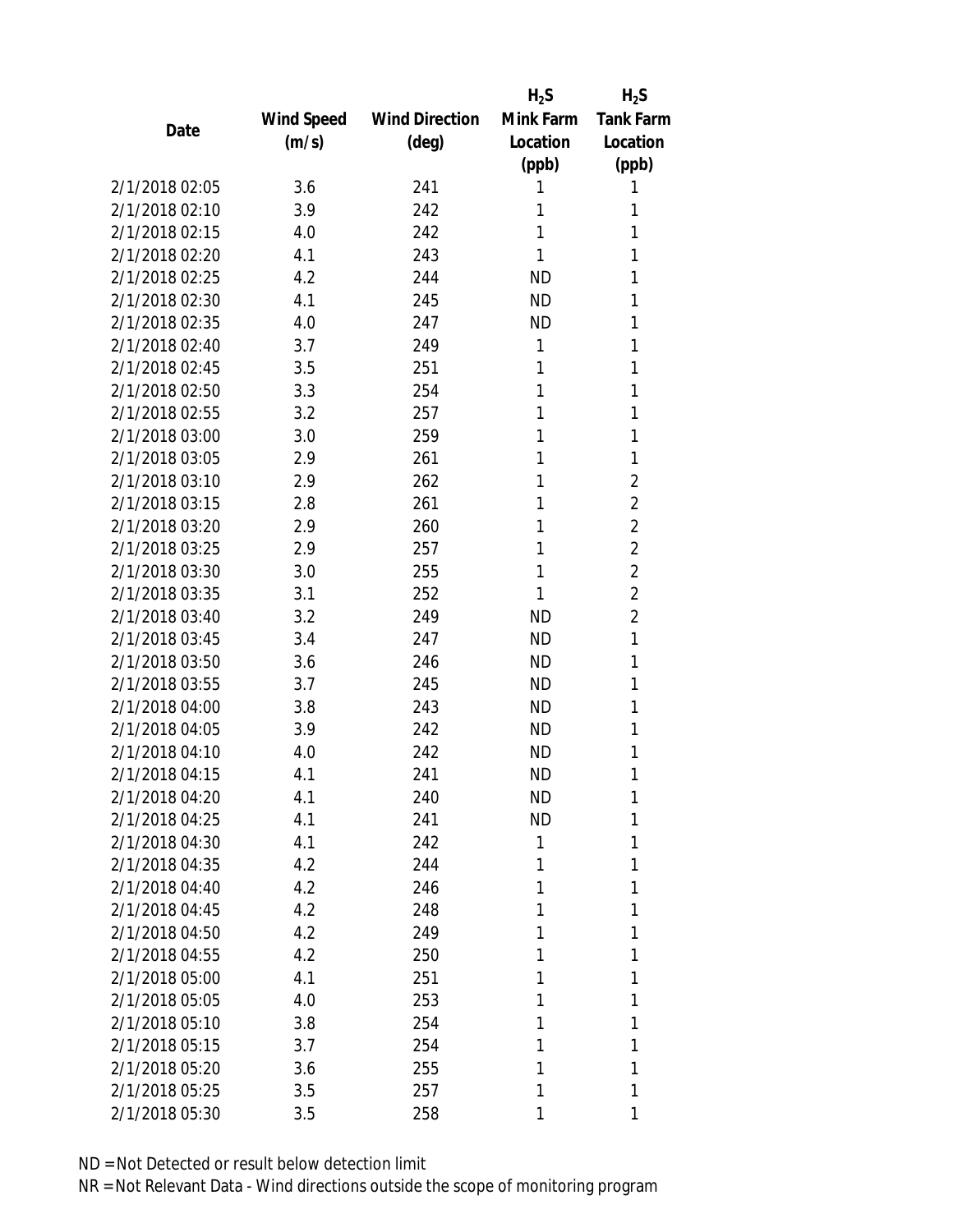|                |            |                       | $H_2S$         | $H_2S$           |
|----------------|------------|-----------------------|----------------|------------------|
|                | Wind Speed | <b>Wind Direction</b> | Mink Farm      | <b>Tank Farm</b> |
| Date           | (m/s)      | $(\text{deg})$        | Location       | Location         |
|                |            |                       | (ppb)          | (ppb)            |
| 2/1/2018 05:35 | 3.4        | 259                   | 1              | 1                |
| 2/1/2018 05:40 | 3.5        | 260                   | 1              | 1                |
| 2/1/2018 05:45 | 3.5        | 262                   | 1              | 1                |
| 2/1/2018 05:50 | 3.5        | 263                   | 1              | 1                |
| 2/1/2018 05:55 | 3.6        | 264                   | 1              | 1                |
| 2/1/2018 06:00 | 3.6        | 264                   | 1              | 1                |
| 2/1/2018 06:05 | 3.6        | 265                   | 1              | 1                |
| 2/1/2018 06:10 | 3.7        | 266                   | 1              | 1                |
| 2/1/2018 06:15 | 3.7        | 267                   | 1              | 1                |
| 2/1/2018 06:20 | 3.8        | 268                   | 1              | 1                |
| 2/1/2018 06:25 | 3.9        | 269                   | 1              | 1                |
| 2/1/2018 06:30 | 4.0        | 270                   | 1              | 1                |
| 2/1/2018 06:35 | 4.1        | 272                   | 1              | 1                |
| 2/1/2018 06:40 | 4.3        | 273                   | $\overline{2}$ | 1                |
| 2/1/2018 06:45 | 4.5        | 275                   | $\overline{2}$ | 1                |
| 2/1/2018 06:50 | 4.7        | 277                   | $\overline{2}$ | <b>NR</b>        |
| 2/1/2018 06:55 | 4.9        | 279                   | $\overline{2}$ | <b>NR</b>        |
| 2/1/2018 07:00 | 5.1        | 282                   | $\overline{2}$ | <b>NR</b>        |
| 2/1/2018 07:05 | 5.3        | 285                   | $\overline{2}$ | <b>NR</b>        |
| 2/1/2018 07:10 | 5.6        | 288                   | $\overline{2}$ | <b>NR</b>        |
| 2/1/2018 07:15 | 5.8        | 290                   | 1              | <b>NR</b>        |
| 2/1/2018 07:20 | 5.9        | 293                   | 1              | <b>NR</b>        |
| 2/1/2018 07:25 | 6.2        | 295                   | 1              | <b>NR</b>        |
| 2/1/2018 07:30 | 6.4        | 296                   | 1              | <b>NR</b>        |
| 2/1/2018 07:35 | 6.5        | 298                   | 1              | <b>NR</b>        |
| 2/1/2018 07:40 | 6.5        | 299                   | 1              | <b>NR</b>        |
| 2/1/2018 07:45 | 6.6        | 301                   | 1              | <b>NR</b>        |
| 2/1/2018 07:50 | 6.6        | 302                   | 1              | <b>NR</b>        |
| 2/1/2018 07:55 | 6.5        | 303                   | 1              | <b>NR</b>        |
| 2/1/2018 08:00 | 6.4        | 303                   | 1              | <b>NR</b>        |
| 2/1/2018 08:05 | 6.4        | 303                   | 1              | <b>NR</b>        |
| 2/1/2018 08:10 | 6.4        | 303                   | 1              | <b>NR</b>        |
| 2/1/2018 08:15 | 6.3        | 302                   | 1              | <b>NR</b>        |
| 2/1/2018 08:20 | 6.2        | 302                   | 1              | <b>NR</b>        |
| 2/1/2018 08:25 | 6.2        | 302                   | 1              | <b>NR</b>        |
| 2/1/2018 08:30 | 6.3        | 302                   | 1              | <b>NR</b>        |
| 2/1/2018 08:35 | 6.3        | 302                   | 1              | <b>NR</b>        |
| 2/1/2018 08:40 | 6.3        | 303                   | 1              | <b>NR</b>        |
| 2/1/2018 08:45 | 6.4        | 303                   | 1              | <b>NR</b>        |
| 2/1/2018 08:50 | 6.4        | 304                   | 1              | <b>NR</b>        |
| 2/1/2018 08:55 | 6.4        | 304                   | 1              | NR               |
| 2/1/2018 09:00 | 6.3        | 305                   | 1              | <b>NR</b>        |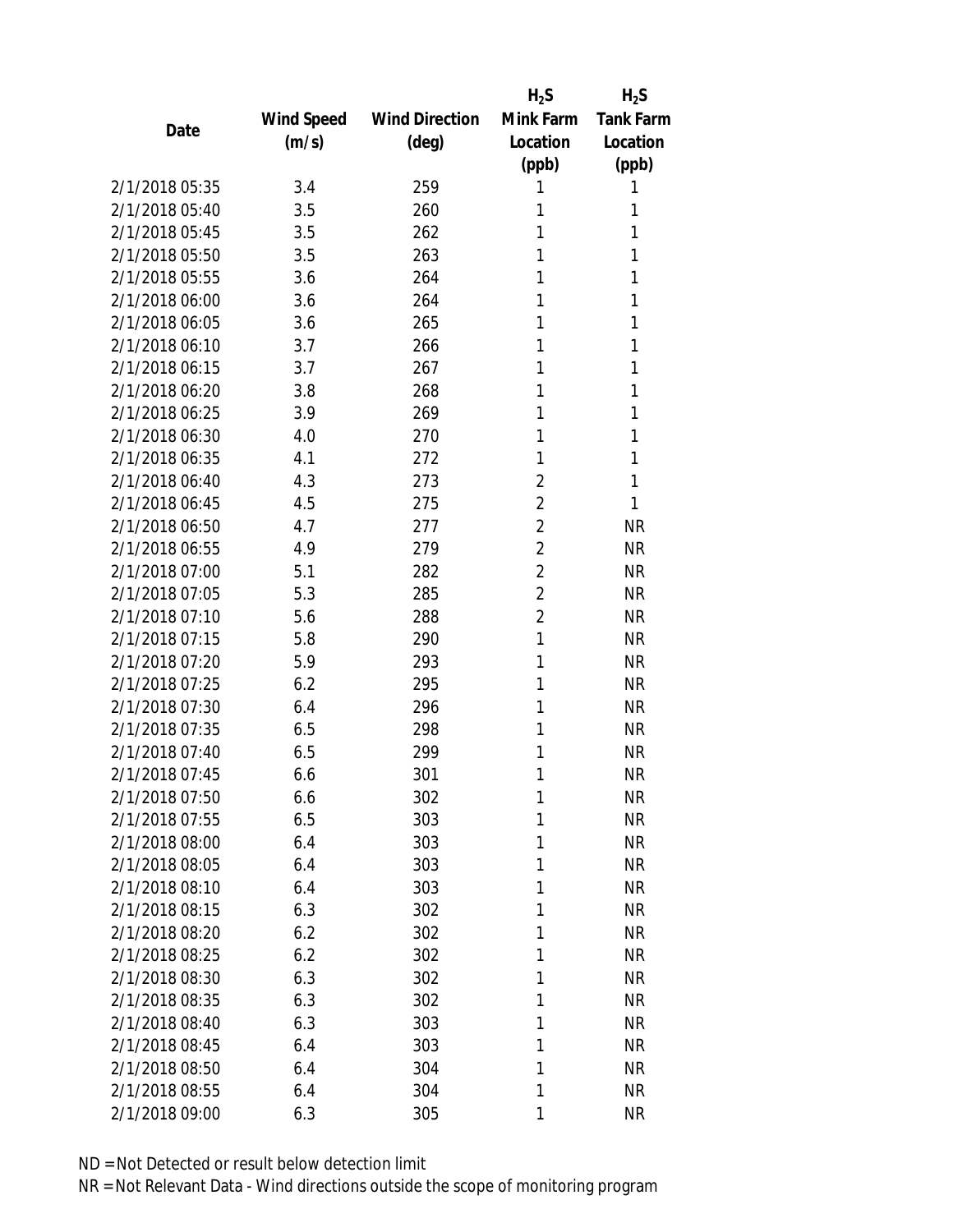|                |                   |                       | $H_2S$         | $H_2S$           |
|----------------|-------------------|-----------------------|----------------|------------------|
|                | <b>Wind Speed</b> | <b>Wind Direction</b> | Mink Farm      | <b>Tank Farm</b> |
| Date           | (m/s)             | $(\text{deg})$        | Location       | Location         |
|                |                   |                       | (ppb)          | (ppb)            |
| 2/1/2018 09:05 | 6.2               | 305                   | 1              | <b>NR</b>        |
| 2/1/2018 09:10 | 6.1               | 305                   | 1              | <b>NR</b>        |
| 2/1/2018 09:15 | 6.0               | 305                   | 1              | <b>NR</b>        |
| 2/1/2018 09:20 | 6.0               | 305                   | 1              | <b>NR</b>        |
| 2/1/2018 09:25 | 6.0               | 305                   | 1              | <b>NR</b>        |
| 2/1/2018 09:30 | 6.1               | 304                   | $\overline{2}$ | <b>NR</b>        |
| 2/1/2018 09:35 | 6.3               | 304                   | $\overline{2}$ | <b>NR</b>        |
| 2/1/2018 09:40 | 6.4               | 304                   | 3              | <b>NR</b>        |
| 2/1/2018 09:45 | 6.5               | 304                   | 4              | <b>NR</b>        |
| 2/1/2018 09:50 | 6.7               | 304                   | 5              | <b>NR</b>        |
| 2/1/2018 09:55 | 6.8               | 304                   | 5              | <b>NR</b>        |
| 2/1/2018 10:00 | 6.7               | 304                   | 5              | <b>NR</b>        |
| 2/1/2018 10:05 | 6.6               | 305                   | 5              | <b>NR</b>        |
| 2/1/2018 10:10 | 6.5               | 305                   | 5              | <b>NR</b>        |
| 2/1/2018 10:15 | 6.3               | 305                   | 4              | <b>NR</b>        |
| 2/1/2018 10:20 | 6.1               | 306                   | 4              | <b>NR</b>        |
| 2/1/2018 10:25 | 5.9               | 307                   | 4              | <b>NR</b>        |
| 2/1/2018 10:30 | 5.8               | 308                   | 3              | <b>NR</b>        |
| 2/1/2018 10:35 | 5.6               | 310                   | 3              | <b>NR</b>        |
| 2/1/2018 10:40 | 5.6               | 313                   | 3              | <b>NR</b>        |
| 2/1/2018 10:45 | 5.6               | 317                   | $\overline{2}$ | <b>NR</b>        |
| 2/1/2018 10:50 | 5.6               | 321                   | $\overline{2}$ | <b>NR</b>        |
| 2/1/2018 10:55 | 5.7               | 324                   | 1              | <b>NR</b>        |
| 2/1/2018 11:00 | 5.8               | 327                   | 1              | <b>NR</b>        |
| 2/1/2018 11:05 | 5.9               | 329                   | 1              | <b>NR</b>        |
| 2/1/2018 11:10 | 5.9               | 330                   | <b>ND</b>      | <b>NR</b>        |
| 2/1/2018 11:15 | 5.9               | 330                   | <b>ND</b>      | <b>NR</b>        |
| 2/1/2018 11:20 | 5.9               | 329                   | ND             | <b>NR</b>        |
| 2/1/2018 11:25 | 5.8               | 329                   | <b>ND</b>      | <b>NR</b>        |
| 2/1/2018 11:30 | 5.7               | 329                   | <b>ND</b>      | <b>NR</b>        |
| 2/1/2018 11:35 | 5.6               | 328                   | 1              | <b>NR</b>        |
| 2/1/2018 11:40 | 5.6               | 329                   | 1              | <b>NR</b>        |
| 2/1/2018 11:45 | 5.6               | 330                   | 1              | <b>NR</b>        |
| 2/1/2018 11:50 | 5.6               | 330                   | 1              | <b>NR</b>        |
| 2/1/2018 11:55 | 5.8               | 331                   | 1              | <b>NR</b>        |
| 2/1/2018 12:00 | 5.8               | 332                   | 1              | <b>NR</b>        |
| 2/1/2018 12:05 | 5.8               | 334                   | 1              | <b>NR</b>        |
| 2/1/2018 12:10 | 5.7               | 335                   | 1              | <b>NR</b>        |
| 2/1/2018 12:15 | 5.6               | 336                   | 1              | <b>NR</b>        |
| 2/1/2018 12:20 | 5.4               | 336                   | 1              | <b>NR</b>        |
| 2/1/2018 12:25 | 5.3               | 336                   | 1              | <b>NR</b>        |
| 2/1/2018 12:30 | 5.3               | 336                   | 1              | <b>NR</b>        |
|                |                   |                       |                |                  |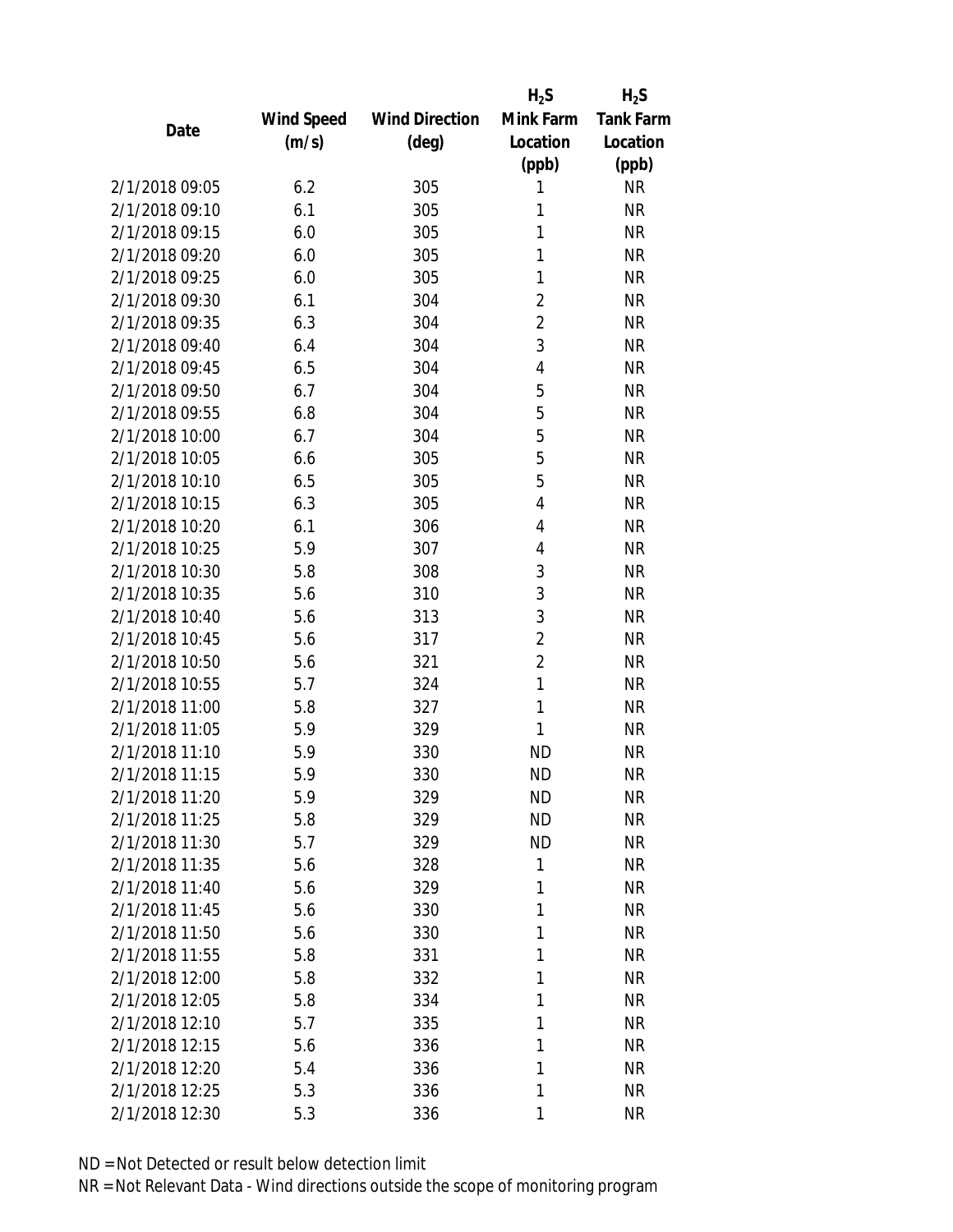|                |            |                       | $H_2S$    | $H_2S$           |
|----------------|------------|-----------------------|-----------|------------------|
|                | Wind Speed | <b>Wind Direction</b> | Mink Farm | <b>Tank Farm</b> |
| Date           | (m/s)      | (deg)                 | Location  | Location         |
|                |            |                       | (ppb)     | (ppb)            |
| 2/1/2018 12:35 | 5.3        | 334                   | 1         | <b>NR</b>        |
| 2/1/2018 12:40 | 5.3        | 333                   | 1         | <b>NR</b>        |
| 2/1/2018 12:45 | 5.4        | 331                   | 1         | <b>NR</b>        |
| 2/1/2018 12:50 | 5.4        | 329                   | 1         | <b>NR</b>        |
| 2/1/2018 12:55 | 5.4        | 327                   | 1         | <b>NR</b>        |
| 2/1/2018 13:00 | 5.3        | 325                   | 1         | <b>NR</b>        |
| 2/1/2018 13:05 | 5.3        | 324                   | 1         | <b>NR</b>        |
| 2/1/2018 13:10 | 5.3        | 324                   | 1         | <b>NR</b>        |
| 2/1/2018 13:15 | 5.3        | 323                   | 1         | <b>NR</b>        |
| 2/1/2018 13:20 | 5.3        | 324                   | 1         | <b>NR</b>        |
| 2/1/2018 13:25 | 5.3        | 326                   | 1         | <b>NR</b>        |
| 2/1/2018 13:30 | 5.3        | 327                   | 1         | <b>NR</b>        |
| 2/1/2018 13:35 | 5.2        | 328                   | 1         | <b>NR</b>        |
| 2/1/2018 13:40 | 5.2        | 329                   | 1         | <b>NR</b>        |
| 2/1/2018 13:45 | 5.1        | 330                   | 1         | <b>NR</b>        |
| 2/1/2018 13:50 | 5.0        | 331                   | 1         | <b>NR</b>        |
| 2/1/2018 13:55 | 5.0        | 331                   | 1         | <b>NR</b>        |
| 2/1/2018 14:00 | 5.0        | 330                   | 1         | <b>NR</b>        |
| 2/1/2018 14:05 | 4.9        | 329                   | 1         | <b>NR</b>        |
| 2/1/2018 14:10 | 5.0        | 328                   | 1         | <b>NR</b>        |
| 2/1/2018 14:15 | 5.0        | 327                   | 1         | <b>NR</b>        |
| 2/1/2018 14:20 | 5.1        | 325                   | 1         | <b>NR</b>        |
| 2/1/2018 14:25 | 5.1        | 324                   | 1         | <b>NR</b>        |
| 2/1/2018 14:30 | 5.3        | 324                   | 1         | <b>NR</b>        |
| 2/1/2018 14:35 | 5.4        | 324                   | 1         | <b>NR</b>        |
| 2/1/2018 14:40 | 5.5        | 323                   | 1         | <b>NR</b>        |
| 2/1/2018 14:45 | 5.6        | 324                   | 1         | <b>NR</b>        |
| 2/1/2018 14:50 | 5.8        | 324                   | 1         | <b>NR</b>        |
| 2/1/2018 14:55 | 5.9        | 324                   | 1         | <b>NR</b>        |
| 2/1/2018 15:00 | 6.1        | 323                   | 1         | <b>NR</b>        |
| 2/1/2018 15:05 | 6.1        | 322                   | 1         | <b>NR</b>        |
| 2/1/2018 15:10 | 6.2        | 321                   | 1         | <b>NR</b>        |
| 2/1/2018 15:15 | 6.2        | 319                   | 1         | <b>NR</b>        |
| 2/1/2018 15:20 | 6.2        | 318                   | 1         | <b>NR</b>        |
| 2/1/2018 15:25 | 6.2        | 318                   | 1         | <b>NR</b>        |
| 2/1/2018 15:30 | 6.1        | 317                   | 1         | <b>NR</b>        |
| 2/1/2018 15:35 | 6.0        | 317                   | 1         | <b>NR</b>        |
| 2/1/2018 15:40 | 6.0        | 316                   | 1         | <b>NR</b>        |
| 2/1/2018 15:45 | 6.0        | 314                   | 1         | <b>NR</b>        |
| 2/1/2018 15:50 | 5.9        | 312                   | 1         | <b>NR</b>        |
| 2/1/2018 15:55 | 5.8        | 311                   | 1         | <b>NR</b>        |
| 2/1/2018 16:00 | 5.8        | 311                   | 1         | <b>NR</b>        |
|                |            |                       |           |                  |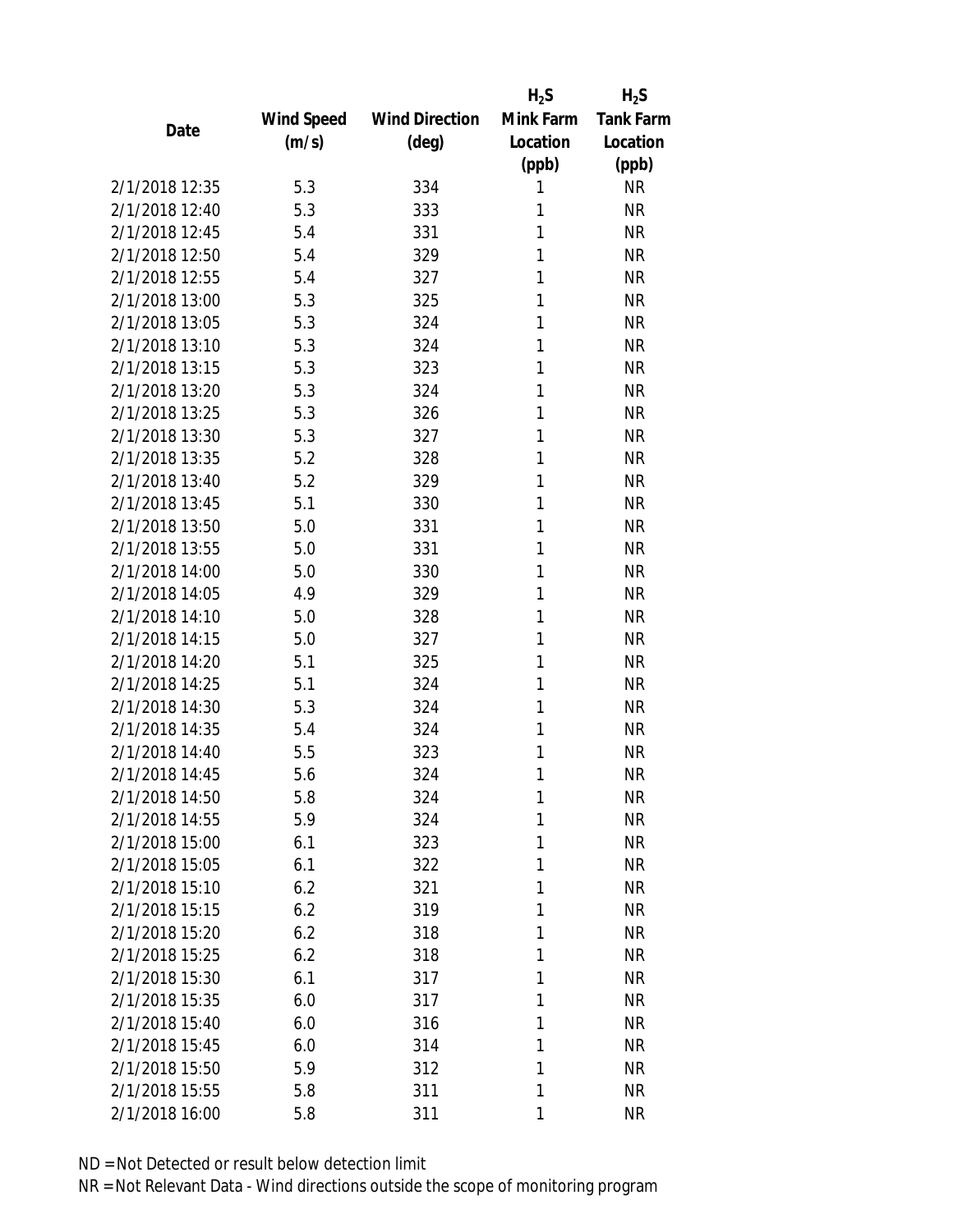|                |            |                       | $H_2S$    | $H_2S$           |
|----------------|------------|-----------------------|-----------|------------------|
|                | Wind Speed | <b>Wind Direction</b> | Mink Farm | <b>Tank Farm</b> |
| Date           | (m/s)      | (deg)                 | Location  | Location         |
|                |            |                       | (ppb)     | (ppb)            |
| 2/1/2018 16:05 | 5.8        | 311                   | 1         | <b>NR</b>        |
| 2/1/2018 16:10 | 5.8        | 312                   | 1         | <b>NR</b>        |
| 2/1/2018 16:15 | 5.9        | 313                   | 1         | <b>NR</b>        |
| 2/1/2018 16:20 | 6.0        | 315                   | 1         | <b>NR</b>        |
| 2/1/2018 16:25 | 6.1        | 317                   | 1         | <b>NR</b>        |
| 2/1/2018 16:30 | 6.2        | 318                   | 1         | <b>NR</b>        |
| 2/1/2018 16:35 | 6.2        | 319                   | 1         | <b>NR</b>        |
| 2/1/2018 16:40 | 6.3        | 320                   | 1         | <b>NR</b>        |
| 2/1/2018 16:45 | 6.3        | 320                   | 1         | <b>NR</b>        |
| 2/1/2018 16:50 | 6.3        | 319                   | 1         | <b>NR</b>        |
| 2/1/2018 16:55 | 6.2        | 318                   | 1         | <b>NR</b>        |
| 2/1/2018 17:00 | 6.1        | 316                   | 1         | <b>NR</b>        |
| 2/1/2018 17:05 | 6.0        | 314                   | 1         | <b>NR</b>        |
| 2/1/2018 17:10 | 5.9        | 313                   | 1         | <b>NR</b>        |
| 2/1/2018 17:15 | 5.9        | 312                   | 1         | <b>NR</b>        |
| 2/1/2018 17:20 | 5.9        | 312                   | 1         | <b>NR</b>        |
| 2/1/2018 17:25 | 5.9        | 313                   | 1         | <b>NR</b>        |
| 2/1/2018 17:30 | 6.0        | 313                   | 1         | <b>NR</b>        |
| 2/1/2018 17:35 | 6.1        | 314                   | 1         | <b>NR</b>        |
| 2/1/2018 17:40 | 6.1        | 314                   | 1         | <b>NR</b>        |
| 2/1/2018 17:45 | 6.0        | 314                   | 1         | <b>NR</b>        |
| 2/1/2018 17:50 | 5.9        | 313                   | 1         | <b>NR</b>        |
| 2/1/2018 17:55 | 6.0        | 313                   | 1         | <b>NR</b>        |
| 2/1/2018 18:00 | 5.9        | 313                   | 1         | <b>NR</b>        |
| 2/1/2018 18:05 | 6.0        | 313                   | 1         | <b>NR</b>        |
| 2/1/2018 18:10 | 6.0        | 313                   | 1         | <b>NR</b>        |
| 2/1/2018 18:15 | 6.1        | 313                   | 1         | <b>NR</b>        |
| 2/1/2018 18:20 | 6.2        | 312                   | 1         | <b>NR</b>        |
| 2/1/2018 18:25 | 6.2        | 312                   | 1         | <b>NR</b>        |
| 2/1/2018 18:30 | 6.1        | 312                   | 1         | <b>NR</b>        |
| 2/1/2018 18:35 | 6.0        | 312                   | <b>ND</b> | <b>NR</b>        |
| 2/1/2018 18:40 | 6.0        | 311                   | <b>ND</b> | <b>NR</b>        |
| 2/1/2018 18:45 | 5.9        | 311                   | <b>ND</b> | <b>NR</b>        |
| 2/1/2018 18:50 | 5.9        | 311                   | <b>ND</b> | <b>NR</b>        |
| 2/1/2018 18:55 | 5.9        | 310                   | <b>ND</b> | <b>NR</b>        |
| 2/1/2018 19:00 | 6.0        | 310                   | <b>ND</b> | <b>NR</b>        |
| 2/1/2018 19:05 | 6.1        | 310                   | <b>ND</b> | <b>NR</b>        |
| 2/1/2018 19:10 | 6.1        | 311                   | 1         | <b>NR</b>        |
| 2/1/2018 19:15 | 6.2        | 312                   | 1         | <b>NR</b>        |
| 2/1/2018 19:20 | 6.3        | 314                   | 1         | <b>NR</b>        |
| 2/1/2018 19:25 | 6.4        | 317                   | 1         | <b>NR</b>        |
| 2/1/2018 19:30 | 6.4        | 320                   | 1         | <b>NR</b>        |
|                |            |                       |           |                  |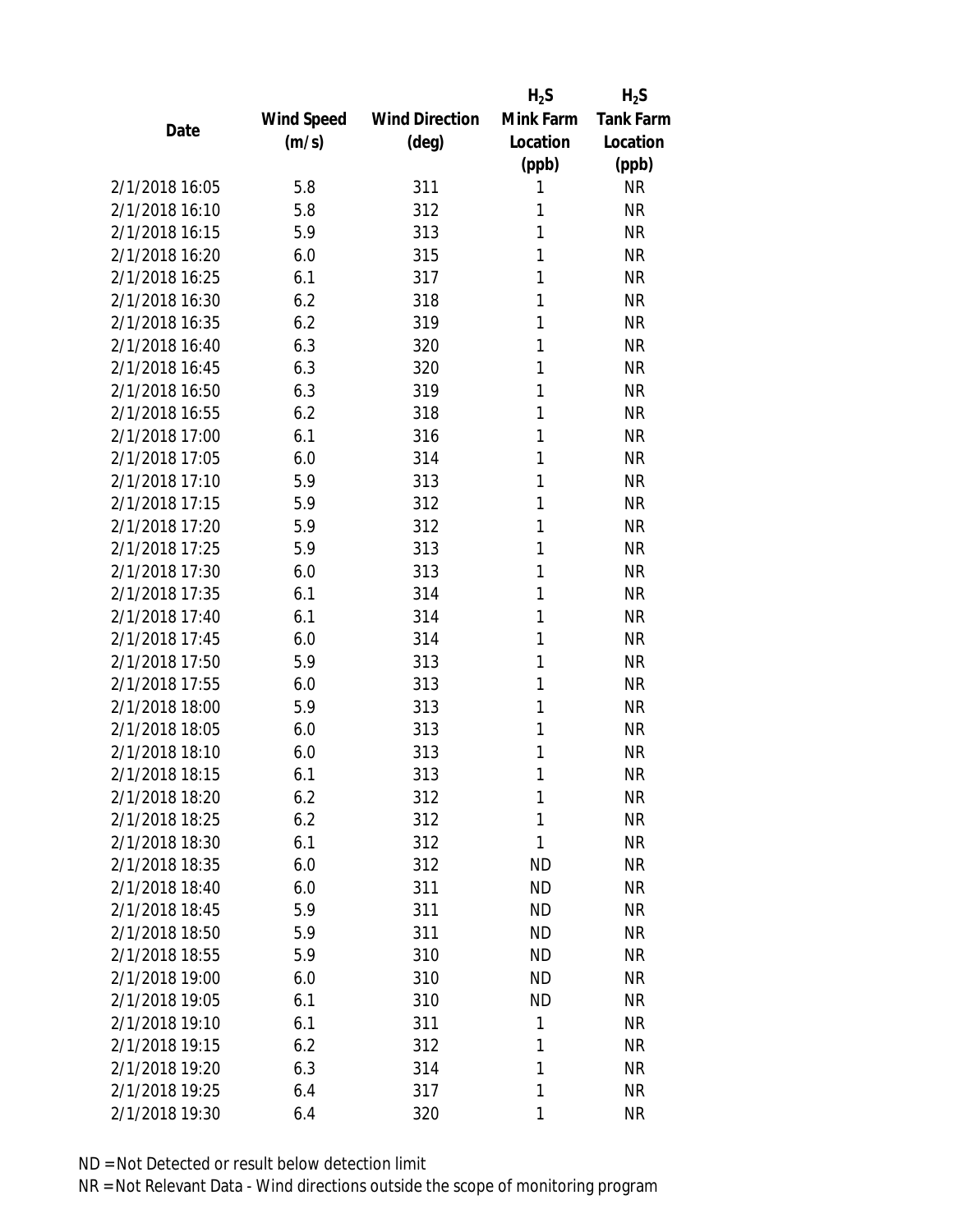|                |            |                       | $H_2S$    | $H_2S$           |
|----------------|------------|-----------------------|-----------|------------------|
|                | Wind Speed | <b>Wind Direction</b> | Mink Farm | <b>Tank Farm</b> |
| Date           | (m/s)      | $(\text{deg})$        | Location  | Location         |
|                |            |                       | (ppb)     | (ppb)            |
| 2/1/2018 19:35 | 6.5        | 322                   | 1         | <b>NR</b>        |
| 2/1/2018 19:40 | 6.4        | 325                   | 1         | <b>NR</b>        |
| 2/1/2018 19:45 | 6.3        | 326                   | 1         | <b>NR</b>        |
| 2/1/2018 19:50 | 6.2        | 326                   | 1         | <b>NR</b>        |
| 2/1/2018 19:55 | 6.1        | 326                   | 1         | <b>NR</b>        |
| 2/1/2018 20:00 | 6.0        | 325                   | <b>ND</b> | <b>NR</b>        |
| 2/1/2018 20:05 | 5.8        | 324                   | <b>ND</b> | <b>NR</b>        |
| 2/1/2018 20:10 | 5.7        | 323                   | <b>ND</b> | <b>NR</b>        |
| 2/1/2018 20:15 | 5.7        | 323                   | <b>ND</b> | <b>NR</b>        |
| 2/1/2018 20:20 | 5.6        | 323                   | <b>ND</b> | <b>NR</b>        |
| 2/1/2018 20:25 | 5.4        | 323                   | <b>ND</b> | <b>NR</b>        |
| 2/1/2018 20:30 | 5.3        | 323                   | <b>ND</b> | <b>NR</b>        |
| 2/1/2018 20:35 | 5.2        | 323                   | <b>ND</b> | <b>NR</b>        |
| 2/1/2018 20:40 | 5.2        | 323                   | <b>ND</b> | <b>NR</b>        |
| 2/1/2018 20:45 | 5.1        | 322                   | <b>ND</b> | <b>NR</b>        |
| 2/1/2018 20:50 | 5.1        | 321                   | 1         | <b>NR</b>        |
| 2/1/2018 20:55 | 5.3        | 320                   | 1         | <b>NR</b>        |
| 2/1/2018 21:00 | 5.4        | 319                   | 1         | <b>NR</b>        |
| 2/1/2018 21:05 | 5.5        | 319                   | 1         | <b>NR</b>        |
| 2/1/2018 21:10 | 5.5        | 318                   | 1         | <b>NR</b>        |
| 2/1/2018 21:15 | 5.5        | 318                   | 1         | <b>NR</b>        |
| 2/1/2018 21:20 | 5.5        | 318                   | 1         | <b>NR</b>        |
| 2/1/2018 21:25 | 5.5        | 317                   | 1         | <b>NR</b>        |
| 2/1/2018 21:30 | 5.4        | 317                   | 1         | <b>NR</b>        |
| 2/1/2018 21:35 | 5.3        | 315                   | 1         | <b>NR</b>        |
| 2/1/2018 21:40 | 5.2        | 314                   | 1         | <b>NR</b>        |
| 2/1/2018 21:45 | 5.1        | 313                   | 1         | <b>NR</b>        |
| 2/1/2018 21:50 | 5.1        | 313                   | 1         | <b>NR</b>        |
| 2/1/2018 21:55 | 5.0        | 313                   | 1         | <b>NR</b>        |
| 2/1/2018 22:00 | 5.0        | 314                   | 1         | <b>NR</b>        |
| 2/1/2018 22:05 | 4.9        | 315                   | 1         | <b>NR</b>        |
| 2/1/2018 22:10 | 4.9        | 317                   | 1         | <b>NR</b>        |
| 2/1/2018 22:15 | 4.9        | 319                   | 1         | <b>NR</b>        |
| 2/1/2018 22:20 | 4.9        | 321                   | 1         | <b>NR</b>        |
| 2/1/2018 22:25 | 4.8        | 323                   | 1         | <b>NR</b>        |
| 2/1/2018 22:30 | 4.8        | 324                   | 1         | <b>NR</b>        |
| 2/1/2018 22:35 | 4.8        | 324                   | 1         | <b>NR</b>        |
| 2/1/2018 22:40 | 4.8        | 325                   | 1         | <b>NR</b>        |
| 2/1/2018 22:45 | 4.8        | 324                   | 1         | <b>NR</b>        |
| 2/1/2018 22:50 | 4.8        | 324                   | 1         | <b>NR</b>        |
| 2/1/2018 22:55 | 4.8        | 325                   | 1         | <b>NR</b>        |
| 2/1/2018 23:00 | 4.8        | 325                   | 1         | <b>NR</b>        |
|                |            |                       |           |                  |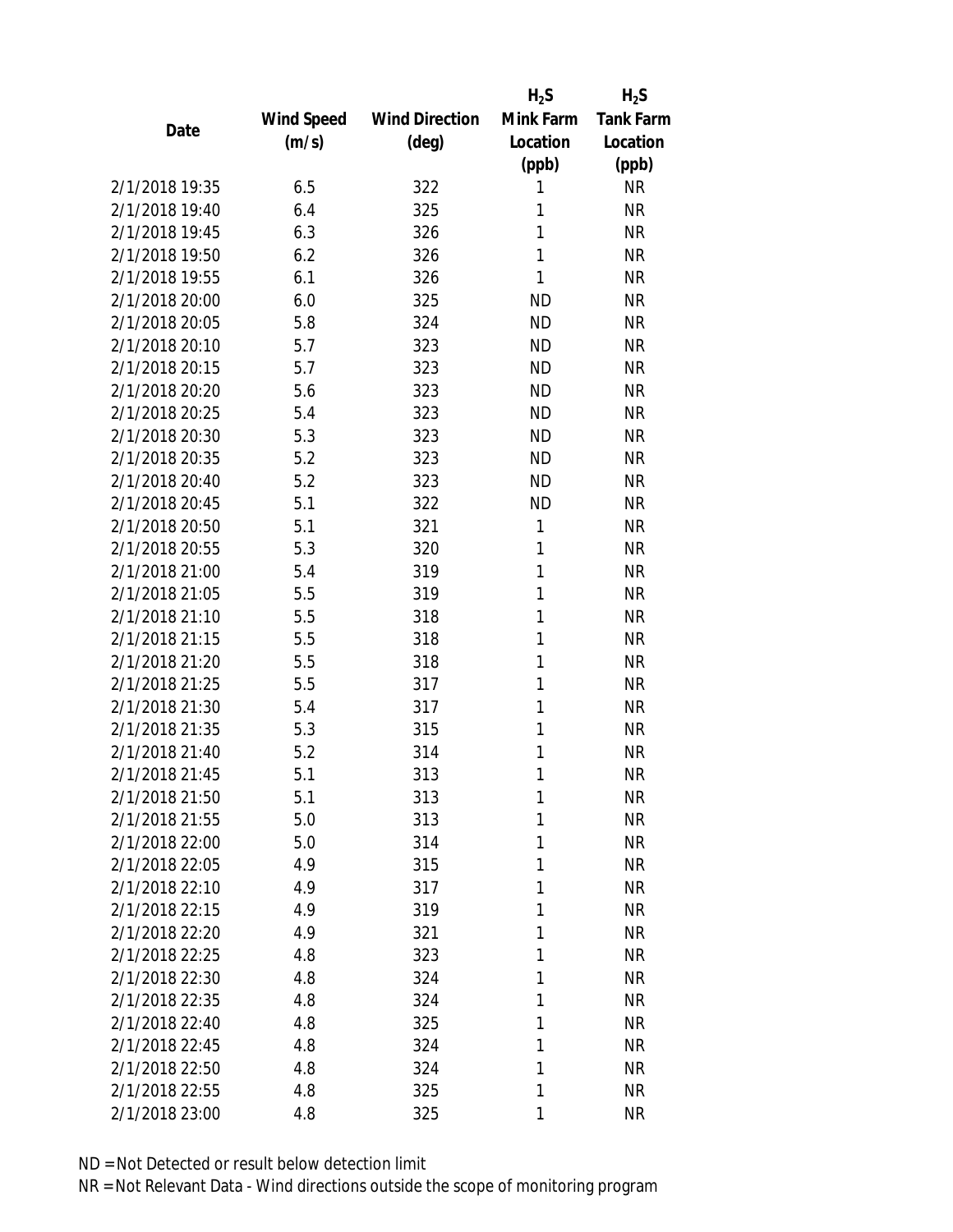|                |            |                       | $H_2S$    | $H_2S$           |
|----------------|------------|-----------------------|-----------|------------------|
|                | Wind Speed | <b>Wind Direction</b> | Mink Farm | <b>Tank Farm</b> |
| Date           | (m/s)      | (deg)                 | Location  | Location         |
|                |            |                       | (ppb)     | (ppb)            |
| 2/1/2018 23:05 | 4.6        | 326                   | 1         | <b>NR</b>        |
| 2/1/2018 23:10 | 4.6        | 326                   | 1         | <b>NR</b>        |
| 2/1/2018 23:15 | 4.5        | 327                   | 1         | <b>NR</b>        |
| 2/1/2018 23:20 | 4.5        | 328                   | 1         | <b>NR</b>        |
| 2/1/2018 23:25 | 4.5        | 329                   | 1         | <b>NR</b>        |
| 2/1/2018 23:30 | 4.6        | 329                   | 1         | <b>NR</b>        |
| 2/1/2018 23:35 | 4.8        | 330                   | 1         | <b>NR</b>        |
| 2/1/2018 23:40 | 4.9        | 331                   | 1         | <b>NR</b>        |
| 2/1/2018 23:45 | 5.0        | 332                   | 1         | <b>NR</b>        |
| 2/1/2018 23:50 | 5.1        | 332                   | 1         | <b>NR</b>        |
| 2/1/2018 23:55 | 5.1        | 332                   | 1         | <b>NR</b>        |
| 2/1/2018 24:00 | 5.2        | 332                   | 1         | <b>NR</b>        |
| 2/2/2018 00:05 | 5.2        | 332                   | 1         | <b>NR</b>        |
| 2/2/2018 00:10 | 5.2        | 332                   | 1         | <b>NR</b>        |
| 2/2/2018 00:15 | 5.2        | 332                   | 1         | <b>NR</b>        |
| 2/2/2018 00:20 | 5.1        | 332                   | 1         | <b>NR</b>        |
| 2/2/2018 00:25 | 5.0        | 332                   | 1         | <b>NR</b>        |
| 2/2/2018 00:30 | 4.8        | 333                   | 1         | <b>NR</b>        |
| 2/2/2018 00:35 | 4.4        | 334                   | 1         | <b>NR</b>        |
| 2/2/2018 00:40 | 4.1        | 335                   | 1         | <b>NR</b>        |
| 2/2/2018 00:45 | 3.9        | 336                   | 1         | <b>NR</b>        |
| 2/2/2018 00:50 | 3.7        | 338                   | 1         | <b>NR</b>        |
| 2/2/2018 00:55 | 3.6        | 340                   | 1         | <b>NR</b>        |
| 2/2/2018 01:00 | 3.6        | 342                   | 1         | <b>NR</b>        |
| 2/2/2018 01:05 | 3.8        | 343                   | 1         | <b>NR</b>        |
| 2/2/2018 01:10 | 4.0        | 343                   | 1         | <b>NR</b>        |
| 2/2/2018 01:15 | 4.2        | 343                   | 1         | <b>NR</b>        |
| 2/2/2018 01:20 | 4.4        | 342                   | 1         | <b>NR</b>        |
| 2/2/2018 01:25 | 4.6        | 341                   | 1         | <b>NR</b>        |
| 2/2/2018 01:30 | 4.7        | 339                   | 1         | <b>NR</b>        |
| 2/2/2018 01:35 | 4.7        | 338                   | 1         | <b>NR</b>        |
| 2/2/2018 01:40 | 4.6        | 337                   | 1         | <b>NR</b>        |
| 2/2/2018 01:45 | 4.5        | 336                   | 1         | <b>NR</b>        |
| 2/2/2018 01:50 | 4.4        | 336                   | 1         | <b>NR</b>        |
| 2/2/2018 01:55 | 4.2        | 337                   | ND        | <b>NR</b>        |
| 2/2/2018 02:00 | 4.1        | 337                   | <b>ND</b> | <b>NR</b>        |
| 2/2/2018 02:05 | 4.0        | 338                   | ND        | <b>NR</b>        |
| 2/2/2018 02:10 | 4.0        | 339                   | <b>ND</b> | <b>NR</b>        |
| 2/2/2018 02:15 | 4.1        | 339                   | <b>ND</b> | <b>NR</b>        |
| 2/2/2018 02:20 | 4.1        | 340                   | <b>ND</b> | <b>NR</b>        |
| 2/2/2018 02:25 | 4.2        | 341                   | <b>ND</b> | <b>NR</b>        |
| 2/2/2018 02:30 | 4.3        | 341                   | 1         | <b>NR</b>        |
|                |            |                       |           |                  |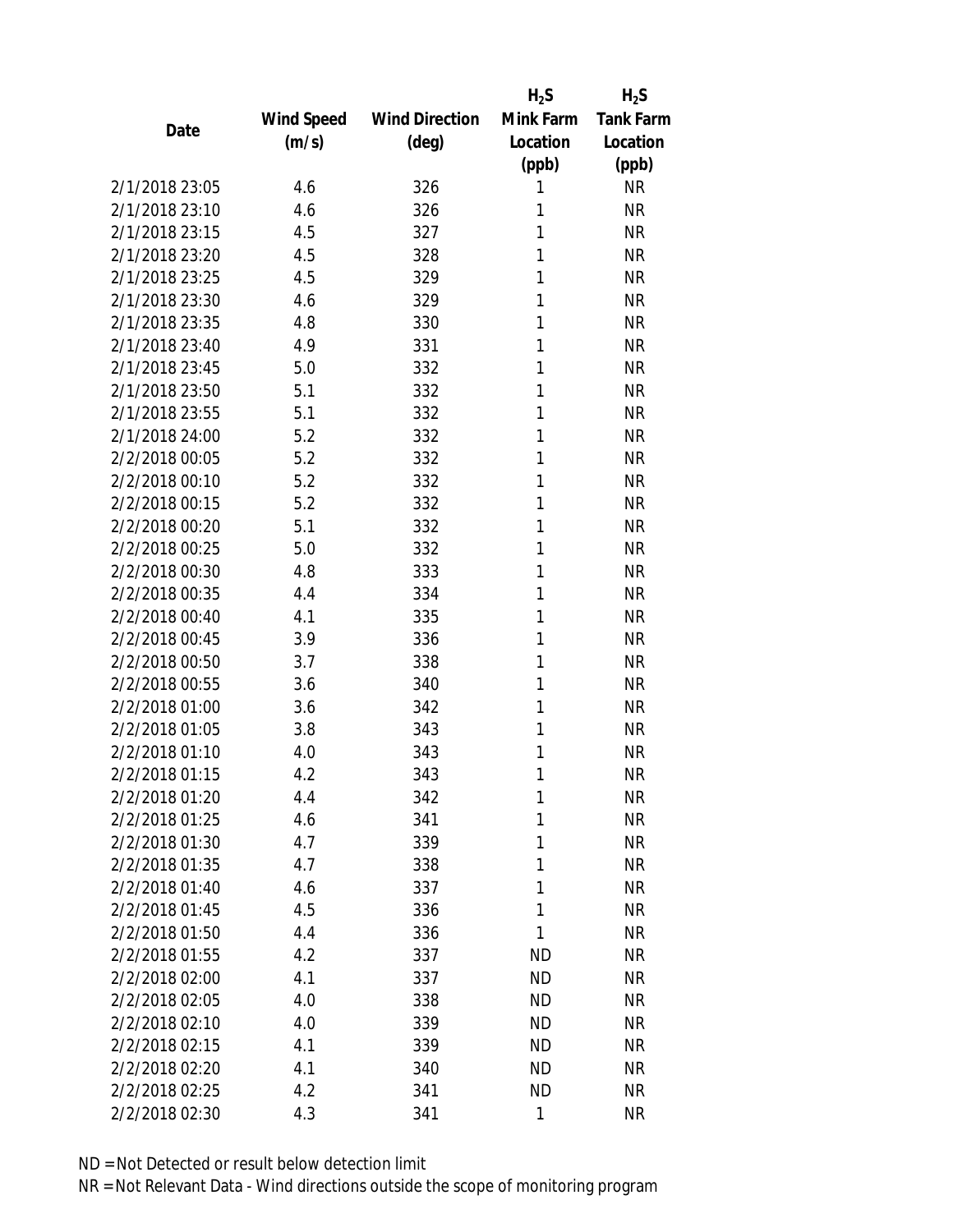|                |            |                       | $H_2S$    | $H_2S$           |
|----------------|------------|-----------------------|-----------|------------------|
|                | Wind Speed | <b>Wind Direction</b> | Mink Farm | <b>Tank Farm</b> |
| Date           | (m/s)      | (deg)                 | Location  | Location         |
|                |            |                       | (ppb)     | (ppb)            |
| 2/2/2018 02:35 | 4.3        | 342                   | 1         | <b>NR</b>        |
| 2/2/2018 02:40 | 4.4        | 343                   | 1         | <b>NR</b>        |
| 2/2/2018 02:45 | 4.3        | 344                   | 1         | <b>NR</b>        |
| 2/2/2018 02:50 | 4.2        | 344                   | 1         | <b>NR</b>        |
| 2/2/2018 02:55 | 4.1        | 343                   | 1         | <b>NR</b>        |
| 2/2/2018 03:00 | 4.1        | 342                   | 1         | <b>NR</b>        |
| 2/2/2018 03:05 | 4.1        | 341                   | 1         | <b>NR</b>        |
| 2/2/2018 03:10 | 4.1        | 339                   | 1         | <b>NR</b>        |
| 2/2/2018 03:15 | 4.1        | 337                   | 1         | <b>NR</b>        |
| 2/2/2018 03:20 | 4.0        | 337                   | 1         | <b>NR</b>        |
| 2/2/2018 03:25 | 3.9        | 337                   | 1         | <b>NR</b>        |
| 2/2/2018 03:30 | 3.7        | 338                   | 1         | <b>NR</b>        |
| 2/2/2018 03:35 | 3.5        | 339                   | 1         | <b>NR</b>        |
| 2/2/2018 03:40 | 3.4        | 339                   | 1         | <b>NR</b>        |
| 2/2/2018 03:45 | 3.2        | 340                   | 1         | <b>NR</b>        |
| 2/2/2018 03:50 | 3.2        | 339                   | 1         | <b>NR</b>        |
| 2/2/2018 03:55 | 3.3        | 338                   | 1         | <b>NR</b>        |
| 2/2/2018 04:00 | 3.5        | 337                   | 1         | <b>NR</b>        |
| 2/2/2018 04:05 | 3.6        | 336                   | 1         | <b>NR</b>        |
| 2/2/2018 04:10 | 3.6        | 336                   | 1         | <b>NR</b>        |
| 2/2/2018 04:15 | 3.6        | 336                   | 1         | <b>NR</b>        |
| 2/2/2018 04:20 | 3.6        | 336                   | 1         | <b>NR</b>        |
| 2/2/2018 04:25 | 3.5        | 336                   | 1         | <b>NR</b>        |
| 2/2/2018 04:30 | 3.4        | 336                   | 1         | <b>NR</b>        |
| 2/2/2018 04:35 | 3.4        | 336                   | 1         | <b>NR</b>        |
| 2/2/2018 04:40 | 3.3        | 335                   | 1         | <b>NR</b>        |
| 2/2/2018 04:45 | 3.3        | 334                   | <b>ND</b> | <b>NR</b>        |
| 2/2/2018 04:50 | 3.2        | 333                   | ND        | <b>NR</b>        |
| 2/2/2018 04:55 | 3.1        | 333                   | <b>ND</b> | <b>NR</b>        |
| 2/2/2018 05:00 | 3.0        | 331                   | 1         | <b>NR</b>        |
| 2/2/2018 05:05 | 2.9        | 330                   | 1         | <b>NR</b>        |
| 2/2/2018 05:10 | 2.9        | 329                   | 1         | <b>NR</b>        |
| 2/2/2018 05:15 | 2.9        | 329                   | 1         | <b>NR</b>        |
| 2/2/2018 05:20 | 3.0        | 328                   | 1         | <b>NR</b>        |
| 2/2/2018 05:25 | 3.1        | 328                   | 1         | <b>NR</b>        |
| 2/2/2018 05:30 | 3.2        | 329                   | 1         | <b>NR</b>        |
| 2/2/2018 05:35 | 3.3        | 330                   | 1         | <b>NR</b>        |
| 2/2/2018 05:40 | 3.4        | 330                   | 1         | <b>NR</b>        |
| 2/2/2018 05:45 | 3.5        | 330                   | 1         | <b>NR</b>        |
| 2/2/2018 05:50 | 3.5        | 330                   | 1         | <b>NR</b>        |
| 2/2/2018 05:55 | 3.4        | 328                   | <b>ND</b> | <b>NR</b>        |
| 2/2/2018 06:00 | 3.4        | 324                   | <b>ND</b> | <b>NR</b>        |
|                |            |                       |           |                  |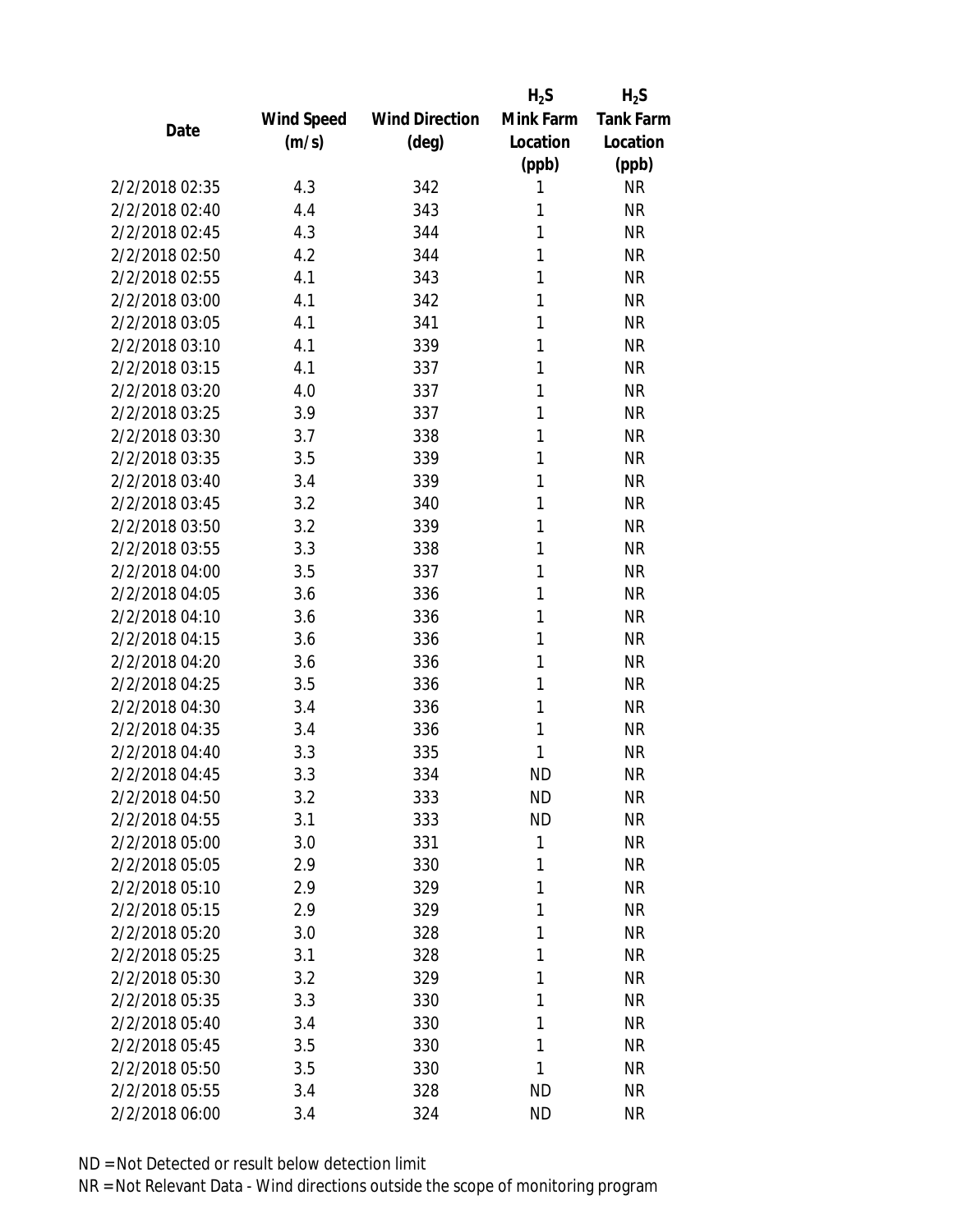|                |            |                       | $H_2S$    | $H_2S$           |
|----------------|------------|-----------------------|-----------|------------------|
|                | Wind Speed | <b>Wind Direction</b> | Mink Farm | <b>Tank Farm</b> |
| Date           | (m/s)      | $(\text{deg})$        | Location  | Location         |
|                |            |                       | (ppb)     | (ppb)            |
| 2/2/2018 06:05 | 3.3        | 319                   | <b>ND</b> | <b>NR</b>        |
| 2/2/2018 06:10 | 3.3        | 314                   | <b>ND</b> | <b>NR</b>        |
| 2/2/2018 06:15 | 3.2        | 308                   | 1         | <b>NR</b>        |
| 2/2/2018 06:20 | 3.1        | 303                   | 1         | <b>NR</b>        |
| 2/2/2018 06:25 | 3.1        | 298                   | 1         | <b>NR</b>        |
| 2/2/2018 06:30 | 3.1        | 295                   | 1         | <b>NR</b>        |
| 2/2/2018 06:35 | 3.0        | 293                   | 1         | <b>NR</b>        |
| 2/2/2018 06:40 | 3.0        | 292                   | 1         | <b>NR</b>        |
| 2/2/2018 06:45 | 3.1        | 291                   | 1         | <b>NR</b>        |
| 2/2/2018 06:50 | 3.2        | 292                   | 1         | <b>NR</b>        |
| 2/2/2018 06:55 | 3.2        | 293                   | 1         | <b>NR</b>        |
| 2/2/2018 07:00 | 3.3        | 294                   | 1         | <b>NR</b>        |
| 2/2/2018 07:05 | 3.4        | 295                   | 1         | <b>NR</b>        |
| 2/2/2018 07:10 | 3.5        | 297                   | <b>ND</b> | <b>NR</b>        |
| 2/2/2018 07:15 | 3.6        | 298                   | <b>ND</b> | <b>NR</b>        |
| 2/2/2018 07:20 | 3.7        | 299                   | <b>ND</b> | <b>NR</b>        |
| 2/2/2018 07:25 | 3.8        | 300                   | <b>ND</b> | <b>NR</b>        |
| 2/2/2018 07:30 | 3.8        | 302                   | <b>ND</b> | <b>NR</b>        |
| 2/2/2018 07:35 | 3.9        | 303                   | <b>ND</b> | <b>NR</b>        |
| 2/2/2018 07:40 | 3.9        | 305                   | <b>ND</b> | <b>NR</b>        |
| 2/2/2018 07:45 | 3.8        | 306                   | <b>ND</b> | <b>NR</b>        |
| 2/2/2018 07:50 | 3.6        | 307                   | <b>ND</b> | <b>NR</b>        |
| 2/2/2018 07:55 | 3.5        | 306                   | 1         | <b>NR</b>        |
| 2/2/2018 08:00 | 3.4        | 304                   | 1         | <b>NR</b>        |
| 2/2/2018 08:05 | 3.3        | 300                   | 1         | <b>NR</b>        |
| 2/2/2018 08:10 | 3.2        | 296                   | 1         | <b>NR</b>        |
| 2/2/2018 08:15 | 3.2        | 290                   | 1         | <b>NR</b>        |
| 2/2/2018 08:20 | 3.2        | 285                   | 1         | <b>NR</b>        |
| 2/2/2018 08:25 | 3.2        | 282                   | 1         | <b>NR</b>        |
| 2/2/2018 08:30 | 3.3        | 279                   | 1         | <b>NR</b>        |
| 2/2/2018 08:35 | 3.3        | 279                   | 1         | <b>NR</b>        |
| 2/2/2018 08:40 | 3.4        | 281                   | 1         | <b>NR</b>        |
| 2/2/2018 08:45 | 3.4        | 284                   | 1         | <b>NR</b>        |
| 2/2/2018 08:50 | 3.5        | 287                   | 1         | <b>NR</b>        |
| 2/2/2018 08:55 | 3.5        | 291                   | 1         | <b>NR</b>        |
| 2/2/2018 09:00 | 3.6        | 294                   | 1         | <b>NR</b>        |
| 2/2/2018 09:05 | 3.5        | 297                   | 1         | <b>NR</b>        |
| 2/2/2018 09:10 | 3.5        | 297                   | 1         | <b>NR</b>        |
| 2/2/2018 09:15 | 3.5        | 296                   | 1         | <b>NR</b>        |
| 2/2/2018 09:20 | 3.4        | 295                   | 1         | <b>NR</b>        |
| 2/2/2018 09:25 | 3.4        | 293                   | 1         | <b>NR</b>        |
| 2/2/2018 09:30 | 3.3        | 291                   | 1         | <b>NR</b>        |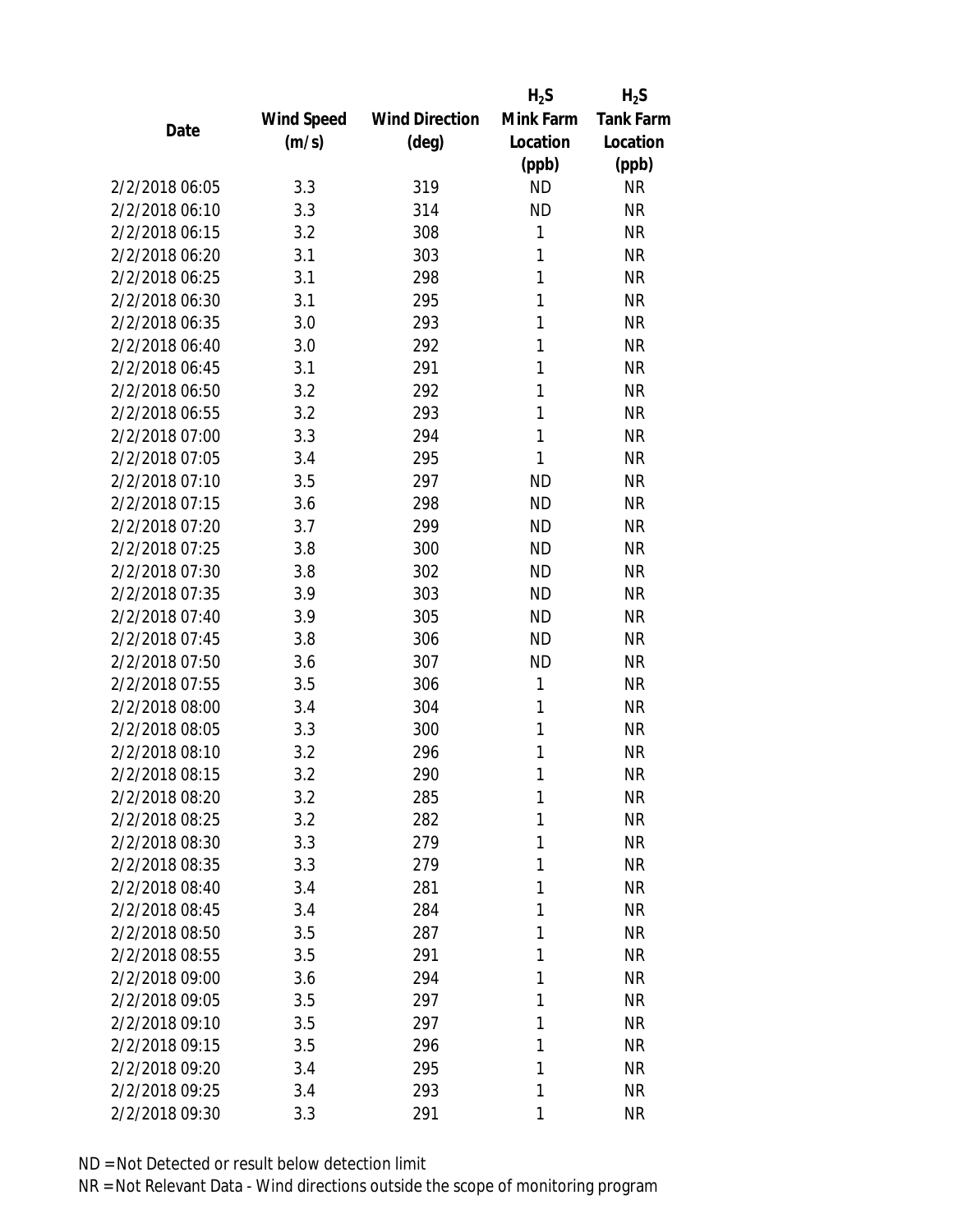|                |            |                       | $H_2S$         | $H_2S$           |
|----------------|------------|-----------------------|----------------|------------------|
|                | Wind Speed | <b>Wind Direction</b> | Mink Farm      | <b>Tank Farm</b> |
| Date           | (m/s)      | $(\text{deg})$        | Location       | Location         |
|                |            |                       | (ppb)          | (ppb)            |
| 2/2/2018 09:35 | 3.3        | 289                   | 1              | <b>NR</b>        |
| 2/2/2018 09:40 | 3.4        | 287                   | 1              | <b>NR</b>        |
| 2/2/2018 09:45 | 3.4        | 287                   | 1              | <b>NR</b>        |
| 2/2/2018 09:50 | 3.4        | 287                   | 1              | <b>NR</b>        |
| 2/2/2018 09:55 | 3.4        | 287                   | 1              | <b>NR</b>        |
| 2/2/2018 10:00 | 3.3        | 286                   | 1              | <b>NR</b>        |
| 2/2/2018 10:05 | 3.3        | 286                   | 1              | <b>NR</b>        |
| 2/2/2018 10:10 | 3.3        | 285                   | 1              | <b>NR</b>        |
| 2/2/2018 10:15 | 3.3        | 283                   | 1              | <b>NR</b>        |
| 2/2/2018 10:20 | 3.4        | 281                   | 1              | <b>NR</b>        |
| 2/2/2018 10:25 | 3.5        | 278                   | 1              | <b>NR</b>        |
| 2/2/2018 10:30 | 3.6        | 275                   | 1              | 1                |
| 2/2/2018 10:35 | 3.7        | 273                   | 1              | 1                |
| 2/2/2018 10:40 | 3.8        | 271                   | 1              | 1                |
| 2/2/2018 10:45 | 3.9        | 271                   | $\overline{2}$ | 1                |
| 2/2/2018 10:50 | 4.0        | 272                   | $\overline{2}$ | 1                |
| 2/2/2018 10:55 | 4.0        | 274                   | $\overline{2}$ | 1                |
| 2/2/2018 11:00 | 4.0        | 277                   | $\overline{2}$ | <b>NR</b>        |
| 2/2/2018 11:05 | 4.0        | 279                   | $\overline{2}$ | <b>NR</b>        |
| 2/2/2018 11:10 | 3.9        | 281                   | $\overline{2}$ | <b>NR</b>        |
| 2/2/2018 11:15 | 3.9        | 282                   | 1              | <b>NR</b>        |
| 2/2/2018 11:20 | 3.8        | 283                   | 1              | <b>NR</b>        |
| 2/2/2018 11:25 | 3.8        | 283                   | 1              | <b>NR</b>        |
| 2/2/2018 11:30 | 3.8        | 283                   | 1              | <b>NR</b>        |
| 2/2/2018 11:35 | 3.8        | 282                   | 1              | <b>NR</b>        |
| 2/2/2018 11:40 | 3.8        | 281                   | <b>ND</b>      | <b>NR</b>        |
| 2/2/2018 11:45 | 3.9        | 281                   | <b>ND</b>      | <b>NR</b>        |
| 2/2/2018 11:50 | 3.9        | 281                   | ND             | <b>NR</b>        |
| 2/2/2018 11:55 | 3.9        | 280                   | <b>ND</b>      | <b>NR</b>        |
| 2/2/2018 12:00 | 3.9        | 279                   | <b>ND</b>      | <b>NR</b>        |
| 2/2/2018 12:05 | 3.9        | 278                   | 1              | <b>NR</b>        |
| 2/2/2018 12:10 | 3.9        | 278                   | 1              | <b>NR</b>        |
| 2/2/2018 12:15 | 3.8        | 278                   | 1              | <b>NR</b>        |
| 2/2/2018 12:20 | 3.8        | 279                   | 1              | <b>NR</b>        |
| 2/2/2018 12:25 | 3.8        | 281                   | 1              | <b>NR</b>        |
| 2/2/2018 12:30 | 3.8        | 283                   | 1              | <b>NR</b>        |
| 2/2/2018 12:35 |            | 284                   | 1              | <b>NR</b>        |
|                | 3.8        |                       |                |                  |
| 2/2/2018 12:40 | 3.7        | 286                   | 1              | <b>NR</b>        |
| 2/2/2018 12:45 | 3.7        | 287                   | <b>ND</b>      | <b>NR</b>        |
| 2/2/2018 12:50 | 3.7        | 288                   | <b>ND</b>      | <b>NR</b>        |
| 2/2/2018 12:55 | 3.6        | 289                   | <b>ND</b>      | <b>NR</b>        |
| 2/2/2018 13:00 | 3.5        | 290                   | <b>ND</b>      | <b>NR</b>        |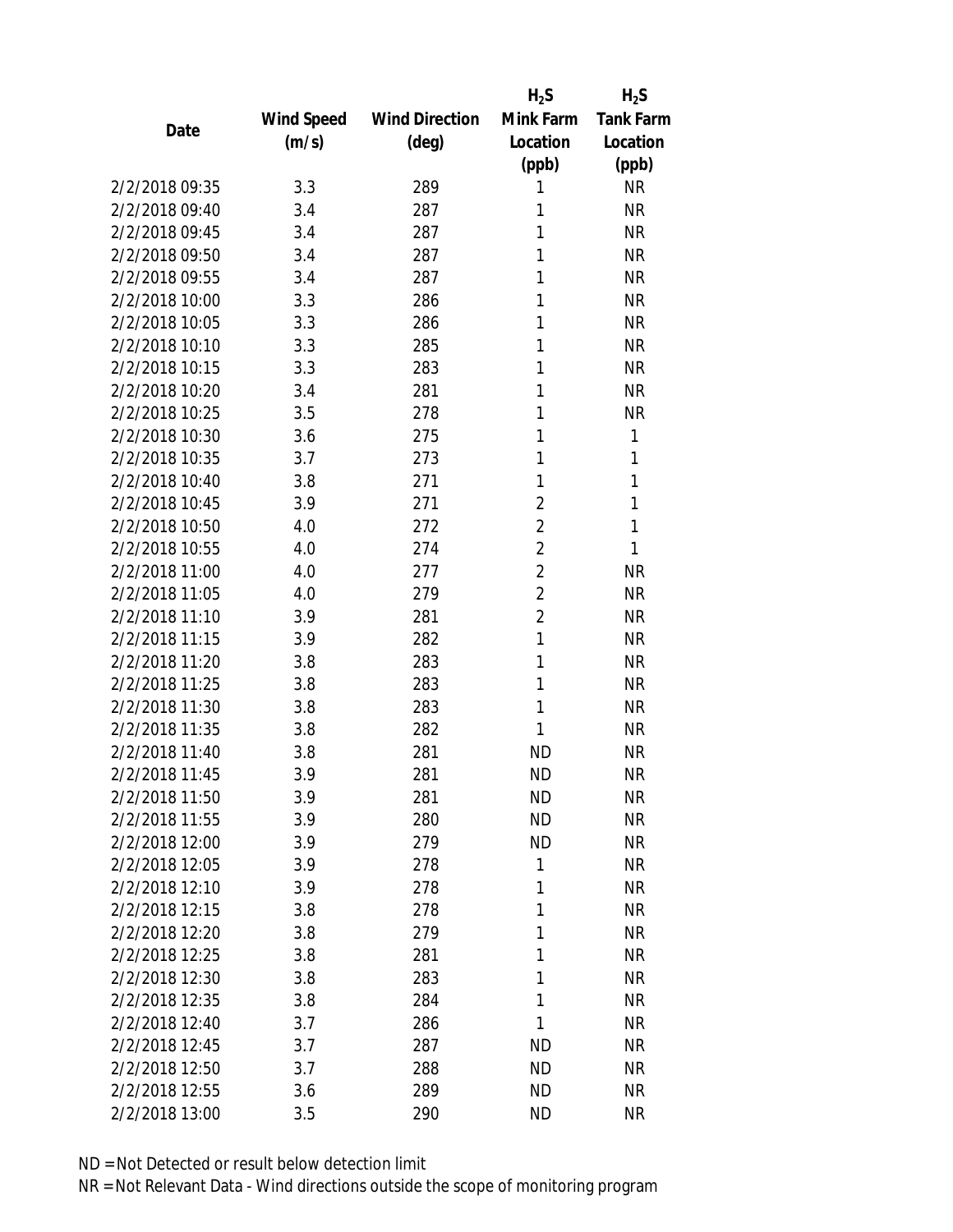|                |                   |                       | $H_2S$    | $H_2S$           |
|----------------|-------------------|-----------------------|-----------|------------------|
|                | <b>Wind Speed</b> | <b>Wind Direction</b> | Mink Farm | <b>Tank Farm</b> |
| Date           | (m/s)             | $(\text{deg})$        | Location  | Location         |
|                |                   |                       | (ppb)     | (ppb)            |
| 2/2/2018 13:05 | 3.5               | 291                   | <b>ND</b> | <b>NR</b>        |
| 2/2/2018 13:10 | 3.4               | 291                   | <b>ND</b> | <b>NR</b>        |
| 2/2/2018 13:15 | 3.4               | 291                   | <b>ND</b> | <b>NR</b>        |
| 2/2/2018 13:20 | 3.4               | 291                   | <b>ND</b> | <b>NR</b>        |
| 2/2/2018 13:25 | 3.4               | 291                   | <b>ND</b> | <b>NR</b>        |
| 2/2/2018 13:30 | 3.4               | 290                   | <b>ND</b> | <b>NR</b>        |
| 2/2/2018 13:35 | 3.4               | 288                   | <b>ND</b> | <b>NR</b>        |
| 2/2/2018 13:40 | 3.4               | 285                   | <b>ND</b> | <b>NR</b>        |
| 2/2/2018 13:45 | 3.4               | 281                   | 1         | <b>NR</b>        |
| 2/2/2018 13:50 | 3.5               | 278                   | 1         | <b>NR</b>        |
| 2/2/2018 13:55 | 3.4               | 275                   | 1         | 1                |
| 2/2/2018 14:00 | 3.4               | 272                   | 1         | 1                |
| 2/2/2018 14:05 | 3.3               | 272                   | 1         | 1                |
| 2/2/2018 14:10 | 3.3               | 273                   | 1         | 1                |
| 2/2/2018 14:15 | 3.3               | 274                   | 1         | 1                |
| 2/2/2018 14:20 | 3.2               | 275                   | 1         | 1                |
| 2/2/2018 14:25 | 3.2               | 275                   | 1         | 1                |
| 2/2/2018 14:30 | 3.2               | 274                   | 1         | 1                |
| 2/2/2018 14:35 | 3.3               | 272                   | 1         | 1                |
| 2/2/2018 14:40 | 3.4               | 269                   | 1         | 1                |
| 2/2/2018 14:45 | 3.5               | 267                   | 1         | 1                |
| 2/2/2018 14:50 | 3.6               | 265                   | 1         | 1                |
| 2/2/2018 14:55 | 3.7               | 264                   | 1         | 1                |
| 2/2/2018 15:00 | 3.8               | 264                   | 1         | 1                |
| 2/2/2018 15:05 | 3.7               | 265                   | 1         | 1                |
| 2/2/2018 15:10 | 3.6               | 266                   | 1         | 1                |
| 2/2/2018 15:15 | 3.6               | 268                   | 1         | 1                |
| 2/2/2018 15:20 | 3.5               | 269                   | 1         | 1                |
| 2/2/2018 15:25 | 3.5               | 269                   | 1         | 1                |
| 2/2/2018 15:30 | 3.5               | 269                   | 1         | 1                |
| 2/2/2018 15:35 | 3.5               | 269                   | 1         | 1                |
| 2/2/2018 15:40 | 3.6               | 268                   | 1         | 1                |
| 2/2/2018 15:45 | 3.7               | 267                   | 1         | 1                |
| 2/2/2018 15:50 | 3.7               | 268                   | 1         | 1                |
| 2/2/2018 15:55 | 3.8               | 269                   | 1         | 1                |
| 2/2/2018 16:00 | 3.8               | 268                   | 1         | 1                |
| 2/2/2018 16:05 | 3.8               | 268                   | 1         | 1                |
| 2/2/2018 16:10 | 3.7               | 268                   | 1         | 1                |
| 2/2/2018 16:15 | 3.7               | 268                   | 1         | 1                |
| 2/2/2018 16:20 | 3.6               | 267                   | 1         | 1                |
| 2/2/2018 16:25 | 3.6               | 266                   | 1         | 1                |
| 2/2/2018 16:30 | 3.6               | 266                   |           | 1                |
|                |                   |                       |           |                  |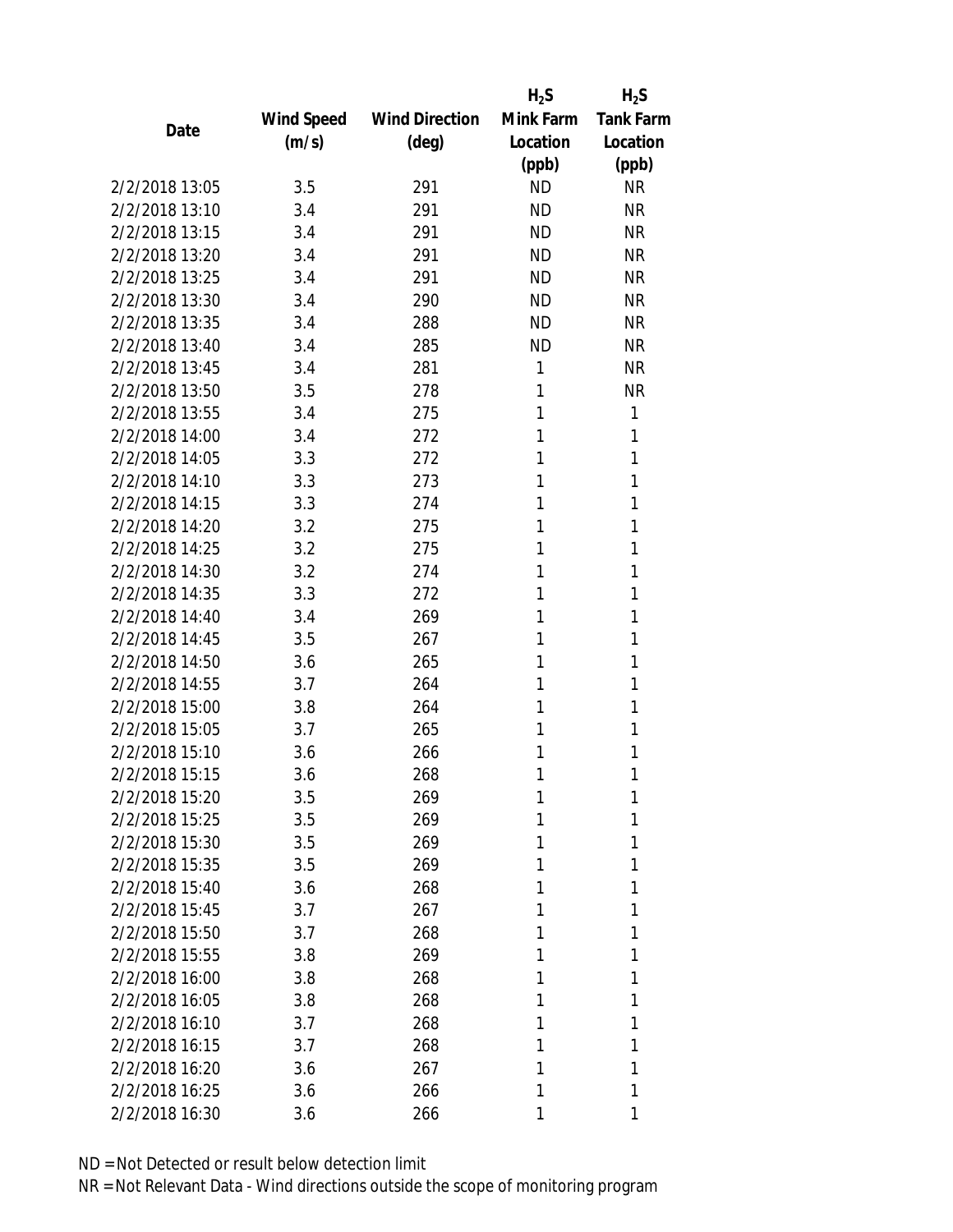|                |            |                       | $H_2S$    | $H_2S$           |
|----------------|------------|-----------------------|-----------|------------------|
|                | Wind Speed | <b>Wind Direction</b> | Mink Farm | <b>Tank Farm</b> |
| Date           | (m/s)      | $(\text{deg})$        | Location  | Location         |
|                |            |                       | (ppb)     | (ppb)            |
| 2/2/2018 16:35 | 3.6        | 266                   | 1         | 1                |
| 2/2/2018 16:40 | 3.7        | 266                   | 1         | 1                |
| 2/2/2018 16:45 | 3.8        | 265                   | 1         | 1                |
| 2/2/2018 16:50 | 3.8        | 264                   | 1         | 1                |
| 2/2/2018 16:55 | 3.9        | 262                   | 1         | 1                |
| 2/2/2018 17:00 | 3.9        | 260                   | ND        | 1                |
| 2/2/2018 17:05 | 4.0        | 258                   | <b>ND</b> | 1                |
| 2/2/2018 17:10 | 4.0        | 255                   | <b>ND</b> | 1                |
| 2/2/2018 17:15 | 4.1        | 253                   | <b>ND</b> | 1                |
| 2/2/2018 17:20 | 4.1        | 251                   | <b>ND</b> | 1                |
| 2/2/2018 17:25 | 4.2        | 249                   | ND        | 1                |
| 2/2/2018 17:30 | 4.2        | 248                   | 1         | 1                |
| 2/2/2018 17:35 | 4.3        | 246                   | 1         | 1                |
| 2/2/2018 17:40 | 4.2        | 246                   | 1         | 1                |
| 2/2/2018 17:45 | 4.2        | 246                   | 1         | 1                |
| 2/2/2018 17:50 | 4.1        | 246                   | ND        | 1                |
| 2/2/2018 17:55 | 4.1        | 249                   | <b>ND</b> | 1                |
| 2/2/2018 18:00 | 4.0        | 252                   | ND        | 1                |
| 2/2/2018 18:05 | 4.0        | 256                   | <b>ND</b> | 1                |
| 2/2/2018 18:10 | 3.9        | 259                   | <b>ND</b> | 1                |
| 2/2/2018 18:15 | 3.7        | 262                   | <b>ND</b> | 1                |
| 2/2/2018 18:20 | 3.6        | 263                   | <b>ND</b> | 1                |
| 2/2/2018 18:25 | 3.4        | 262                   | ND        | 1                |
| 2/2/2018 18:30 | 3.2        | 259                   | <b>ND</b> | 1                |
| 2/2/2018 18:35 | 3.0        | 255                   | ND        | 1                |
| 2/2/2018 18:40 | 2.8        | 251                   | <b>ND</b> | 1                |
| 2/2/2018 18:45 | 2.7        | 246                   | <b>ND</b> | 1                |
| 2/2/2018 18:50 | 2.7        | 242                   | ND        | 1                |
| 2/2/2018 18:55 | 2.8        | 241                   | <b>ND</b> | 1                |
| 2/2/2018 19:00 | 2.9        | 241                   | 1         | 1                |
| 2/2/2018 19:05 | 3.2        | 243                   | 1         | 1                |
| 2/2/2018 19:10 | 3.5        | 245                   | 1         | 1                |
| 2/2/2018 19:15 | 3.8        | 247                   | 1         | 1                |
| 2/2/2018 19:20 | 3.9        | 249                   | 1         | 1                |
| 2/2/2018 19:25 | 4.0        | 249                   | 1         | 1                |
| 2/2/2018 19:30 | 4.0        | 248                   | 1         | 1                |
| 2/2/2018 19:35 |            |                       | 1         | 1                |
|                | 3.9        | 246                   |           |                  |
| 2/2/2018 19:40 | 3.8        | 244                   | <b>ND</b> | 1                |
| 2/2/2018 19:45 | 3.7        | 240                   | <b>ND</b> | 1                |
| 2/2/2018 19:50 | 3.5        | 236                   | ND        | 1                |
| 2/2/2018 19:55 | 3.5        | 231                   | <b>ND</b> | 1                |
| 2/2/2018 20:00 | 3.5        | 227                   | <b>NR</b> | 1                |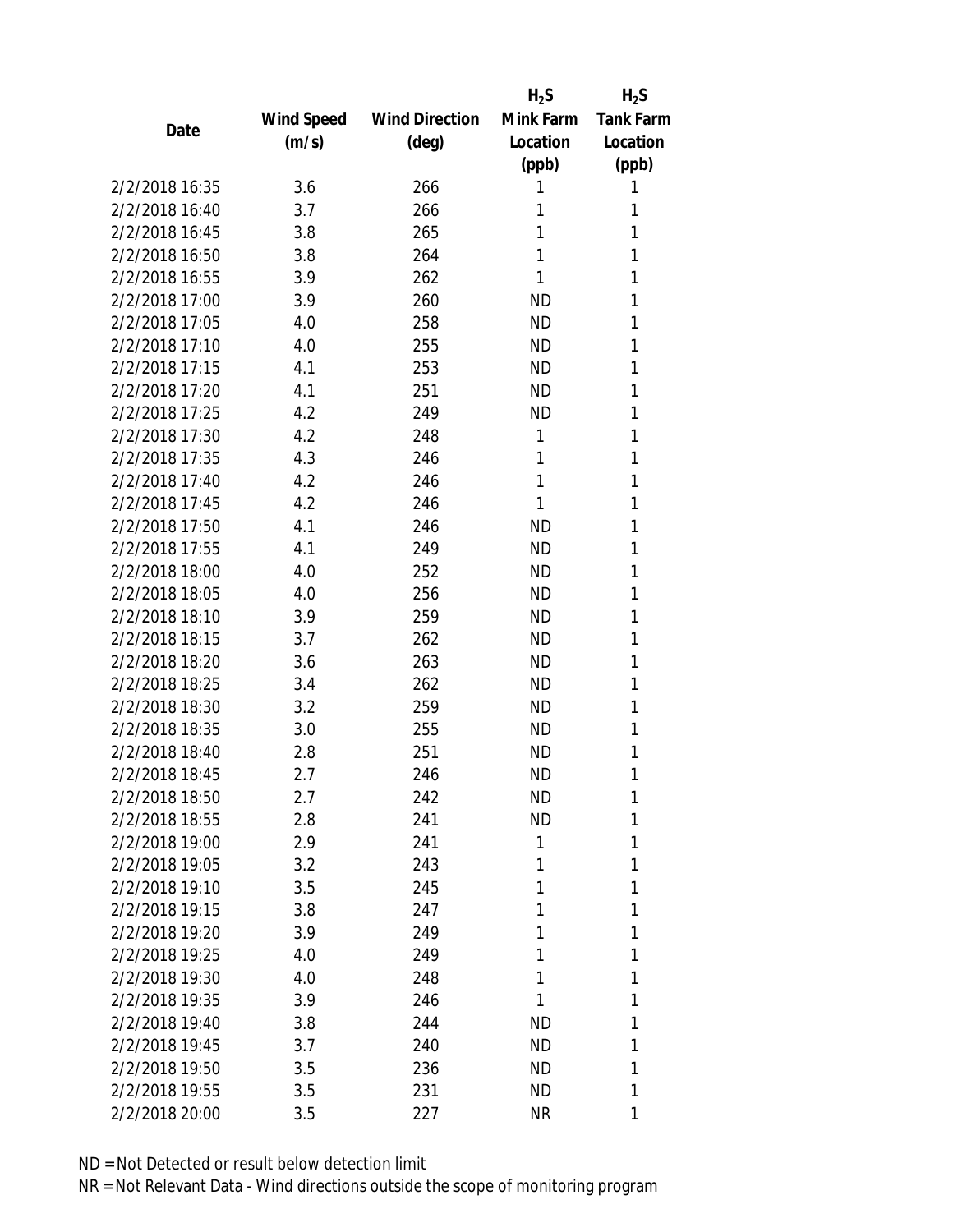|                |            |                       | $H_2S$    | $H_2S$           |
|----------------|------------|-----------------------|-----------|------------------|
|                | Wind Speed | <b>Wind Direction</b> | Mink Farm | <b>Tank Farm</b> |
| Date           | (m/s)      | $(\text{deg})$        | Location  | Location         |
|                |            |                       | (ppb)     | (ppb)            |
| 2/2/2018 20:05 | 3.5        | 223                   | <b>NR</b> | 1                |
| 2/2/2018 20:10 | 3.5        | 220                   | <b>NR</b> | 1                |
| 2/2/2018 20:15 | 3.7        | 219                   | <b>NR</b> | 1                |
| 2/2/2018 20:20 | 3.8        | 218                   | <b>NR</b> | 1                |
| 2/2/2018 20:25 | 3.9        | 217                   | <b>NR</b> | 1                |
| 2/2/2018 20:30 | 4.0        | 217                   | <b>NR</b> | 1                |
| 2/2/2018 20:35 | 4.1        | 217                   | <b>NR</b> | 1                |
| 2/2/2018 20:40 | 4.1        | 217                   | <b>NR</b> | 1                |
| 2/2/2018 20:45 | 4.0        | 216                   | <b>NR</b> | 1                |
| 2/2/2018 20:50 | 3.9        | 214                   | <b>NR</b> | 1                |
| 2/2/2018 20:55 | 3.8        | 212                   | <b>NR</b> | 1                |
| 2/2/2018 21:00 | 3.8        | 210                   | <b>NR</b> | 1                |
| 2/2/2018 21:05 | 3.7        | 208                   | <b>NR</b> | 1                |
| 2/2/2018 21:10 | 3.6        | 207                   | <b>NR</b> | 1                |
| 2/2/2018 21:15 | 3.6        | 206                   | <b>NR</b> | 1                |
| 2/2/2018 21:20 | 3.7        | 205                   | <b>NR</b> | 1                |
| 2/2/2018 21:25 | 3.7        | 205                   | <b>NR</b> | 1                |
| 2/2/2018 21:30 | 3.7        | 206                   | <b>NR</b> | 1                |
| 2/2/2018 21:35 | 3.8        | 206                   | <b>NR</b> | 1                |
| 2/2/2018 21:40 | 3.9        | 206                   | <b>NR</b> | 1                |
| 2/2/2018 21:45 | 4.0        | 206                   | <b>NR</b> | 1                |
| 2/2/2018 21:50 | 4.0        | 206                   | <b>NR</b> | 1                |
| 2/2/2018 21:55 | 4.1        | 206                   | <b>NR</b> | 1                |
| 2/2/2018 22:00 | 4.2        | 207                   | <b>NR</b> | 1                |
| 2/2/2018 22:05 | 4.2        | 208                   | <b>NR</b> | 1                |
| 2/2/2018 22:10 | 4.3        | 209                   | <b>NR</b> | 1                |
| 2/2/2018 22:15 | 4.3        | 210                   | <b>NR</b> | 1                |
| 2/2/2018 22:20 | 4.2        | 210                   | NR        | 1                |
| 2/2/2018 22:25 | 4.3        | 211                   | <b>NR</b> | 1                |
| 2/2/2018 22:30 | 4.3        | 212                   | <b>NR</b> | 1                |
| 2/2/2018 22:35 | 4.4        | 212                   | <b>NR</b> | 1                |
| 2/2/2018 22:40 | 4.6        | 213                   | <b>NR</b> | 1                |
| 2/2/2018 22:45 | 4.7        | 214                   | <b>NR</b> | 1                |
| 2/2/2018 22:50 | 4.9        | 214                   | <b>NR</b> | 1                |
| 2/2/2018 22:55 | 5.0        | 214                   | <b>NR</b> | 1                |
| 2/2/2018 23:00 | 5.0        | 214                   | <b>NR</b> | 1                |
| 2/2/2018 23:05 | 5.0        | 214                   | <b>NR</b> | 1                |
| 2/2/2018 23:10 | 5.0        | 213                   | <b>NR</b> | 1                |
| 2/2/2018 23:15 | 4.9        | 213                   | <b>NR</b> | 1                |
| 2/2/2018 23:20 | 4.9        | 214                   | <b>NR</b> | 1                |
| 2/2/2018 23:25 | 4.8        | 214                   | <b>NR</b> | 1                |
| 2/2/2018 23:30 | 4.7        | 215                   | <b>NR</b> | 1                |
|                |            |                       |           |                  |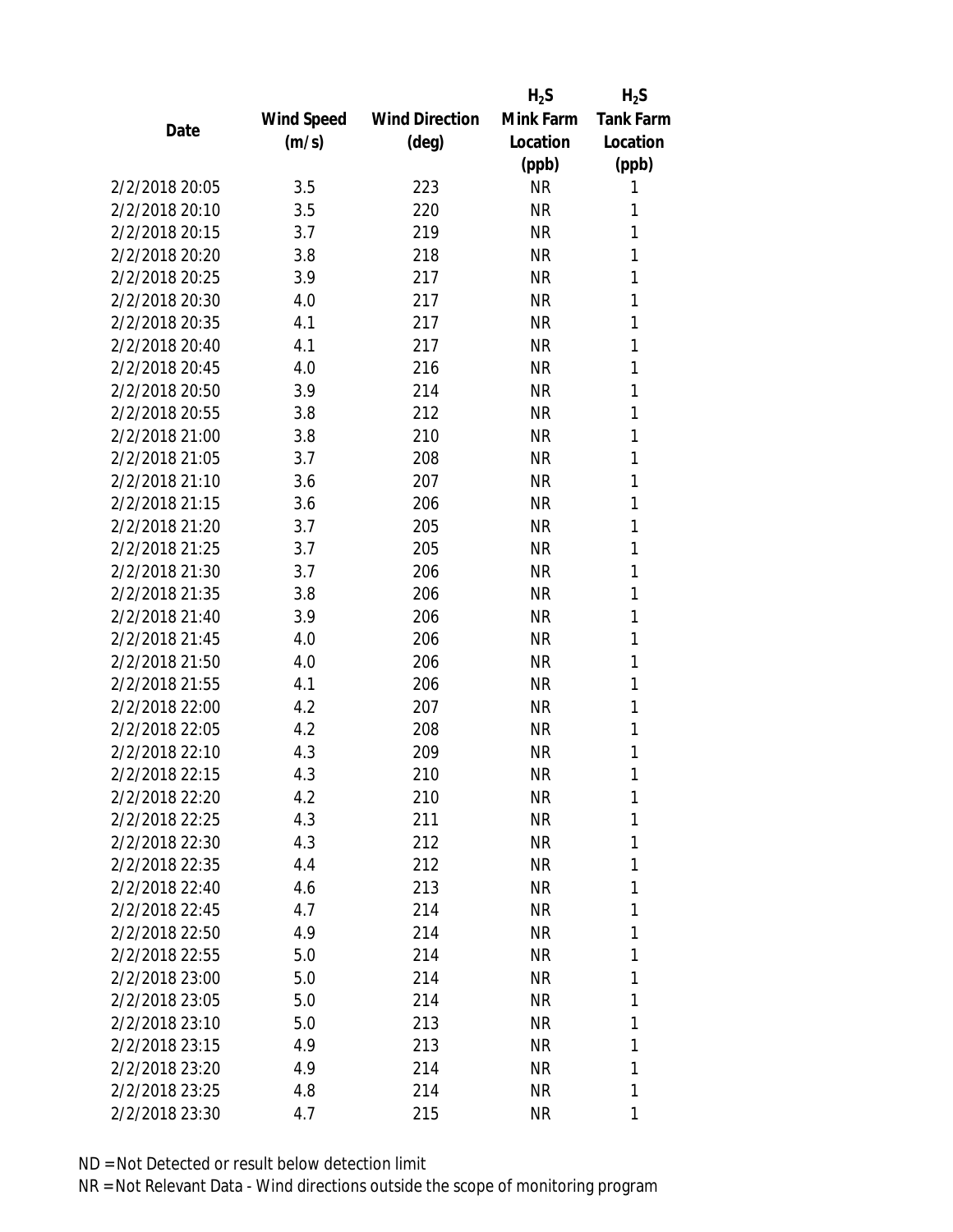|                |            |                       | $H_2S$    | $H_2S$           |
|----------------|------------|-----------------------|-----------|------------------|
|                | Wind Speed | <b>Wind Direction</b> | Mink Farm | <b>Tank Farm</b> |
| Date           | (m/s)      | $(\text{deg})$        | Location  | Location         |
|                |            |                       | (ppb)     | (ppb)            |
| 2/2/2018 23:35 | 4.7        | 215                   | <b>NR</b> | 1                |
| 2/2/2018 23:40 | 4.6        | 215                   | <b>NR</b> | 1                |
| 2/2/2018 23:45 | 4.6        | 215                   | <b>NR</b> | 1                |
| 2/2/2018 23:50 | 4.6        | 215                   | <b>NR</b> | 1                |
| 2/2/2018 23:55 | 4.6        | 214                   | <b>NR</b> | 1                |
| 2/2/2018 24:00 | 4.7        | 214                   | <b>NR</b> | 1                |
| 2/3/2018 00:05 | 4.7        | 214                   | <b>NR</b> | 1                |
| 2/3/2018 00:10 | 4.7        | 214                   | <b>NR</b> | 1                |
| 2/3/2018 00:15 | 4.8        | 214                   | <b>NR</b> | 1                |
| 2/3/2018 00:20 | 4.9        | 214                   | <b>NR</b> | 1                |
| 2/3/2018 00:25 | 5.0        | 214                   | <b>NR</b> | 1                |
| 2/3/2018 00:30 | 5.1        | 215                   | <b>NR</b> | 1                |
| 2/3/2018 00:35 | 5.2        | 215                   | <b>NR</b> | 1                |
| 2/3/2018 00:40 | 5.3        | 216                   | <b>NR</b> | 1                |
| 2/3/2018 00:45 | 5.3        | 216                   | <b>NR</b> | 1                |
| 2/3/2018 00:50 | 5.4        | 216                   | <b>NR</b> | 1                |
| 2/3/2018 00:55 | 5.4        | 217                   | <b>NR</b> | 1                |
| 2/3/2018 01:00 | 5.3        | 216                   | <b>NR</b> | 1                |
| 2/3/2018 01:05 | 5.3        | 216                   | <b>NR</b> | 1                |
| 2/3/2018 01:10 | 5.1        | 216                   | <b>NR</b> | 1                |
| 2/3/2018 01:15 | 5.1        | 215                   | <b>NR</b> | 1                |
| 2/3/2018 01:20 | 5.1        | 214                   | <b>NR</b> | 1                |
| 2/3/2018 01:25 | 5.1        | 214                   | <b>NR</b> | 1                |
| 2/3/2018 01:30 | 5.1        | 214                   | <b>NR</b> | 1                |
| 2/3/2018 01:35 | 5.1        | 214                   | <b>NR</b> | 1                |
| 2/3/2018 01:40 | 5.2        | 214                   | <b>NR</b> | 1                |
| 2/3/2018 01:45 | 5.1        | 215                   | <b>NR</b> | 1                |
| 2/3/2018 01:50 | 5.1        | 215                   | ΝR        | 1                |
| 2/3/2018 01:55 | 5.0        | 215                   | <b>NR</b> | 1                |
| 2/3/2018 02:00 | 5.0        | 215                   | <b>NR</b> | 1                |
| 2/3/2018 02:05 | 4.9        | 215                   | <b>NR</b> | 1                |
| 2/3/2018 02:10 | 4.8        | 215                   | <b>NR</b> | 1                |
| 2/3/2018 02:15 | 4.7        | 214                   | <b>NR</b> | 1                |
| 2/3/2018 02:20 | 4.6        | 213                   | <b>NR</b> | 1                |
| 2/3/2018 02:25 | 4.4        | 212                   | <b>NR</b> | 1                |
| 2/3/2018 02:30 | 4.3        | 211                   | <b>NR</b> | 1                |
| 2/3/2018 02:35 | 4.1        | 209                   | <b>NR</b> | 1                |
| 2/3/2018 02:40 | 4.0        | 208                   | <b>NR</b> | 1                |
| 2/3/2018 02:45 | 3.9        | 207                   | <b>NR</b> | 1                |
| 2/3/2018 02:50 | 3.9        | 206                   | <b>NR</b> | 1                |
| 2/3/2018 02:55 | 3.9        | 206                   | <b>NR</b> | 1                |
| 2/3/2018 03:00 | 3.8        | 205                   | <b>NR</b> | 1                |
|                |            |                       |           |                  |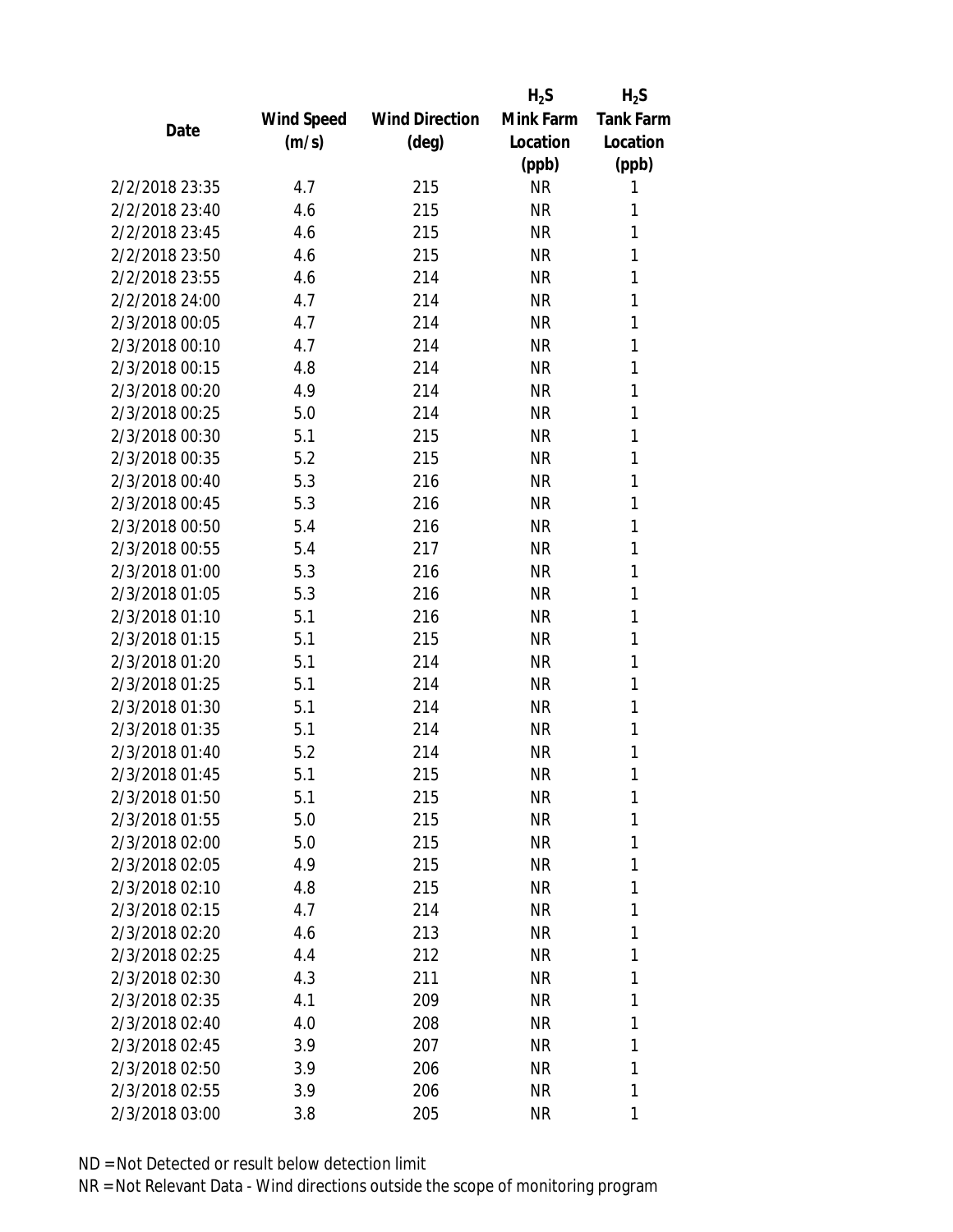|                |            |                       | $H_2S$    | $H_2S$           |
|----------------|------------|-----------------------|-----------|------------------|
|                | Wind Speed | <b>Wind Direction</b> | Mink Farm | <b>Tank Farm</b> |
| Date           | (m/s)      | $(\text{deg})$        | Location  | Location         |
|                |            |                       | (ppb)     | (ppb)            |
| 2/3/2018 03:05 | 3.8        | 206                   | <b>NR</b> | 1                |
| 2/3/2018 03:10 | 3.8        | 206                   | <b>NR</b> | 1                |
| 2/3/2018 03:15 | 3.8        | 207                   | <b>NR</b> | 1                |
| 2/3/2018 03:20 | 3.8        | 207                   | <b>NR</b> | 1                |
| 2/3/2018 03:25 | 3.8        | 208                   | <b>NR</b> | 1                |
| 2/3/2018 03:30 | 3.8        | 209                   | <b>NR</b> | 1                |
| 2/3/2018 03:35 | 3.9        | 210                   | <b>NR</b> | 1                |
| 2/3/2018 03:40 | 3.9        | 210                   | <b>NR</b> | 1                |
| 2/3/2018 03:45 | 3.8        | 210                   | <b>NR</b> | 1                |
| 2/3/2018 03:50 | 3.8        | 210                   | <b>NR</b> | 1                |
| 2/3/2018 03:55 | 3.7        | 210                   | <b>NR</b> | 1                |
| 2/3/2018 04:00 | 3.6        | 208                   | <b>NR</b> | 1                |
| 2/3/2018 04:05 | 3.4        | 206                   | <b>NR</b> | 1                |
| 2/3/2018 04:10 | 3.3        | 204                   | <b>NR</b> | 1                |
| 2/3/2018 04:15 | 3.1        | 201                   | <b>NR</b> | 1                |
| 2/3/2018 04:20 | 3.0        | 199                   | <b>NR</b> | 1                |
| 2/3/2018 04:25 | 3.0        | 197                   | <b>NR</b> | 1                |
| 2/3/2018 04:30 | 2.9        | 195                   | <b>NR</b> | 1                |
| 2/3/2018 04:35 | 3.0        | 192                   | <b>NR</b> | 1                |
| 2/3/2018 04:40 | 3.0        | 190                   | <b>NR</b> | 1                |
| 2/3/2018 04:45 | 3.1        | 187                   | <b>NR</b> | 1                |
| 2/3/2018 04:50 | 3.1        | 185                   | <b>NR</b> | 1                |
| 2/3/2018 04:55 | 3.1        | 183                   | <b>NR</b> | 1                |
| 2/3/2018 05:00 | 3.2        | 181                   | <b>NR</b> | 1                |
| 2/3/2018 05:05 | 3.2        | 181                   | <b>NR</b> | 1                |
| 2/3/2018 05:10 | 3.2        | 181                   | <b>NR</b> | 1                |
| 2/3/2018 05:15 | 3.3        | 181                   | <b>NR</b> | 1                |
| 2/3/2018 05:20 | 3.4        | 181                   | <b>NR</b> | 1                |
| 2/3/2018 05:25 | 3.5        | 181                   | <b>NR</b> | 1                |
| 2/3/2018 05:30 | 3.5        | 181                   | <b>NR</b> | 1                |
| 2/3/2018 05:35 | 3.6        | 182                   | <b>NR</b> | 1                |
| 2/3/2018 05:40 | 3.6        | 182                   | <b>NR</b> | 1                |
| 2/3/2018 05:45 | 3.6        | 183                   | <b>NR</b> | 1                |
| 2/3/2018 05:50 | 3.7        | 183                   | <b>NR</b> | 1                |
| 2/3/2018 05:55 | 3.7        | 184                   | <b>NR</b> | 1                |
| 2/3/2018 06:00 | 3.8        | 185                   | <b>NR</b> | 1                |
| 2/3/2018 06:05 | 3.8        | 185                   | <b>NR</b> | 1                |
| 2/3/2018 06:10 | 3.9        | 186                   | <b>NR</b> | 1                |
| 2/3/2018 06:15 | 4.0        | 186                   | <b>NR</b> | 1                |
| 2/3/2018 06:20 | 4.0        | 186                   | <b>NR</b> | 1                |
| 2/3/2018 06:25 | 4.1        | 186                   | <b>NR</b> | 1                |
| 2/3/2018 06:30 | 4.0        | 186                   | <b>NR</b> | 1                |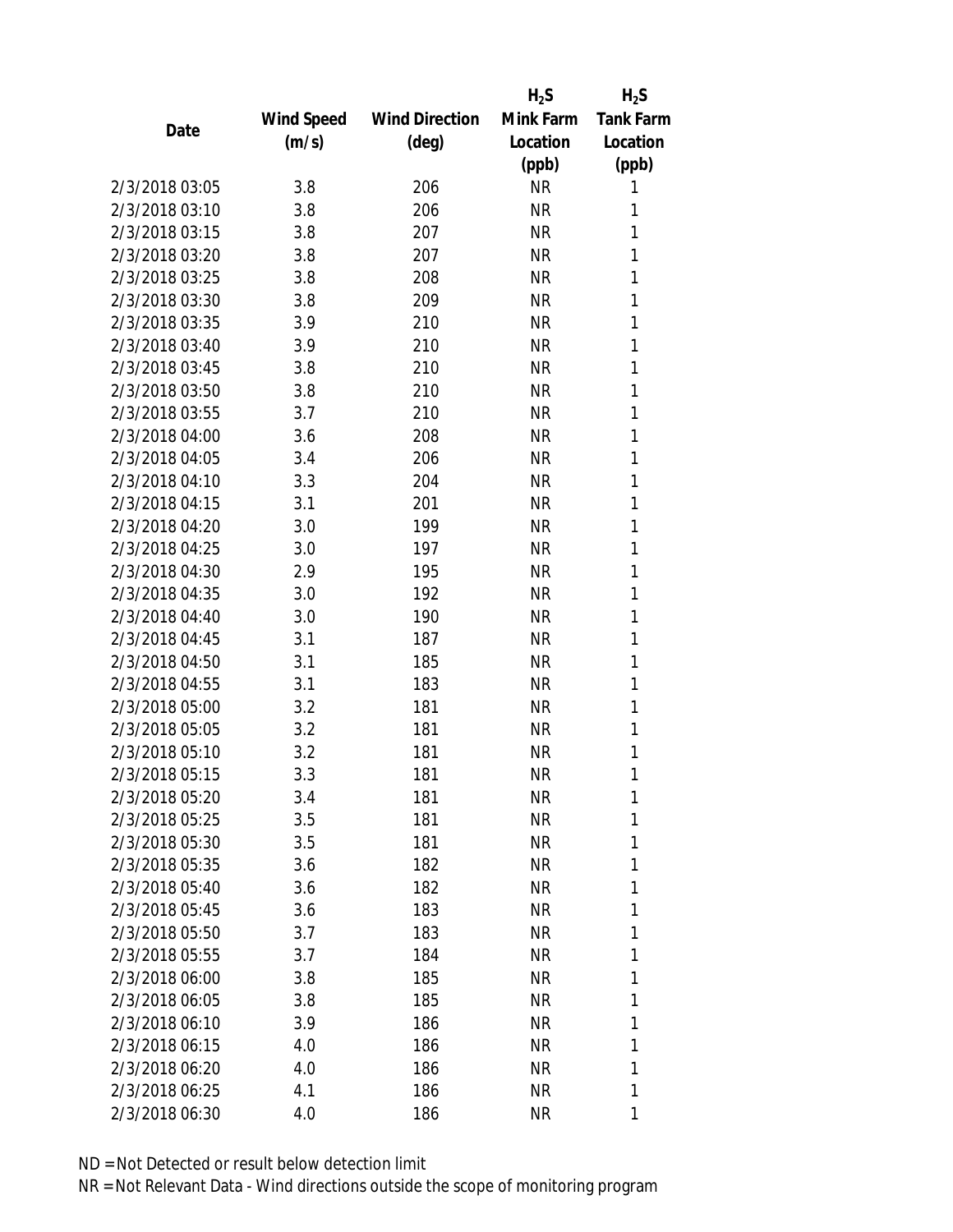|                |            |                       | $H_2S$    | $H_2S$           |
|----------------|------------|-----------------------|-----------|------------------|
|                | Wind Speed | <b>Wind Direction</b> | Mink Farm | <b>Tank Farm</b> |
| Date           | (m/s)      | $(\text{deg})$        | Location  | Location         |
|                |            |                       | (ppb)     | (ppb)            |
| 2/3/2018 06:35 | 4.0        | 186                   | <b>NR</b> | 1                |
| 2/3/2018 06:40 | 4.0        | 186                   | <b>NR</b> | 1                |
| 2/3/2018 06:45 | 3.9        | 186                   | <b>NR</b> | 1                |
| 2/3/2018 06:50 | 3.9        | 186                   | <b>NR</b> | 1                |
| 2/3/2018 06:55 | 3.9        | 187                   | <b>NR</b> | 1                |
| 2/3/2018 07:00 | 3.9        | 187                   | <b>NR</b> | 1                |
| 2/3/2018 07:05 | 3.9        | 187                   | <b>NR</b> | 1                |
| 2/3/2018 07:10 | 4.0        | 187                   | <b>NR</b> | 1                |
| 2/3/2018 07:15 | 4.0        | 186                   | <b>NR</b> | 1                |
| 2/3/2018 07:20 | 4.1        | 186                   | <b>NR</b> | 1                |
| 2/3/2018 07:25 | 4.1        | 185                   | <b>NR</b> | 1                |
| 2/3/2018 07:30 | 4.1        | 184                   | <b>NR</b> | 1                |
| 2/3/2018 07:35 | 4.1        | 184                   | <b>NR</b> | 1                |
| 2/3/2018 07:40 | 4.1        | 183                   | <b>NR</b> | 1                |
| 2/3/2018 07:45 | 4.0        | 182                   | <b>NR</b> | 1                |
| 2/3/2018 07:50 | 4.0        | 182                   | <b>NR</b> | 1                |
| 2/3/2018 07:55 | 4.0        | 181                   | <b>NR</b> | 1                |
| 2/3/2018 08:00 | 3.9        | 180                   | <b>NR</b> | 1                |
| 2/3/2018 08:05 | 3.9        | 179                   | <b>NR</b> | 1                |
| 2/3/2018 08:10 | 3.9        | 178                   | <b>NR</b> | 1                |
| 2/3/2018 08:15 | 3.9        | 176                   | <b>NR</b> | 1                |
| 2/3/2018 08:20 | 4.0        | 176                   | <b>NR</b> | 1                |
| 2/3/2018 08:25 | 4.0        | 176                   | <b>NR</b> | 1                |
| 2/3/2018 08:30 | 4.0        | 176                   | <b>NR</b> | 1                |
| 2/3/2018 08:35 | 4.0        | 177                   | <b>NR</b> | 1                |
| 2/3/2018 08:40 | 4.1        | 178                   | <b>NR</b> | 1                |
| 2/3/2018 08:45 | 4.2        | 178                   | <b>NR</b> | 1                |
| 2/3/2018 08:50 | 4.2        | 178                   | <b>NR</b> | 1                |
| 2/3/2018 08:55 | 4.2        | 178                   | <b>NR</b> | 1                |
| 2/3/2018 09:00 | 4.3        | 176                   | <b>NR</b> | 1                |
| 2/3/2018 09:05 | 4.3        | 175                   | <b>NR</b> | 1                |
| 2/3/2018 09:10 | 4.3        | 173                   | <b>NR</b> | 1                |
| 2/3/2018 09:15 | 4.3        | 172                   | <b>NR</b> | 1                |
| 2/3/2018 09:20 | 4.4        | 172                   | <b>NR</b> | 1                |
| 2/3/2018 09:25 | 4.5        | 172                   | <b>NR</b> | 1                |
| 2/3/2018 09:30 | 4.5        | 172                   | <b>NR</b> | 1                |
| 2/3/2018 09:35 | 4.6        | 172                   | <b>NR</b> | 1                |
| 2/3/2018 09:40 | 4.6        | 173                   | <b>NR</b> | 1                |
| 2/3/2018 09:45 | 4.6        | 174                   | <b>NR</b> | 1                |
| 2/3/2018 09:50 | 4.6        | 175                   | <b>NR</b> | 1                |
| 2/3/2018 09:55 | 4.5        | 176                   | <b>NR</b> | 1                |
| 2/3/2018 10:00 | 4.5        | 178                   | <b>NR</b> | 1                |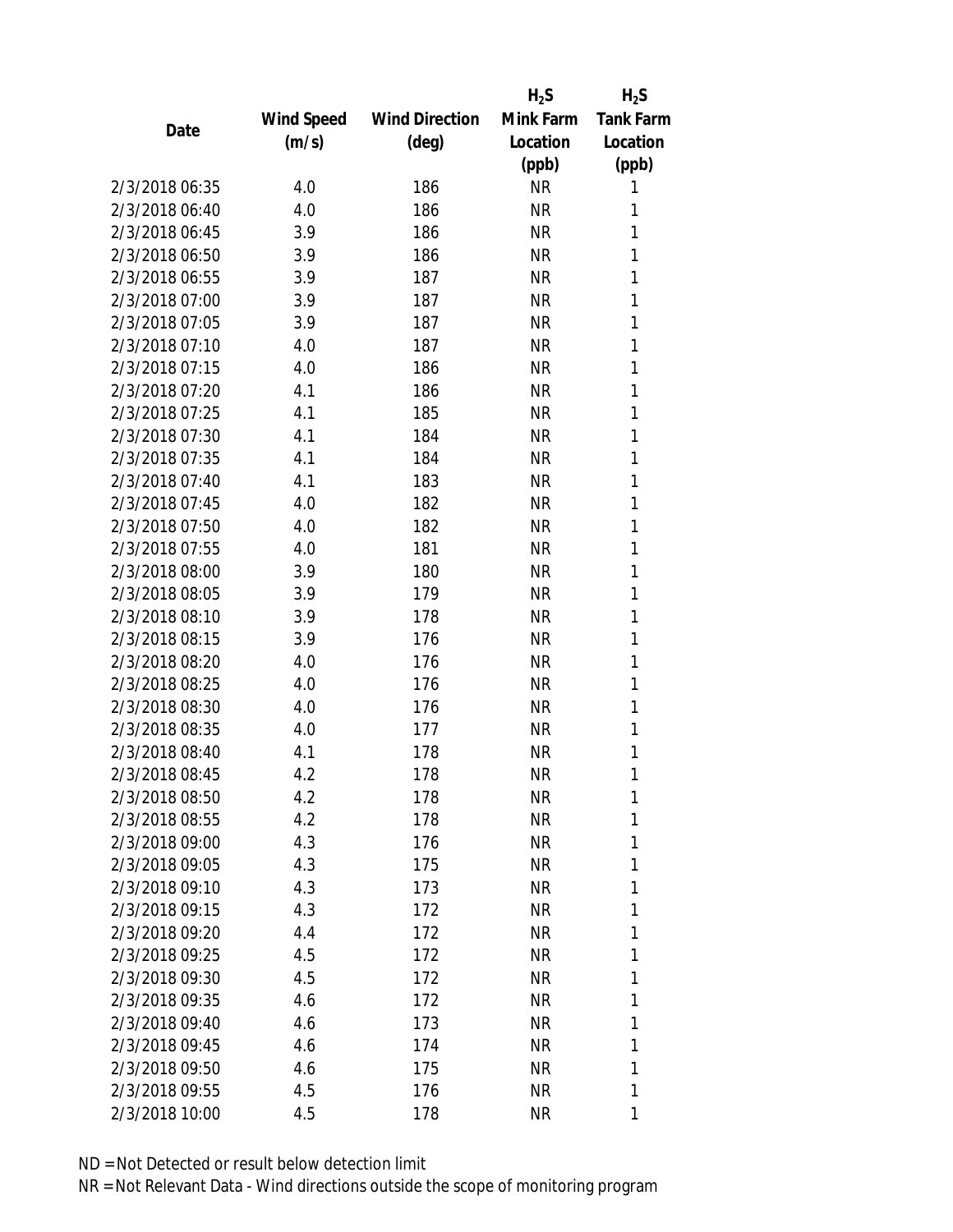|                |            |                       | $H_2S$    | $H_2S$           |
|----------------|------------|-----------------------|-----------|------------------|
|                | Wind Speed | <b>Wind Direction</b> | Mink Farm | <b>Tank Farm</b> |
| Date           | (m/s)      | $(\text{deg})$        | Location  | Location         |
|                |            |                       | (ppb)     | (ppb)            |
| 2/3/2018 10:05 | 4.5        | 179                   | <b>NR</b> | 1                |
| 2/3/2018 10:10 | 4.5        | 181                   | <b>NR</b> | 1                |
| 2/3/2018 10:15 | 4.5        | 184                   | <b>NR</b> | $\overline{2}$   |
| 2/3/2018 10:20 | 4.5        | 186                   | <b>NR</b> | $\overline{c}$   |
| 2/3/2018 10:25 | 4.5        | 188                   | <b>NR</b> | $\overline{2}$   |
| 2/3/2018 10:30 | 4.4        | 189                   | <b>NR</b> | $\overline{2}$   |
| 2/3/2018 10:35 | 4.4        | 190                   | <b>NR</b> | $\overline{2}$   |
| 2/3/2018 10:40 | 4.3        | 191                   | <b>NR</b> | $\overline{2}$   |
| 2/3/2018 10:45 | 4.3        | 191                   | <b>NR</b> | $\overline{2}$   |
| 2/3/2018 10:50 | 4.3        | 191                   | <b>NR</b> | $\mathbf{1}$     |
| 2/3/2018 10:55 | 4.4        | 191                   | <b>NR</b> | 1                |
| 2/3/2018 11:00 | 4.4        | 191                   | <b>NR</b> | 1                |
| 2/3/2018 11:05 | 4.5        | 190                   | <b>NR</b> | 1                |
| 2/3/2018 11:10 | 4.6        | 190                   | <b>NR</b> | 1                |
| 2/3/2018 11:15 | 4.6        | 189                   | <b>NR</b> | 1                |
| 2/3/2018 11:20 | 4.7        | 188                   | <b>NR</b> | 1                |
| 2/3/2018 11:25 | 4.7        | 187                   | <b>NR</b> | 1                |
| 2/3/2018 11:30 | 4.7        | 186                   | <b>NR</b> | 1                |
| 2/3/2018 11:35 | 4.7        | 186                   | <b>NR</b> | 1                |
| 2/3/2018 11:40 | 4.7        | 185                   | <b>NR</b> | 1                |
| 2/3/2018 11:45 | 4.8        | 185                   | <b>NR</b> | 1                |
| 2/3/2018 11:50 | 4.9        | 185                   | <b>NR</b> | 1                |
| 2/3/2018 11:55 | 4.9        | 185                   | <b>NR</b> | 1                |
| 2/3/2018 12:00 | 5.0        | 185                   | <b>NR</b> | 1                |
| 2/3/2018 12:05 | 5.1        | 186                   | <b>NR</b> | 1                |
| 2/3/2018 12:10 | 5.2        | 187                   | <b>NR</b> | 1                |
| 2/3/2018 12:15 | 5.3        | 188                   | <b>NR</b> | 1                |
| 2/3/2018 12:20 | 5.3        | 188                   | ΝR        | 1                |
| 2/3/2018 12:25 | 5.4        | 188                   | <b>NR</b> | 1                |
| 2/3/2018 12:30 | 5.4        | 189                   | <b>NR</b> | 1                |
| 2/3/2018 12:35 | 5.5        | 189                   | <b>NR</b> | 1                |
| 2/3/2018 12:40 | 5.5        | 188                   | <b>NR</b> | 1                |
| 2/3/2018 12:45 | 5.5        | 188                   | <b>NR</b> | 1                |
| 2/3/2018 12:50 | 5.5        | 188                   | <b>NR</b> | 1                |
| 2/3/2018 12:55 | 5.4        | 189                   | <b>NR</b> | 1                |
| 2/3/2018 13:00 | 5.4        | 189                   | <b>NR</b> | 1                |
| 2/3/2018 13:05 | 5.3        | 190                   | <b>NR</b> | 1                |
| 2/3/2018 13:10 | 5.3        | 191                   | <b>NR</b> | 1                |
| 2/3/2018 13:15 | 5.3        | 191                   | <b>NR</b> | 1                |
| 2/3/2018 13:20 | 5.4        | 192                   | <b>NR</b> | 1                |
| 2/3/2018 13:25 | 5.4        | 192                   | <b>NR</b> | 1                |
| 2/3/2018 13:30 | 5.4        | 192                   | <b>NR</b> | 1                |
|                |            |                       |           |                  |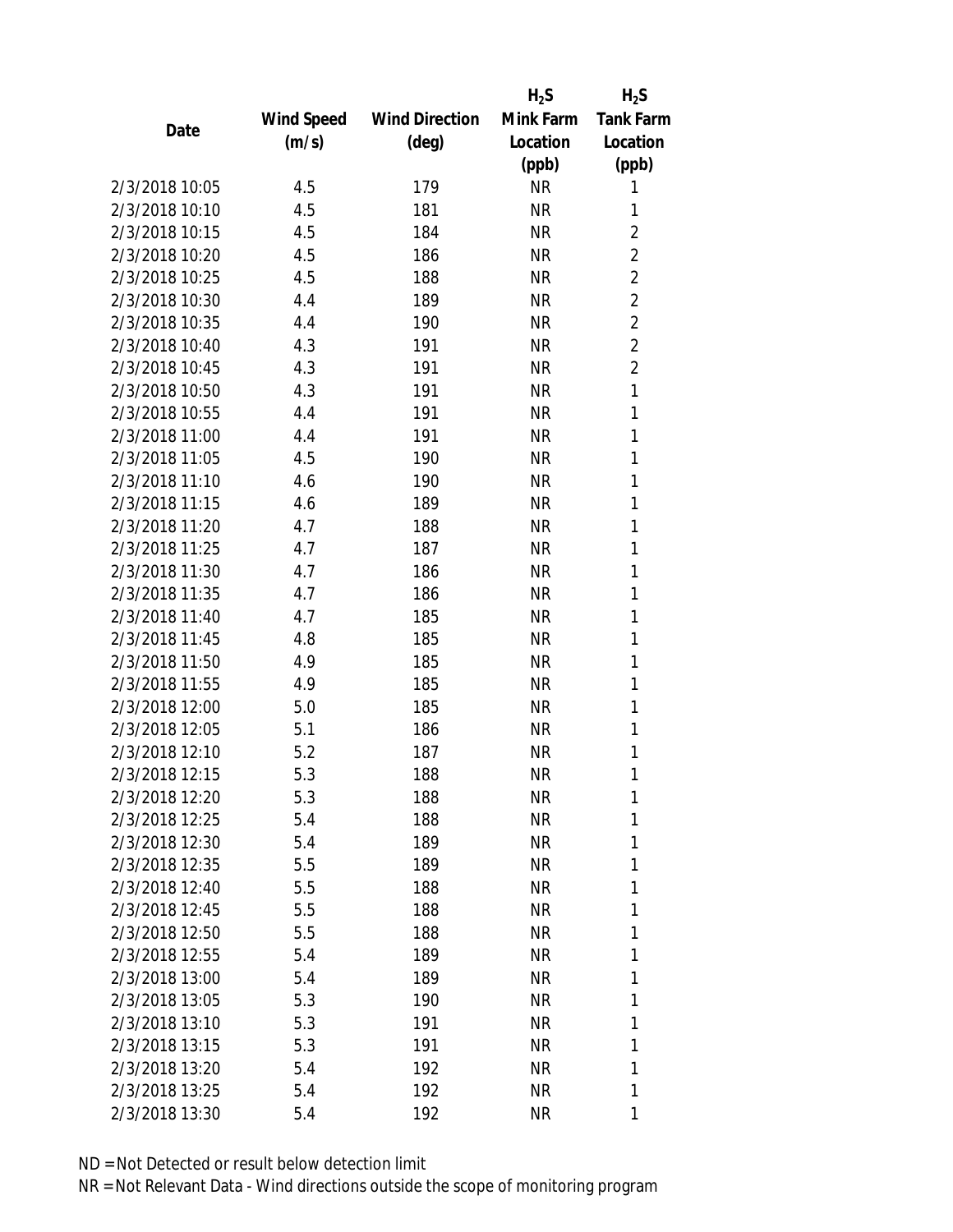|                |            |                       | $H_2S$    | $H_2S$           |
|----------------|------------|-----------------------|-----------|------------------|
|                | Wind Speed | <b>Wind Direction</b> | Mink Farm | <b>Tank Farm</b> |
| Date           | (m/s)      | $(\text{deg})$        | Location  | Location         |
|                |            |                       | (ppb)     | (ppb)            |
| 2/3/2018 13:35 | 5.3        | 191                   | <b>NR</b> | 1                |
| 2/3/2018 13:40 | 5.3        | 191                   | <b>NR</b> | 1                |
| 2/3/2018 13:45 | 5.2        | 190                   | <b>NR</b> | 1                |
| 2/3/2018 13:50 | 5.1        | 189                   | <b>NR</b> | 1                |
| 2/3/2018 13:55 | 5.0        | 189                   | <b>NR</b> | 1                |
| 2/3/2018 14:00 | 5.0        | 189                   | <b>NR</b> | 1                |
| 2/3/2018 14:05 | 5.0        | 190                   | <b>NR</b> | 1                |
| 2/3/2018 14:10 | 5.0        | 191                   | <b>NR</b> | 1                |
| 2/3/2018 14:15 | 5.1        | 193                   | <b>NR</b> | 1                |
| 2/3/2018 14:20 | 5.2        | 194                   | <b>NR</b> | 1                |
| 2/3/2018 14:25 | 5.3        | 196                   | <b>NR</b> | 1                |
| 2/3/2018 14:30 | 5.4        | 197                   | <b>NR</b> | 1                |
| 2/3/2018 14:35 | 5.5        | 198                   | <b>NR</b> | 1                |
| 2/3/2018 14:40 | 5.5        | 199                   | <b>NR</b> | 1                |
| 2/3/2018 14:45 | 5.6        | 200                   | <b>NR</b> | 1                |
| 2/3/2018 14:50 | 5.5        | 201                   | <b>NR</b> | 1                |
| 2/3/2018 14:55 | 5.4        | 202                   | <b>NR</b> | 1                |
| 2/3/2018 15:00 | 5.4        | 202                   | <b>NR</b> | 1                |
| 2/3/2018 15:05 | 5.3        | 203                   | <b>NR</b> | 1                |
| 2/3/2018 15:10 | 5.3        | 203                   | <b>NR</b> | 1                |
| 2/3/2018 15:15 | 5.4        | 203                   | <b>NR</b> | 1                |
| 2/3/2018 15:20 | 5.4        | 202                   | <b>NR</b> | 1                |
| 2/3/2018 15:25 | 5.5        | 202                   | <b>NR</b> | 1                |
| 2/3/2018 15:30 | 5.6        | 201                   | <b>NR</b> | 1                |
| 2/3/2018 15:35 | 5.6        | 200                   | <b>NR</b> | 1                |
| 2/3/2018 15:40 | 5.6        | 200                   | <b>NR</b> | 1                |
| 2/3/2018 15:45 | 5.6        | 199                   | <b>NR</b> | 1                |
| 2/3/2018 15:50 | 5.5        | 199                   | ΝR        | 1                |
| 2/3/2018 15:55 | 5.4        | 199                   | <b>NR</b> | 1                |
| 2/3/2018 16:00 | 5.4        | 199                   | <b>NR</b> | 1                |
| 2/3/2018 16:05 | 5.3        | 199                   | <b>NR</b> | 1                |
| 2/3/2018 16:10 | 5.3        | 199                   | <b>NR</b> | 1                |
| 2/3/2018 16:15 | 5.4        | 199                   | <b>NR</b> | 1                |
| 2/3/2018 16:20 | 5.4        | 199                   | <b>NR</b> | 1                |
| 2/3/2018 16:25 | 5.5        | 199                   | <b>NR</b> | 1                |
| 2/3/2018 16:30 | 5.4        | 199                   | <b>NR</b> | 1                |
| 2/3/2018 16:35 | 5.4        | 199                   | <b>NR</b> | 1                |
| 2/3/2018 16:40 | 5.3        | 199                   | <b>NR</b> | 1                |
| 2/3/2018 16:45 | 5.2        | 199                   | <b>NR</b> | 1                |
| 2/3/2018 16:50 | 5.2        | 199                   | <b>NR</b> | 1                |
| 2/3/2018 16:55 | 5.1        | 200                   | <b>NR</b> | 1                |
| 2/3/2018 17:00 | 5.1        | 201                   | <b>NR</b> | 1                |
|                |            |                       |           |                  |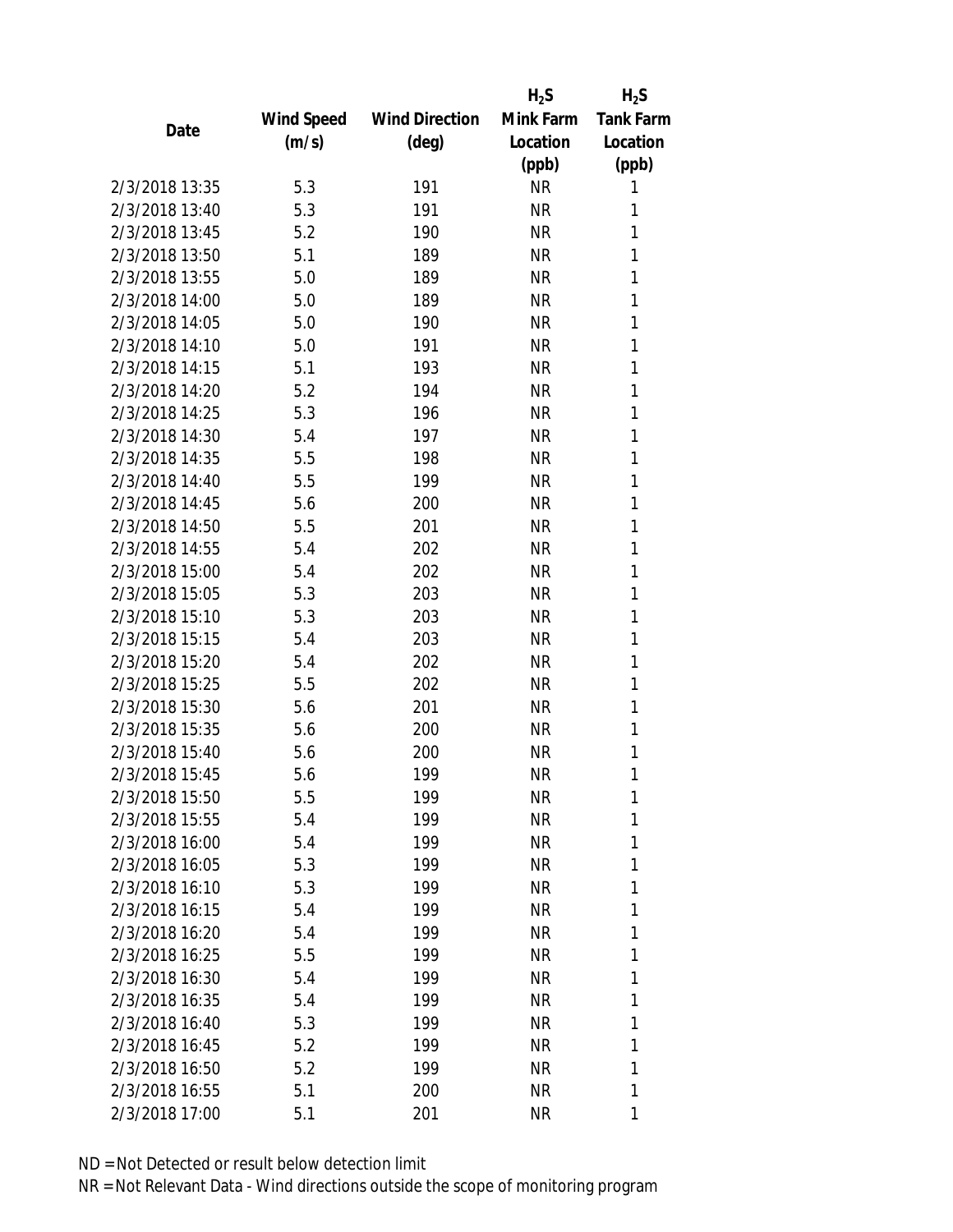|                |            |                       | $H_2S$    | $H_2S$           |
|----------------|------------|-----------------------|-----------|------------------|
|                | Wind Speed | <b>Wind Direction</b> | Mink Farm | <b>Tank Farm</b> |
| Date           | (m/s)      | $(\text{deg})$        | Location  | Location         |
|                |            |                       | (ppb)     | (ppb)            |
| 2/3/2018 17:05 | 5.2        | 202                   | <b>NR</b> | 1                |
| 2/3/2018 17:10 | 5.4        | 203                   | <b>NR</b> | 1                |
| 2/3/2018 17:15 | 5.6        | 204                   | <b>NR</b> | 1                |
| 2/3/2018 17:20 | 5.8        | 204                   | <b>NR</b> | 1                |
| 2/3/2018 17:25 | 6.1        | 204                   | <b>NR</b> | 1                |
| 2/3/2018 17:30 | 6.3        | 203                   | <b>NR</b> | 1                |
| 2/3/2018 17:35 | 6.6        | 203                   | <b>NR</b> | 1                |
| 2/3/2018 17:40 | 6.7        | 203                   | <b>NR</b> | 1                |
| 2/3/2018 17:45 | 6.8        | 202                   | <b>NR</b> | 1                |
| 2/3/2018 17:50 | 6.9        | 202                   | <b>NR</b> | 1                |
| 2/3/2018 17:55 | 6.8        | 202                   | <b>NR</b> | 1                |
| 2/3/2018 18:00 | 6.8        | 202                   | <b>NR</b> | 1                |
| 2/3/2018 18:05 | 6.8        | 201                   | <b>NR</b> | 1                |
| 2/3/2018 18:10 | 6.7        | 201                   | <b>NR</b> | 1                |
| 2/3/2018 18:15 | 6.7        | 202                   | <b>NR</b> | 1                |
| 2/3/2018 18:20 | 6.7        | 202                   | <b>NR</b> | 1                |
| 2/3/2018 18:25 | 6.7        | 203                   | <b>NR</b> | 1                |
| 2/3/2018 18:30 | 6.8        | 204                   | <b>NR</b> | 1                |
| 2/3/2018 18:35 | 6.9        | 205                   | <b>NR</b> | 1                |
| 2/3/2018 18:40 | 6.9        | 206                   | <b>NR</b> | 1                |
| 2/3/2018 18:45 | 7.0        | 207                   | <b>NR</b> | 1                |
| 2/3/2018 18:50 | 7.1        | 207                   | <b>NR</b> | 1                |
| 2/3/2018 18:55 | 7.2        | 208                   | <b>NR</b> | 1                |
| 2/3/2018 19:00 | 7.2        | 208                   | <b>NR</b> | 1                |
| 2/3/2018 19:05 | 7.2        | 208                   | <b>NR</b> | 1                |
| 2/3/2018 19:10 | 7.2        | 208                   | <b>NR</b> | 1                |
| 2/3/2018 19:15 | 7.2        | 208                   | <b>NR</b> | 1                |
| 2/3/2018 19:20 | 7.1        | 208                   | <b>NR</b> | 1                |
| 2/3/2018 19:25 | 7.1        | 207                   | <b>NR</b> | 1                |
| 2/3/2018 19:30 | 7.0        | 207                   | NR        | 1                |
| 2/3/2018 19:35 | 7.0        | 207                   | <b>NR</b> | 1                |
| 2/3/2018 19:40 | 7.0        | 206                   | <b>NR</b> | 1                |
| 2/3/2018 19:45 | 7.0        | 206                   | <b>NR</b> | 1                |
| 2/3/2018 19:50 | 7.2        | 206                   | <b>NR</b> | 1                |
| 2/3/2018 19:55 | 7.2        | 205                   | <b>NR</b> | 1                |
| 2/3/2018 20:00 | 7.3        | 205                   | <b>NR</b> | 1                |
| 2/3/2018 20:05 | 7.3        | 205                   | <b>NR</b> | 1                |
| 2/3/2018 20:10 | 7.3        | 205                   | <b>NR</b> | 1                |
| 2/3/2018 20:15 | 7.2        | 206                   | <b>NR</b> | 1                |
| 2/3/2018 20:20 | 7.1        | 207                   | <b>NR</b> | 1                |
| 2/3/2018 20:25 | 7.0        | 208                   | <b>NR</b> | 1                |
| 2/3/2018 20:30 | 6.9        | 209                   | <b>NR</b> | 2                |
|                |            |                       |           |                  |